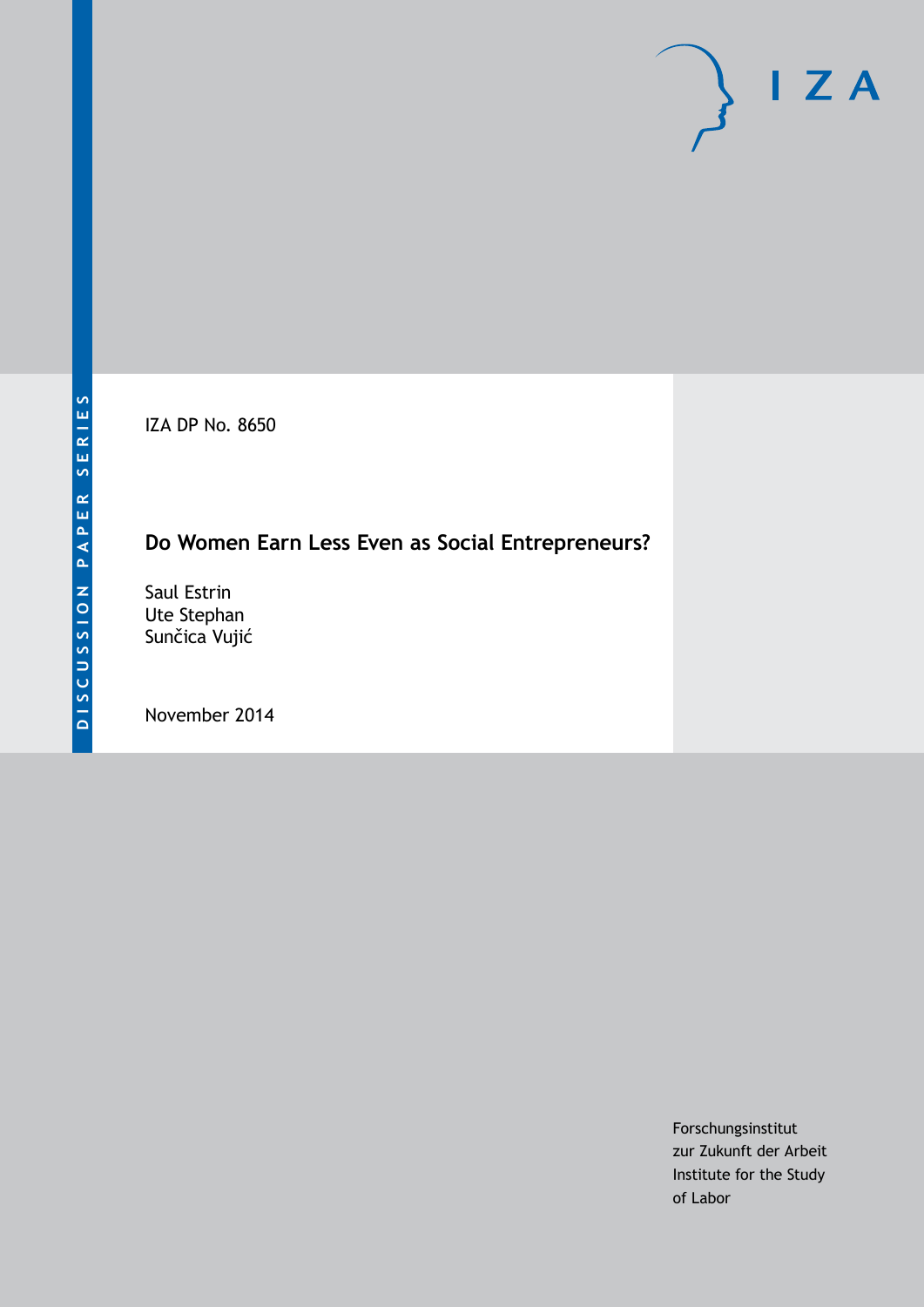# **Do Women Earn Less Even as Social Entrepreneurs?**

### **Saul Estrin**

*London School of Economics and IZA*

### **Ute Stephan**

*Aston Business School and Global Entrepreneurship Monitor UK*

## **Sunčica Vujić**

*University of Antwerp*

Discussion Paper No. 8650 November 2014

IZA

P.O. Box 7240 53072 Bonn Germany

Phone: +49-228-3894-0 Fax: +49-228-3894-180 E-mail: [iza@iza.org](mailto:iza@iza.org)

Any opinions expressed here are those of the author(s) and not those of IZA. Research published in this series may include views on policy, but the institute itself takes no institutional policy positions. The IZA research network is committed to the IZA Guiding Principles of Research Integrity.

The Institute for the Study of Labor (IZA) in Bonn is a local and virtual international research center and a place of communication between science, politics and business. IZA is an independent nonprofit organization supported by Deutsche Post Foundation. The center is associated with the University of Bonn and offers a stimulating research environment through its international network, workshops and conferences, data service, project support, research visits and doctoral program. IZA engages in (i) original and internationally competitive research in all fields of labor economics, (ii) development of policy concepts, and (iii) dissemination of research results and concepts to the interested public.

<span id="page-1-0"></span>IZA Discussion Papers often represent preliminary work and are circulated to encourage discussion. Citation of such a paper should account for its provisional character. A revised version may be available directly from the author.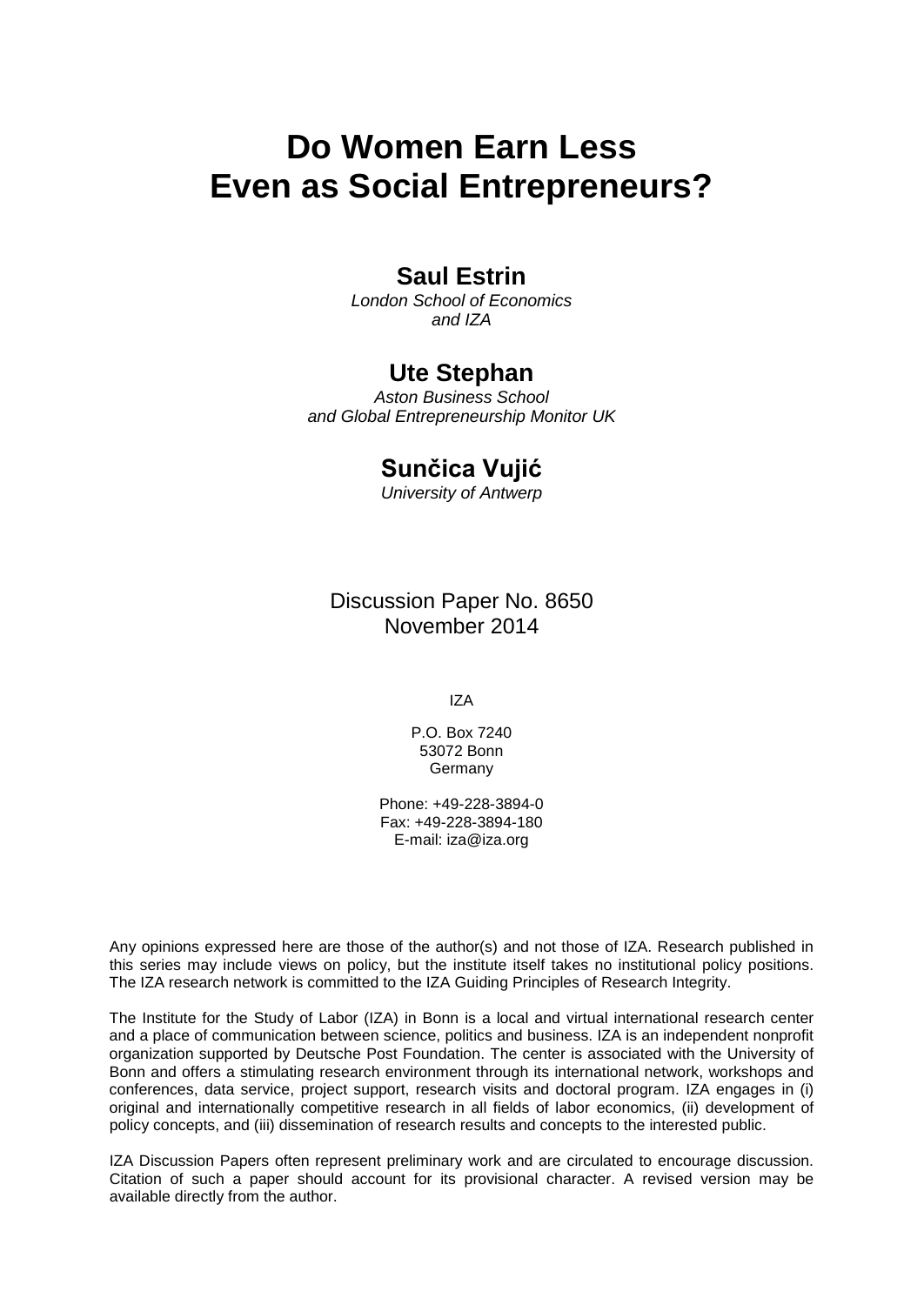IZA Discussion Paper No. 8650 November 2014

## **ABSTRACT**

## **Do Women Earn Less Even as Social Entrepreneurs?[\\*](#page-1-0)**

Based upon unique survey data collected using respondent driven sampling methods, we investigate whether there is a gender pay gap among social entrepreneurs in the UK. We find that women as social entrepreneurs earn 29% less than their male colleagues, above the average UK gender pay gap of 19%. We estimate the adjusted pay gap to be about 23% after controlling for a range of demographic, human capital and job characteristics, as well as personal preferences and values. These differences are hard to explain by discrimination since these CEOs set their own pay. Income may not be the only aim in an entrepreneurial career, so we also look at job satisfaction to proxy for non-monetary returns. We find female social entrepreneurs to be more satisfied with their job as a CEO of a social enterprise than their male counterparts. This result holds even when we control for the salary generated through the social enterprise. Our results extend research in labour economics on the gender pay gap as well as entrepreneurship research on women's entrepreneurship to the novel context of social enterprise. It provides the first evidence for a "contented female social entrepreneur" paradox.

JEL Classification: J28, J31, J71, L32

Keywords: social entrepreneur, gender pay gap, social enterprise, earnings, job satisfaction

Corresponding author:

Sunčica Vujić University of Antwerp Department of Economics Prinsstraat 13 2000 Antwerpen Belgium E-mail: [suncica.vujic@uantwerpen.be](mailto:suncica.vujic@uantwerpen.be)

The authors wish to thank the participants of the European Society for Population Economics (ESPE) conference in Braga for helpful comments, and acknowledge the funding received under the European Commission 7th Framework (SELUSI project FP7-SSH-2007-1, Grant Agreement no. 217622).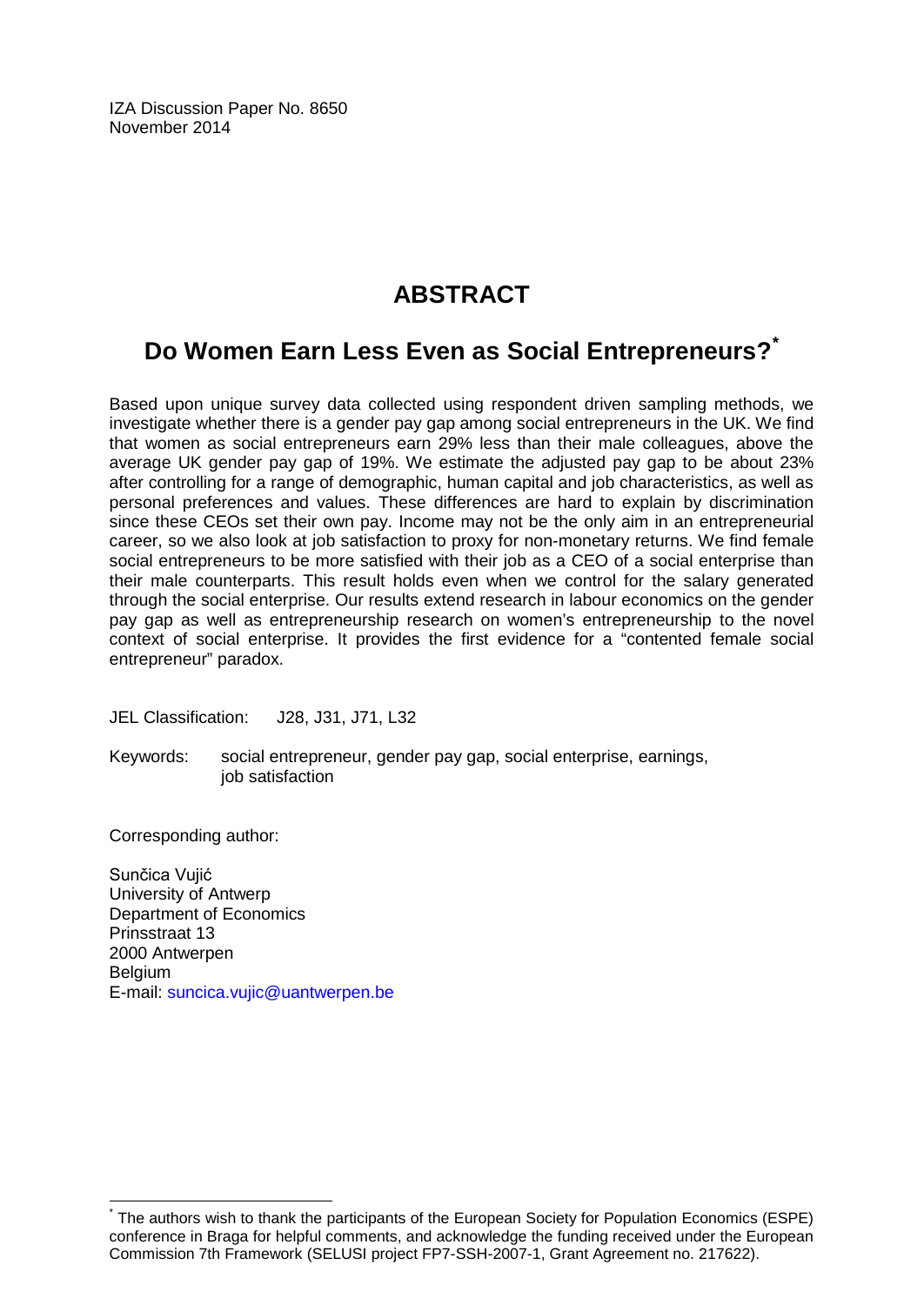#### **1. Introduction: The Gender Pay Gap in Social Enterprises**

Gender differences in pay are ubiquitous at all organisational levels including at the top (Arulampalam et al., 2007; Albrecht et al. 2003; Bertrand and Hallock, 2001; Jurajda and Paligorova, 2009; Lalanne and Seabright, 2011; Pande and Ford, 2011; Palomino and Payrache, 2010). However, there is recent US evidence that male-female wage gaps have been declining, see for example Beaudry and Lewis (2014). Entrepreneurship is hailed as one way for women to circumvent organizational norms and discrimination, because as CEOs of their own organizations, entrepreneurs largely determine their own pay. Moreover, social entrepreneurship may be a particularly gender-blind occupational choice; preliminary evidence indicates that women are more likely to start a social enterprise (e.g., Estrin et al., 2013). This opens the question of whether social entrepreneurship might be one occupation in which there is little or no gender pay gap.

Entrepreneurship is widely understood as playing an important role in job creation and economic growth (Blanchflower and Oswald, 1998; Parker, 2009). Recently, socially motivated forms of entrepreneurship, social entrepreneurship, have come to prominence because of their promise of alleviating social problems such as poverty, discrimination or exclusion. Practitioners and researchers increasingly acknowledge the potential of entrepreneurship to create "social wealth" (Mair and Marti, 2006; Zahra et al., 2009). Commercial and social entrepreneurs have much in common, such as the central role of individual risk bearing and organisational formation but are distinguished by their objectives; profits and social wealth respectively. However, the literature as yet is largely descriptive (Teasdale et al., 2011; Terjersen et al., 2012) and there have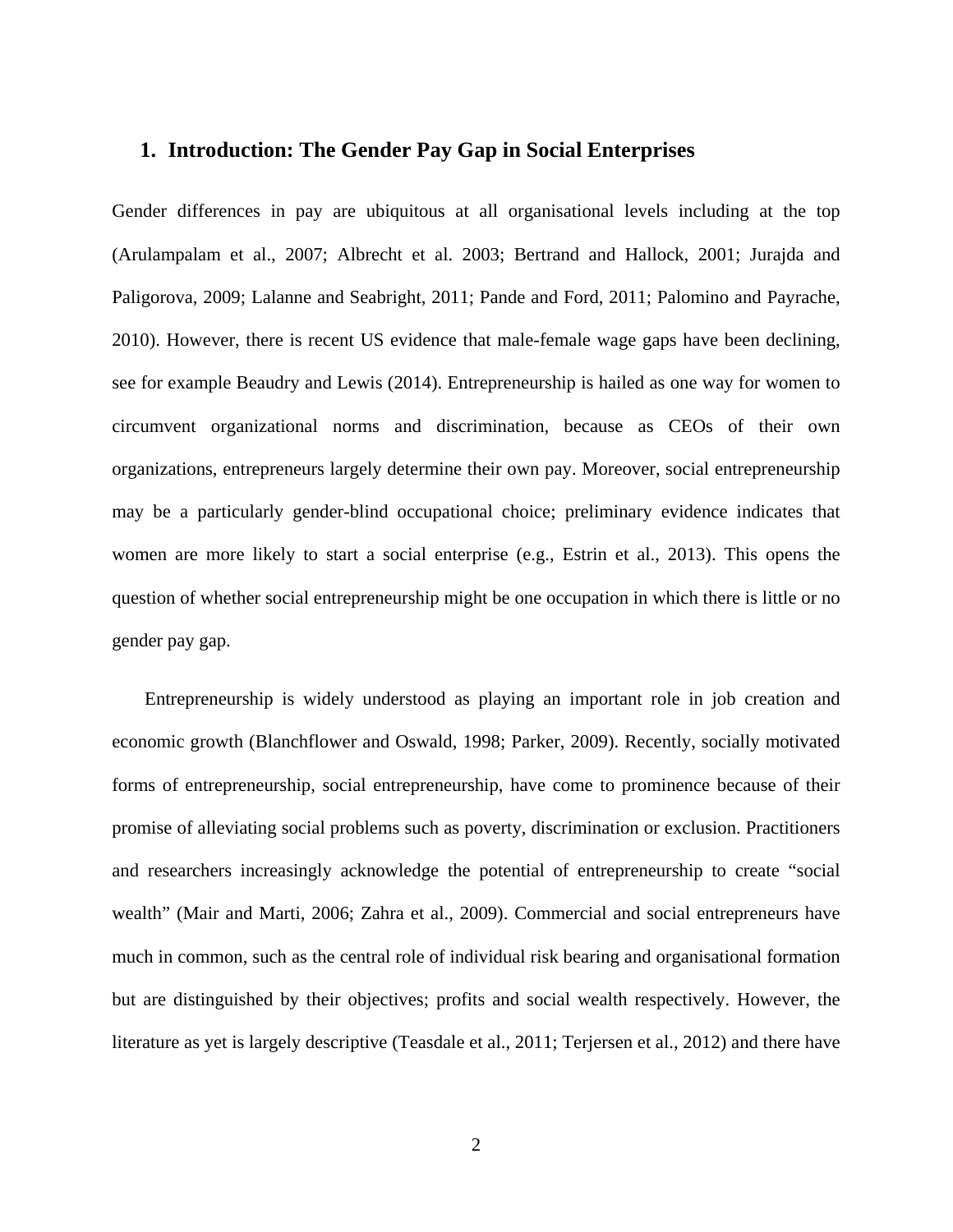been few studies which analyse economic decisions in social enterprises, such as the determinants of the gender wage gap.

Indeed few studies have explored gender differences in earnings amongst entrepreneurs in general. Evidence from the US, Canada, Hungary and Norway (Berglann et al., 2011; Co et al., 2005; Hundley, 2001; Karahan, 2013; Leung, 2006; Roche, 2013) points to a significant gender pay gap, which may be even greater amongst entrepreneurs compared to wage employment There is also a literature suggesting that income might not be the only outcome of an entrepreneurial career (Gorgievski et al., 2011; Van Praag and Versloot, 2008). Entrepreneurship and especially social entrepreneurship might permit people to make occupational choices which take account of non-monetary phenomena such as their desire for job flexibility. In particular, social entrepreneurs may reap benefits in terms of higher satisfaction from helping others through their enterprises (for related evidence see Cadsby et al., 2013; Grant, 2013; Grant and Sonnentag, 2010). Thus, we also investigate whether there is a gender gap in job satisfaction.

If income and job satisfaction both enter individual utility functions positively, then one might expect a trade-off between the two in situations where individuals control the allocation of firm specific rents, such as in the leadership of entrepreneurial firms. Research about commercial entrepreneurs has identified the paradox of the "contented female business owner", whereby female business owners are willing to trade-off pay for job satisfaction driven by different preferences for monetary versus non-monetary returns (Powell and Eddleston, 2008). But does this effect generalize to social entrepreneurship? Although non-monetary preferences play a significant role for social entrepreneurs, the social enterprise has a hybrid nature, addressing social concerns through revenue-generating activities and thereby combining profit and social objectives (Battilana and Lee, 2014; Mair and Marti, 2006). Thus there may be a gender pay gap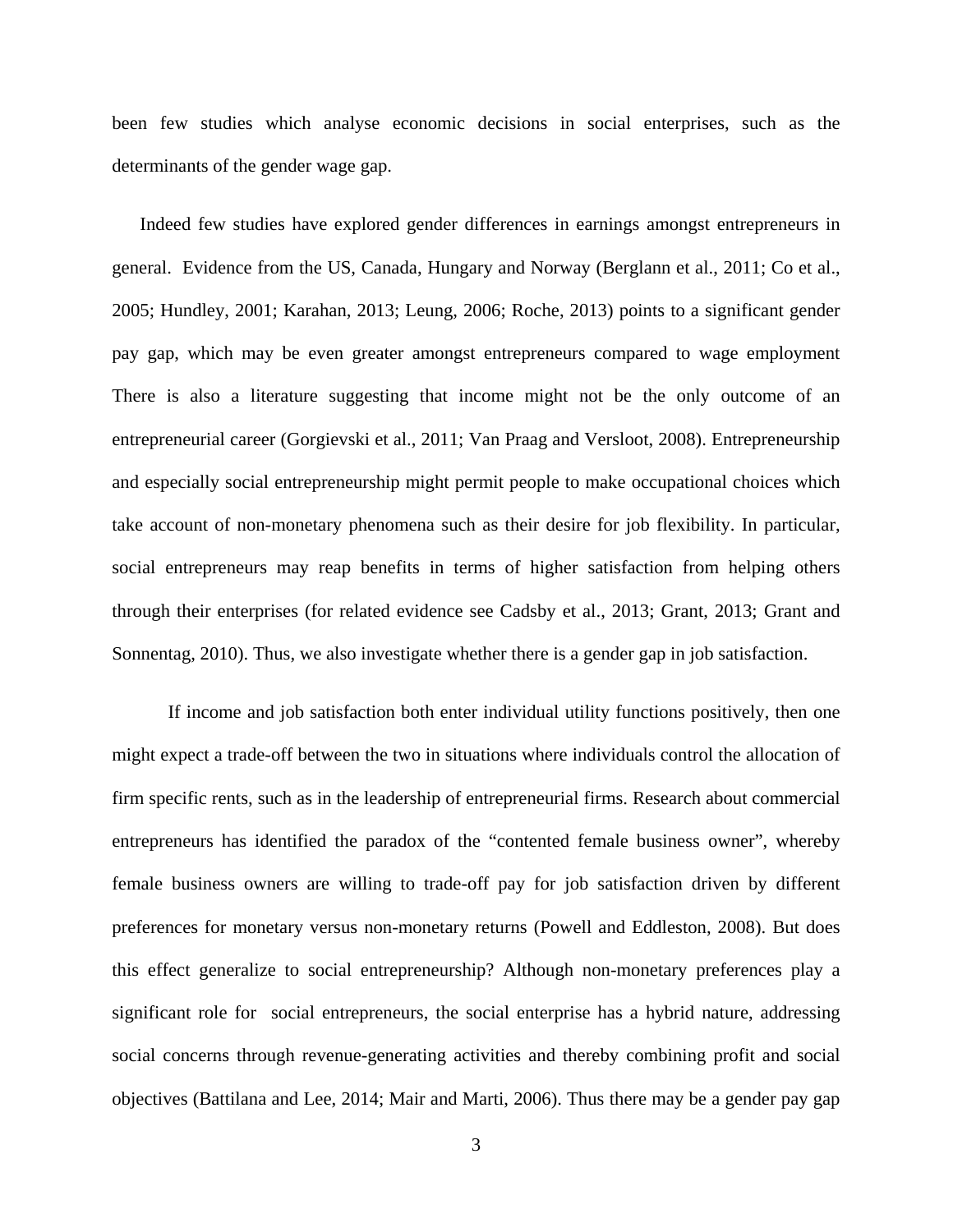because men and women are attracted to social enterprises for different reasons (Günther et al., 2010). Evidence from related research on not-for-profit organizations supports this possibility; De Cooman et al. (2011) find that men and women working in not-for-profits demonstrate different motivational profiles.

This is the first paper to look at the gender pay gap among social entrepreneurs. Our work is made possible by the collection of a unique dataset using respondent driven sampling methods to address the problem that there is as yet no information on the underlying population of social entrepreneurs (see also Bloom and Van Reenan, 2007). We use this dataset to identify whether gender pay and preference gaps exists, their scale and their determinants.

The remainder of the paper is organised as follows. Section 2 provides background and literature overview. Section 3 describes the data and empirical methodology of the paper. Section 4 gives estimation results and robustness checks. Section 5 contains the discussion and conclusions.

#### **2. Background and Literature**

We first discuss the literature on the gender pay gap for wage employment, top-level jobs and across different sectors before reviewing the scanty literature on the gender pay gap in commercial entrepreneurship. Finally we outline the main explanations of the gender pay gap and how they can be extended to social entrepreneurship.

#### **2.1 Evidence on the Gender Wage Gap**

The gender wage gap had remained more or less constant until the 1980s (based on mainly US data) but has since been narrowing. Explanations have concentrated on improved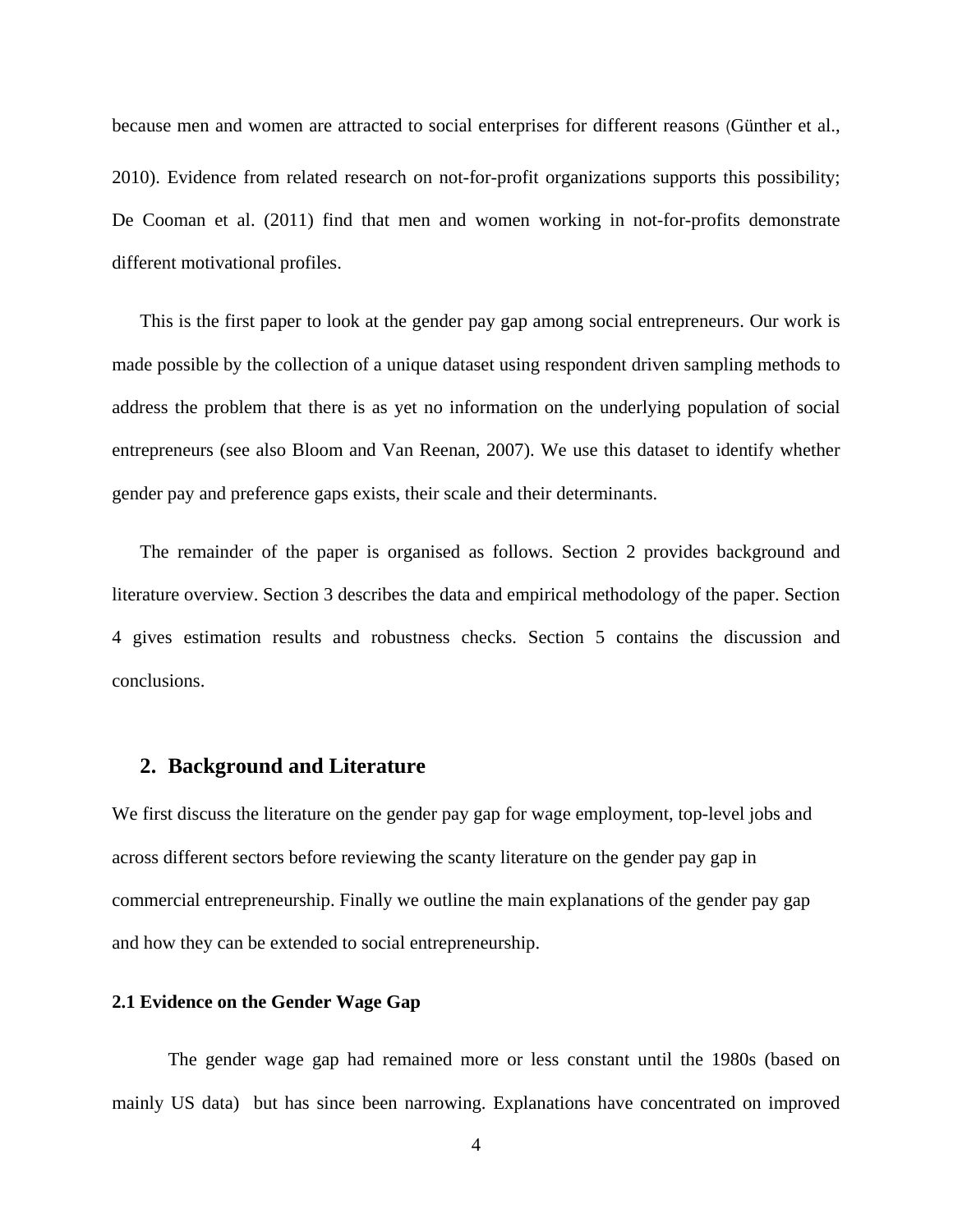matching, positive selection and increased returns to education (Blau and Kahn, 1997, 2006; Lalanne and Seabright, 2011). For example, Goldin et al. (2010) explore the homecoming of American college women and the catch-up and reversal in the gender gap in college attendance and graduation in the period 1960-1980, which radically changed young women's expectations of their future labour force participation. Despite these recent improvements in the labour market position of women the gender pay gap remains large, so women continue to earn considerably less than men on average; by 23% in the US (World Economic Forum, 2013); 19.1% in the UK; and 16% in the EU27 (European Union, 2014). According to Baudry and Lewis (2014), the average adjusted college-high school male-female wage gap has remained around 40% since 1990, though the gender wage gap adjusted for education, experience, and ethnicity has declined from around 27 to 20% over the same period.

The gender pay gap at the top of organisations (i.e. among top corporate positions) is even more pronounced than for employees as a whole (e.g., Pande and Ford, 2011). According to Bertrand and Hallock (2001) women represented about 2.5% of their sample of high-level US executives and earned about  $45\%$  less than men.<sup>1</sup> Elkinawy and Stater (2011) find that the salaries of US female executives are about 5% lower than those of male executives, controlling for executive, firm, and board characteristics.  $2$  There are similar findings for Europe. Arulampalam et al. (2007) analysed gender pay gaps across the earnings distribution in eleven EU member countries, 1995-2001 and found that it widened at the top end of the distribution in all countries (the "glass ceiling" effect). Avlijaš et al. (2013) and Barón and Cobb-Clark (2008) report similar findings for the Western Balkans and Australia, respectively. Albrecht et al. (2003)

 $\overline{\phantom{a}}$ 

 $<sup>1</sup>$  Around 75% of this gap can be explained by the fact that women managed smaller companies and were less likely</sup> to be a CEO, a Chair, or a company President.

<span id="page-6-1"></span><span id="page-6-0"></span> $2$  The gender difference in salary is larger in firms with more male-dominated boards. Oaxaca wage decomposition suggests that greater female representation in the executive profession actually increases the gender differences caused by unobserved factors, possibly due in part to governance structures that remain male-dominated.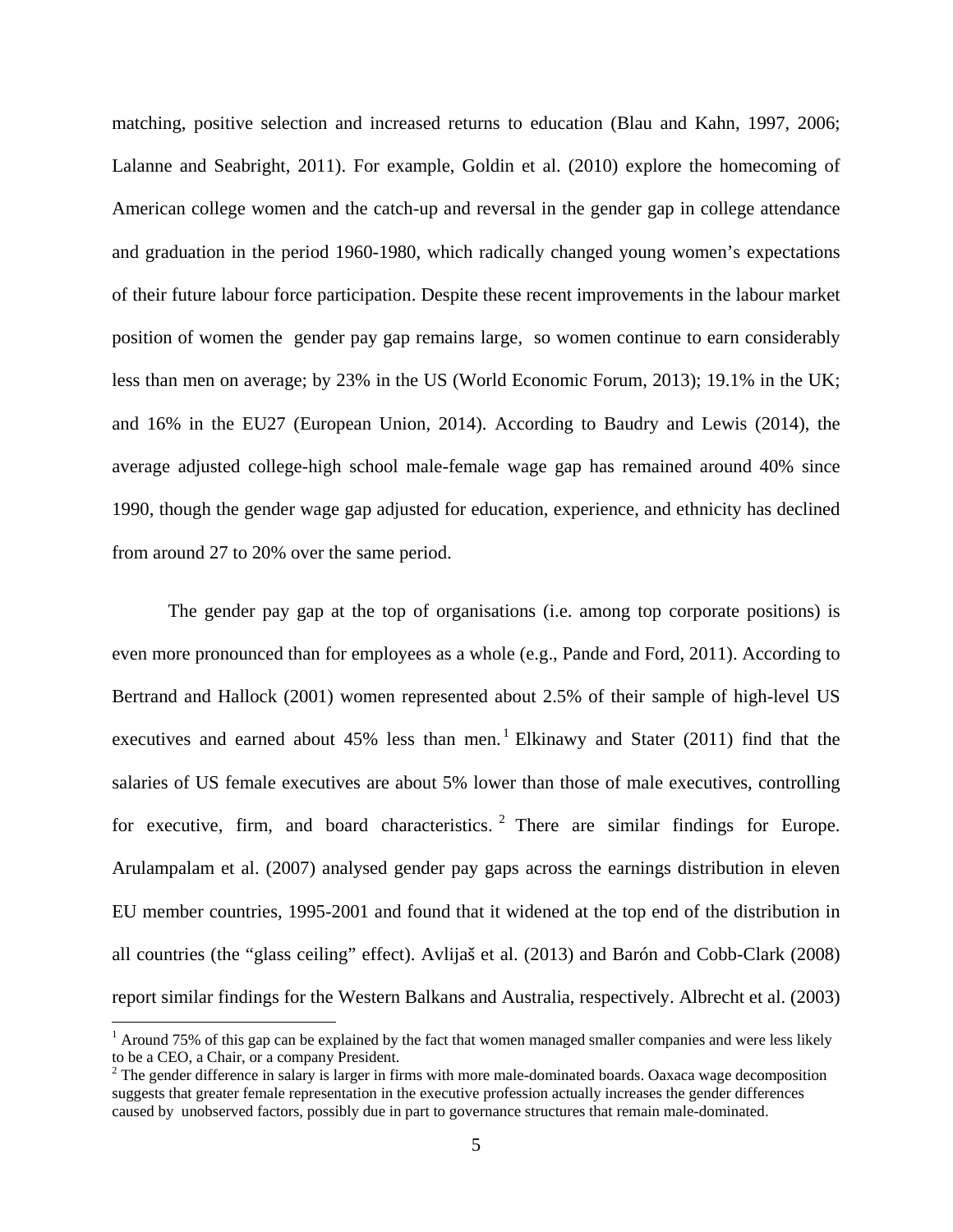show that the gender pay gap in Sweden is much higher at the top end of the wage distribution than at the bottom.

Given the hybrid nature of social enterprise, research on the gender pay gap in not-forprofits may also inform our study. It provides evidence for a significant gender pay gap including at the top of not-for-profit organisations. Deitrick et al. (2007) find that working in the not-forprofit sector in the US contributes 1.9% to the overall gender pay gap of 27%. Decomposing the industry effect and comparing to all other industries suggests that not-for-profits contribute 6.3% (versus 2.3% of all other industries) to the 23.7% of the explained part of the gap. Analysing a sample of 114 directors of Small Business Development Centres  $(SBDCs)$ ,  $3$  Gray and Benson (2003) find that when education, tenure, size, performance, and affiliation are held constant, female executives in not-for-profits are compensated significantly less than male executives. Similarly, Ban and Towers (2003) found a significant gender gap in wages of both executives and employees in not-for-profits in the Pittsburgh region.

#### **2.2 The Gender Wage Gap and Entrepreneurship**

<span id="page-7-0"></span> $\overline{\phantom{a}}$ 

There is almost no direct evidence about the gender wage gap at the top of entrepreneurial firms. The entrepreneurship literature primarily considers differences in the performance and earnings of new firms founded by males as against females, as well as differences in attitudes to risk (Charness and Gneezy, 2012). In their review, Jennings and Brush (2013) find that female-led enterprises tend to be smaller (as measured by employment, revenues, or asset base); grow less quickly; and generate lower levels of profit. However, they highlight that there is "some evidence to suggest that female-led firms perform similarly (or even better) than male-led firms

<sup>&</sup>lt;sup>3</sup> The SBDCs are similar to non-profit organizations in that they are partially funded through various government grant programs and they must rely on matching funds and client fees for over half of their operating budgets.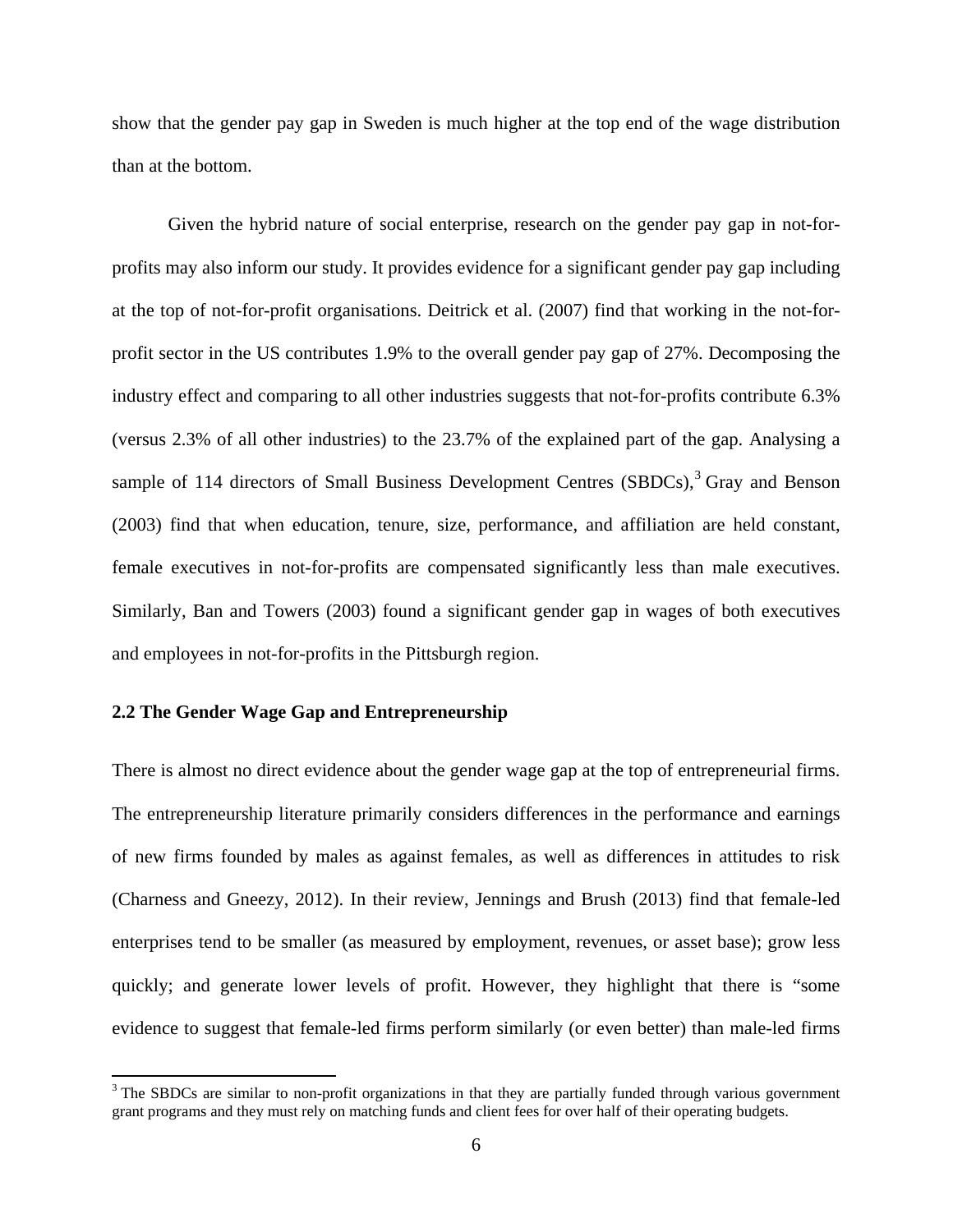on certain financial ratios and risk-adjusted measures" (Jennings and Brush, 2013). Using selfemployment as an indicator of entrepreneurship, they also conclude that women tend to earn less income than men.<sup>[4](#page-7-0)</sup> Studies by Hundley (2000, 2001) suggest that the gender gap in the earnings of the self-employed can be attributed to the specialisation of the genders in housework vs. market work. "…. self-employed women's earnings declined with marriage, family size, and hours of housework, whereas self-employed men's earnings increased with marriage and family size." (Hundley, 2000). Hundley (2001) also finds that personal characteristics (with the exception of tenure in the business) and business capital (assets) play only a small role in explaining the gender wage gap. Business characteristics, especially sector, explain a significant share of the gender wage gap, as does the distribution of labour between household and market work. Finally, Roche (2013) studies different returns to education for self-employed men vs. women with respect to earnings from self-employment. She reports the returns to be large for men but heterogeneous for women (e.g., dependent on industry) – a finding mirrored in Karahan's (2013) analysis of educated Americans in the 1990's.<sup>[5](#page-8-0)</sup>

#### **2.3 Potential drivers of the gender pay gap among social entrepreneurs**

l

Four possible explanations for the gender pay gap amongst entrepreneurs have been proposed (Parker, 2009): human capital, preferences, social capital, and start-up capital. In this paper we concentrate on the former two explanations. We follow the literature in distinguishing between differences due to observable characteristics, such as human capital and preferences, (*explained*

<sup>&</sup>lt;sup>4</sup> Haber et al. (1987) found that the ratio of income of fully self-employed females relative to males in the US was only 0.3, even lower than the ratio in employment of 0.6. Hundley (2001) notes that women often engage in parttime self-employment; hence the gender pay/earnings gap is significantly smaller (a ratio of 1.16 vs. 2.33) for hourly as opposed to annual earnings. Roche (2013) based on 2008/2009 US data estimates the mean gender earnings gap in self-employment to be 55% for annual earnings (compared to a gender gap of 75% for wage employment) and 72% for hourly earnings (similar to the gender gap in wage employment).<br><sup>5</sup> Van der Sluis et al. (2008) conduct a statistical review (meta-analyses) of the empirical evidence (in developed

<span id="page-8-1"></span><span id="page-8-0"></span>economies) on returns to education for entrepreneurs. Although gender differences are not the focus of their analysis they report a generally higher link between education and performance for female as opposed to male entrepreneurs.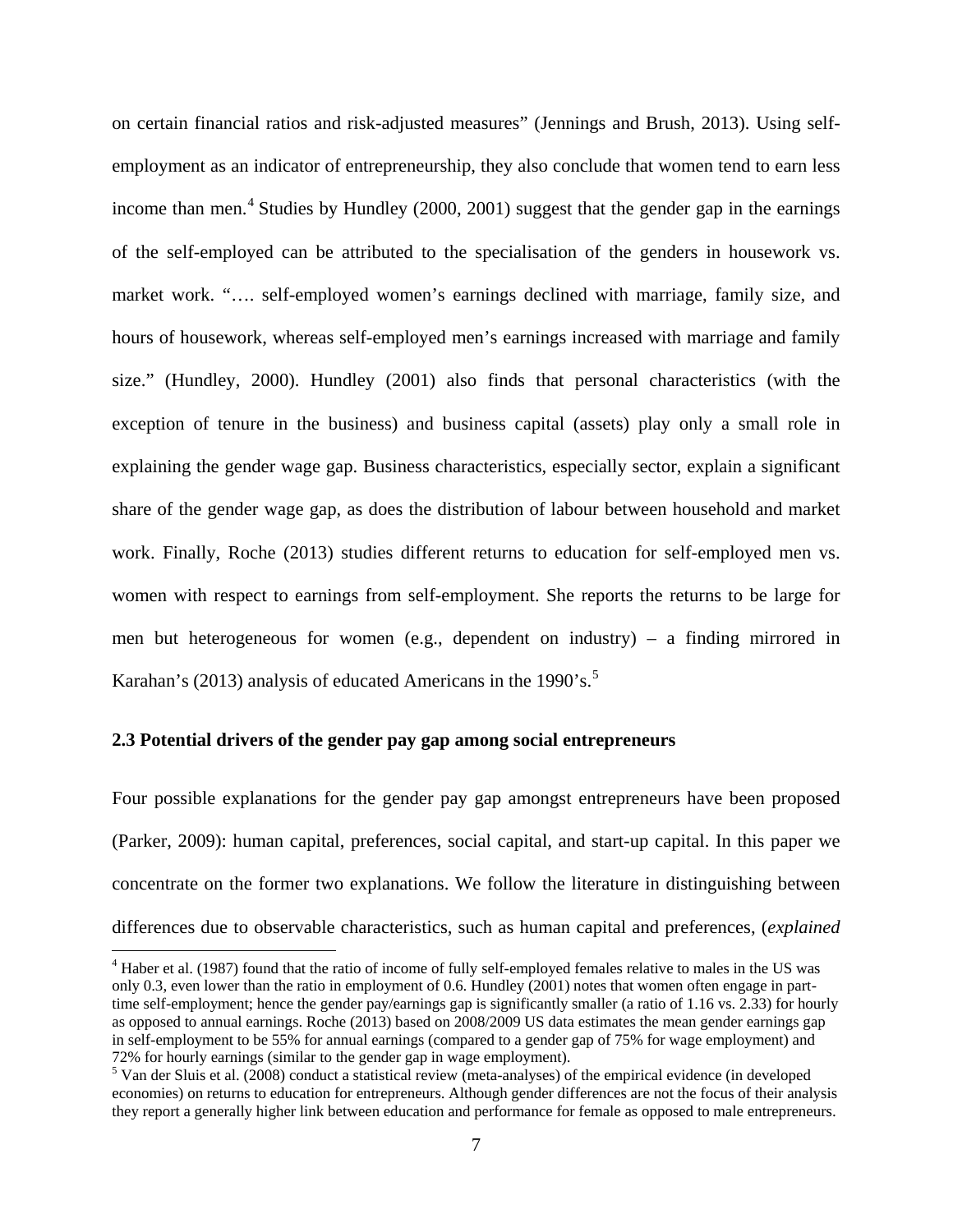part of the wage gap) and differences due to labour market discrimination (*unexplained* or *adjusted* part of the wage gap). [6](#page-8-1)

The *human capital approach* explains the gender wage gap by differences in observable characteristics and personal endowments or constraints proxied by variables such as age, years of education, work experience and number of working hours. Blau and Kahn (2007) show that there has been a substantial increase in women's relative earnings since the 1970s. This gain was initially concentrated on younger women, but now women of all ages have narrowed the pay gap. Black and Spitz-Oener (2010) analysis suggests that a substantial fraction of the closing of the gender wage gap can be explained by changes in the nature of jobs for women. Using data from West Germany, they find that women have witnessed relative increases in non-routine analytic and interactive tasks driven, at least in part, by technological change. In their life-cycle theory of the gender wage gap, Manning and Swaffield (2008) suggest that male-female wage differences will become amplified within a cohort over time because women may drop out of the labour force for a period to raise children and because more women work part-time. Therefore labour market experience accumulates more slowly for women than men. Even so, the authors show that a substantial unexplained gap remains: women who have continuous full-time employment, have had no children and have expressed no desire to have children still earn about 8 log points less than equivalent men after 10 years in the labour market.

In the entrepreneurship context, these arguments suggest that female entrepreneurs may not experience the same returns from their ventures as men, because they may not put in the same level of effort or because they have accumulated less human capital (e.g. Greene et al.,

 $\overline{\phantom{a}}$ 

<span id="page-9-0"></span><sup>&</sup>lt;sup>6</sup> The economic theory of discrimination goes back to Becker (1957), where he distinguished three types of discrimination: (1) employer discrimination; (2) customer discrimination; and (3) co-worker discrimination.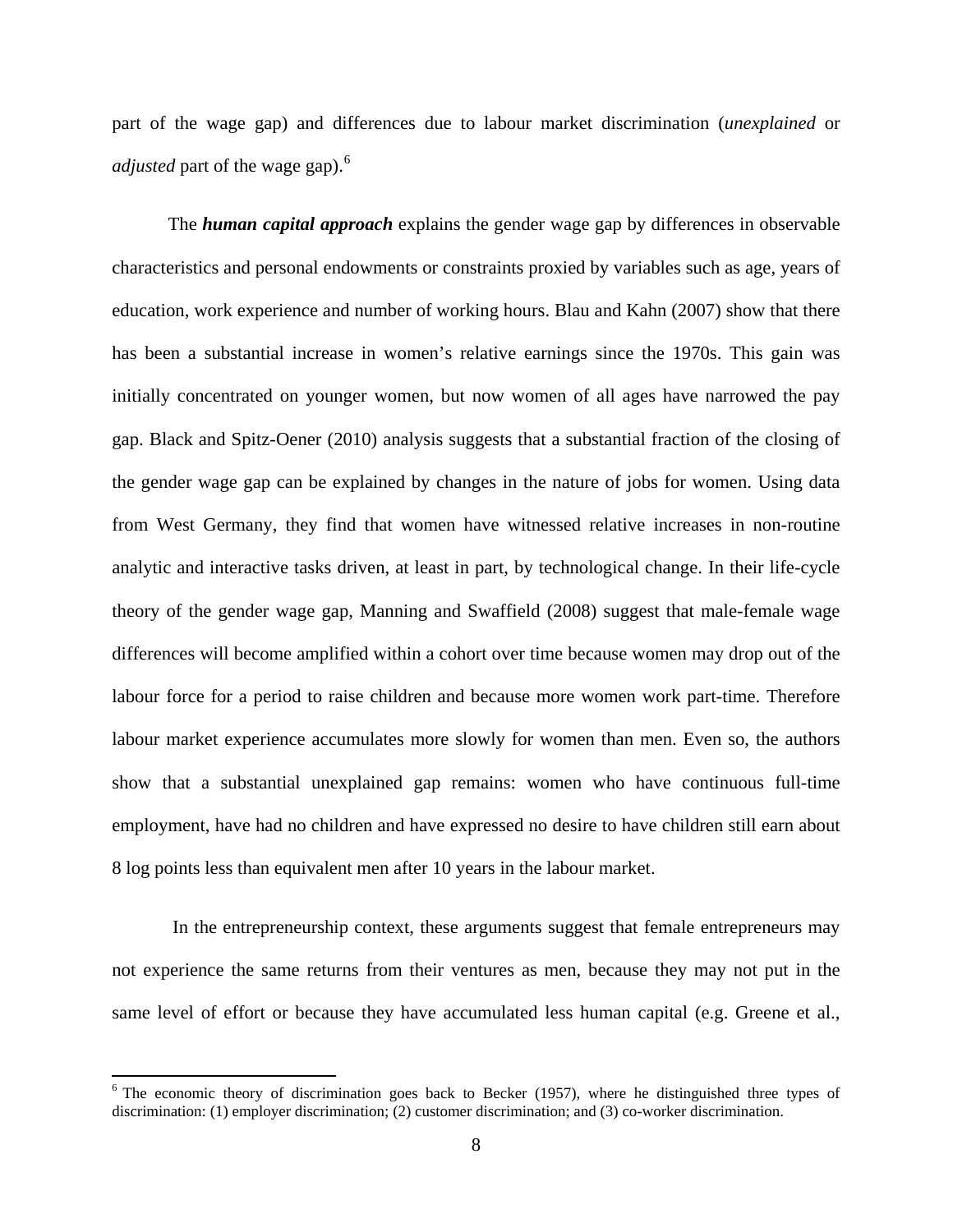2003). The entrepreneurship studies reviewed above point to the relevance of effort-based explanations, especially that women's housework and childcare responsibilities constrain their pay (e.g., Hundley, 2001), as well as human capital explanations (e.g. Co et al., 2005). They also suggest that experience and tenure in the business help to explain the gender gap (e.g., Co et al., 2005; Powell and Eddleston, 2008). Thus we may find a gender pay gap in social enterprises because male and female social entrepreneurs differ in terms of their human capital and labour input constraints. We therefore include human capital variables such as age, education and effort-based variables such as hours worked on the social enterprise per week in our estimations.

*Differences in preferences* may also be relevant in explaining a social enterprise gender pay gap. According to Carter et al. (2003), financial motives are more important for male than female entrepreneurs. Buttner and Moore (1997) found that the achievement of personal goals (e.g., autonomy, flexibility) and self-fulfilment are more important objectives for female entrepreneurs than profits for male entrepreneurs. Buchan et al. (2008) find differences in trust between the genders in the Investment Game. In their review, Jennings and Brush (2013) underscore that differences in preferences about monetary and non-monetary goals between male and female entrepreneurs need to be acknowledged. These are consistent with research on gender differences in preferences more generally. For example, Schwartz and Rubel-Lifschitz (2009) find that men show stronger self-interest preferences, including the importance attributed to money, than women. Similarly, economic experiments reveal gender preferences in self- vs. other-interest (Croson and Gneezy, 2009).

The degree of risk aversion may be another area where preferences differ by gender (Charness and Gneezy, 2012). Bearing risk and uncertainty is a key element of entrepreneurship because of the need to experiment and innovate to keep up with and outperform the market.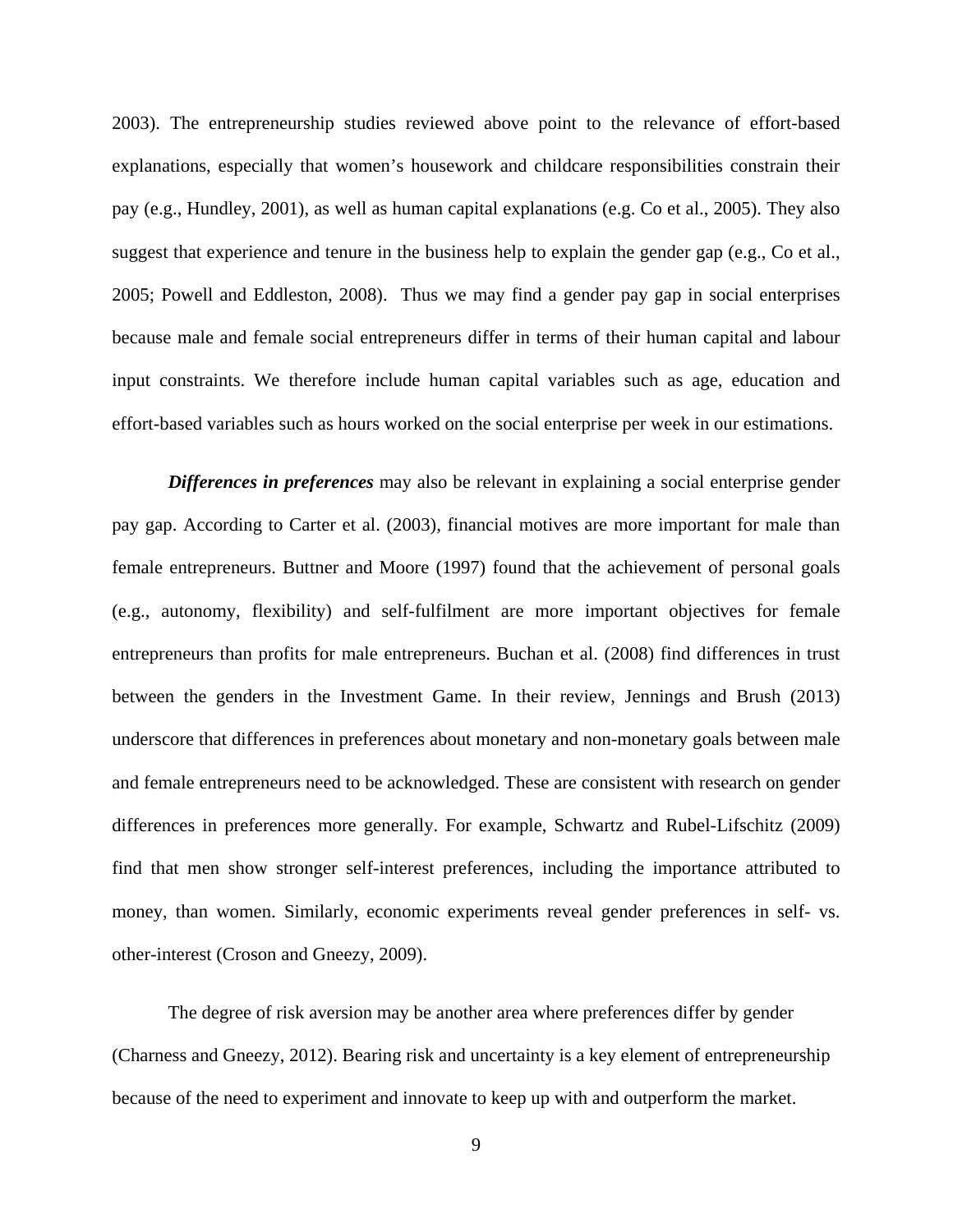Evidence suggests that women entrepreneurs are more risk averse than men, as for instance indicated by the higher variability in earnings for male as opposed to female entrepreneurs. For instance, Parrotta and Smith (2013) find evidence of greater risk aversion among female CEOs in Denmark. Croson and Gneezy (2009) identify striking general gender difference in risk preferences with women being more risk averse than men. Indeed, Gneezy et al. (2003) explain the gender wage gap by arguing that women behave differently in competitive environments, including the labour market, and earn less than men as a result.

Thus, a gender pay gap may arise in part because male and female social entrepreneurs have different preferences for money, pay and risk. This possibility leads us to control for personal preferences for risk and innovation, as well as for self-interest (self-enhancement values) in our explanation of earning differences.

#### **2.4 A Gender Gap in Job Satisfaction?**

Despite their lower pay, women are not necessarily dissatisfied with their jobs; the socalled "contented female worker paradox" (e.g., Davison, 2014). Entrepreneurs' job satisfaction has been found to be higher than that of wage employees (e.g., Bradley and Roberts, 2004), but there has been little attention to gender differences. However, Powell and Eddleston, (2008) investigate entrepreneurs' firm performance (rather than their personal income) using a broad measure of satisfaction with business success; they conclude that there is a "paradox of the contented female business owner". This is not due to differential effort or human capital, but rather that female business owners valued business success less. Indeed their satisfaction with business success was independent of their business' actual level of sales. (More about personal values theory and empirics can be found in Appendix 1 of this paper.)

10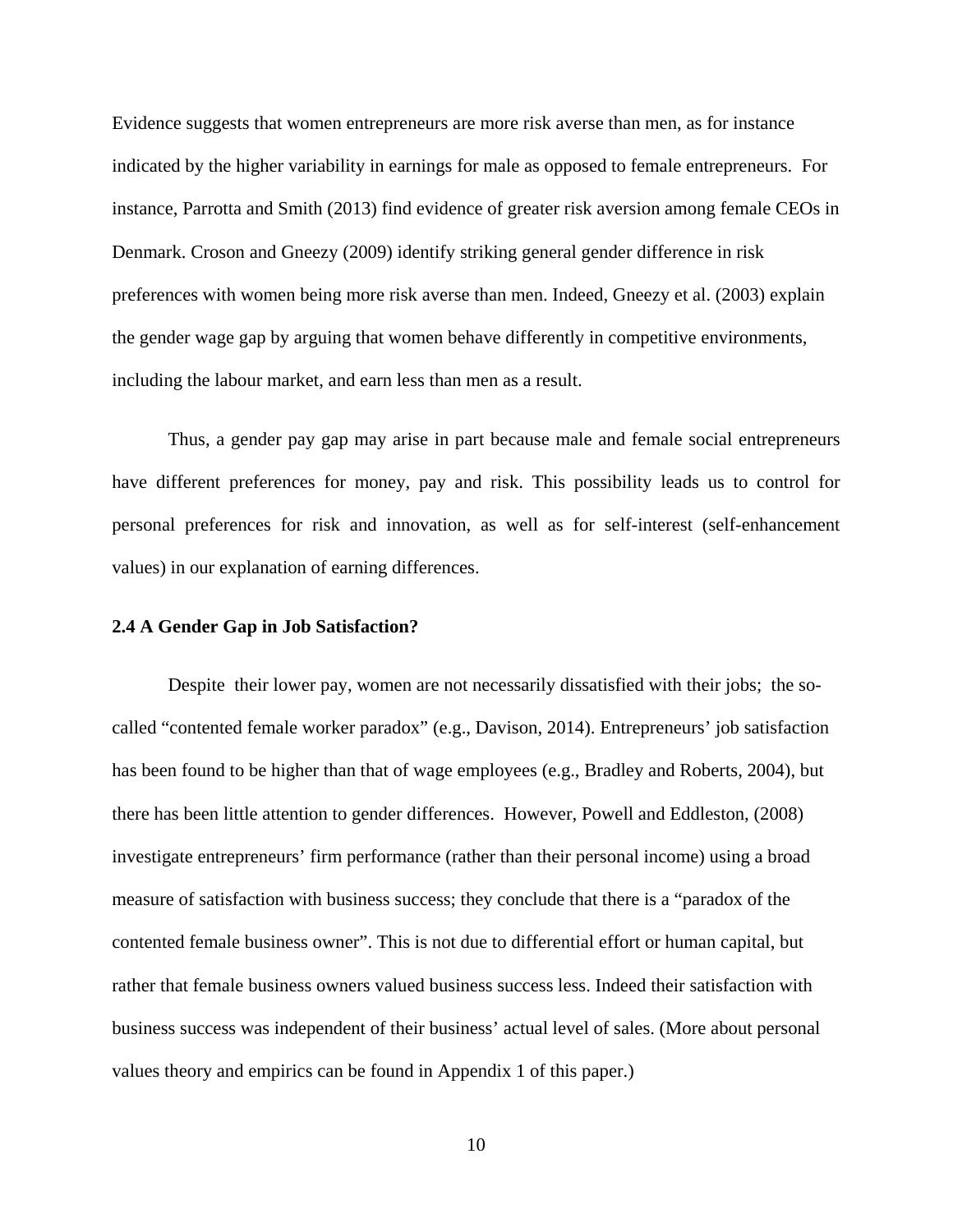It is not clear how gender differences in preferences will play out for social entrepreneurs. Although monetary preferences may be less central for some social entrepreneurs, the hybrid nature of the social enterprise allows for both to be fulfilled simultaneously. This raises the possibility that women and men are attracted to social enterprise for different reasons; "doing good" or "doing well and doing good". Evidence from related research on not-for-profit organizations supports this possibility; De Cooman et al. (2011) find that men and women working in not-for-profits demonstrate different motivational profiles.

In sum, the relevant literature points to explaining both earnings and job satisfaction by indicators of the CEOs human capital (education), demographic characteristics (gender and age), personal preferences for risk, innovation, and self-enhancement values, as well as job and social enterprise characteristics. The latter include effort-based variables such as hours worked, whether the CEO is the founder of the social enterprise; whether social entrepreneurship is the only job; and the sector of the firm. Our model is summarised in Figure 1.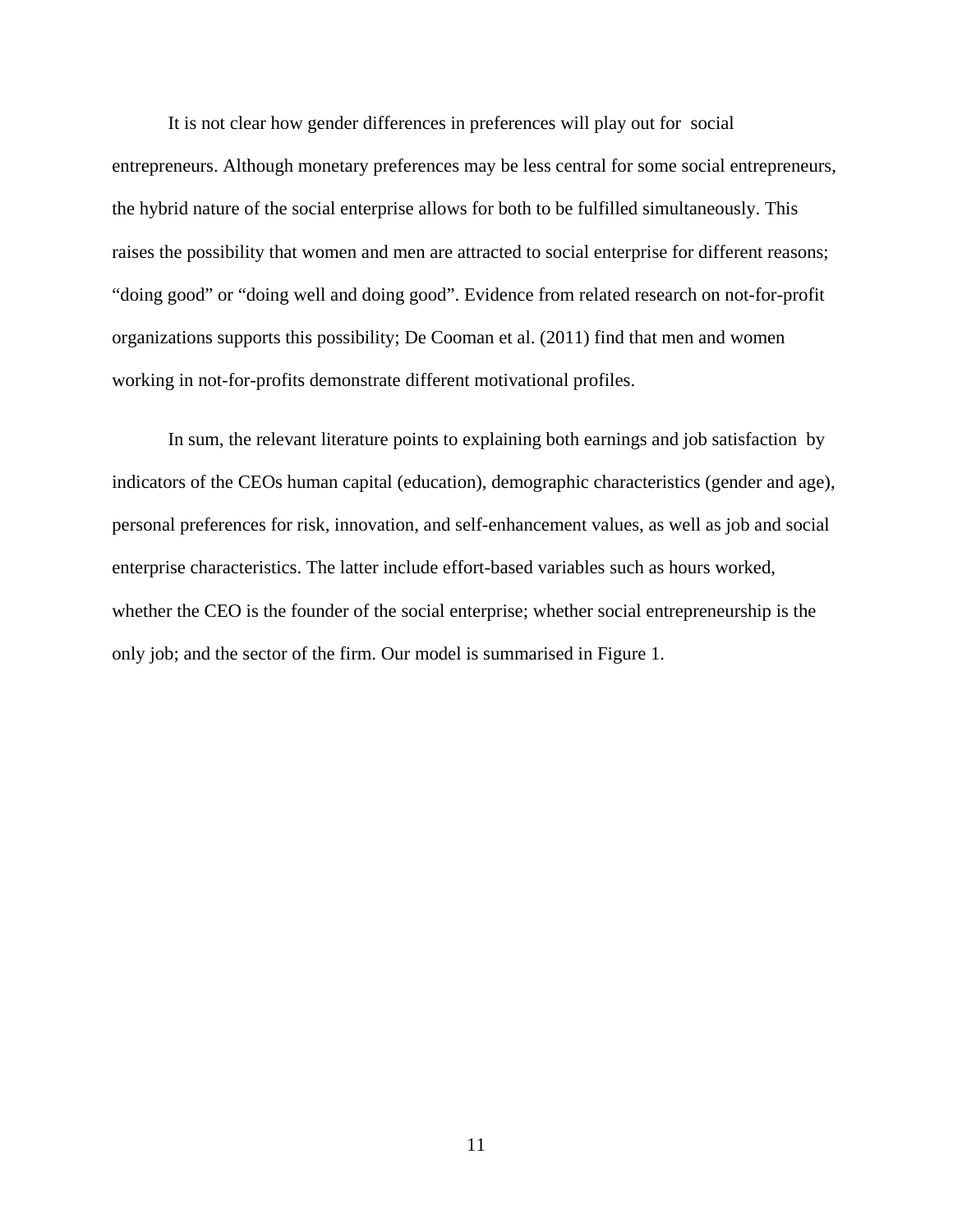

Figure 1 Model of the determinants of income and job satisfaction by gender

### **3. Data Description and Methodology**

#### **3.1 SELUSI Data**

<span id="page-13-0"></span> $\overline{\phantom{a}}$ 

This is the first study to use a relatively large random sample survey about social entrepreneurs; comprising 159 social entrepreneurs in the United Kingdom in 2011. From the second wave of the SELUSI data<sup>[7](#page-9-0)</sup>. Information on the social enterprises and their CEOs was collected by combining a structured phone interview with an online survey. Social enterprise CEOs were defined as those leading an organization with a social mission (*social criterion*) which generated a minimum of 5% of its revenues by selling products or services in the market (*entrepreneurial criterion*). The organization also had to employ at least one (full-time equivalent) employee to exclude self-employment and volunteer-only organisations. In line with the literature that social

 $7$  The full dataset is a two-period unbalanced panel of over 500 social enterprises in Hungary, Romania, Spain, and the UK.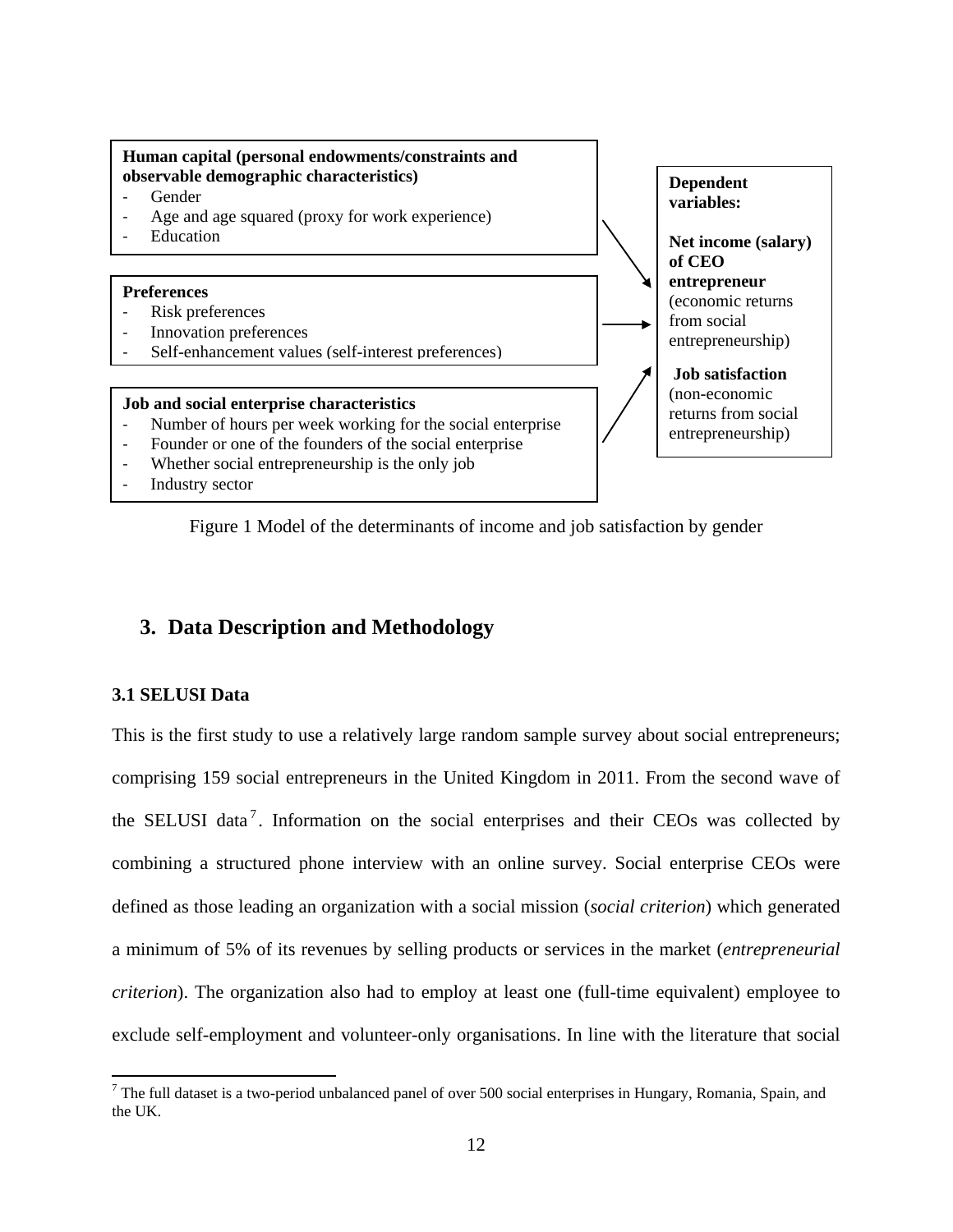enterprise is a hybrid form of organization (Mair and Marti, 2006), our sample includes 'entrepreneurial', revenue-generating not-for-profits, as well as for-profit enterprises with a social mission. To circumvent self-reporting bias, social mission characteristics were rated by interviewers based on a set of questions eliciting the entrepreneur's description of their enterprise mission.<sup>[8](#page-13-0)</sup>

There were two challenges in identifying our sample of social entrepreneurs. First, there is no exhaustive list or registry of social enterprises in any European country to provide a population as a basis for random sampling, and second, relative to a country's adult population, social entrepreneurs are rare. For instance, a cross-country population-representative survey focussed on entrepreneurship, the Global Entrepreneurship Monitor [\(www.gemconsortium.org/\)](http://www.gemconsortium.org/), found that on average only 2.8% of adults were social entrepreneurs across 49 countries (Terjesen et al., 2012). These constraints led us to the use of Respondent Driven Sampling (RDS) (Heckathorn, 1997, 2002; Salganik and Heckathorn, 2004). The RDS combines "snowball" or "network-based" sampling (respondents refer those they know, who in turn refer those they know, and so on) with a model of the sample recruitment process which allocates weights to compensate for the fact that the sample was collected in a non-random way. Using this method, statistically representative samples of relatively small and groups for which no reliable list of population members is available can be generated. The RDS has been applied to other hard-to-

l

<span id="page-14-0"></span><sup>&</sup>lt;sup>8</sup> In assessing the social mission we followed validated interview and coding protocols established in economics (van Reenen and Bloom, 2007), psychology (Baum, Locke and Kirckpatrick, 1998) and management (Palmer and Short, 2008). In our study, extensively trained interviewers coded the enterprise mission. In particular, during the phone interviews, interviewers posed an open-ended question to social entrepreneurs "How would you summarize the rationale or purpose of being of your organization, i.e. its mission?", they were instructed to note down the answer to this question verbatim and the entire interview was also recorded. Interviewers were trained to apply a number of follow-up questions to ensure that the mission was proved in sufficient depth. With regard to coding the social mission in our study, we used a five-point coding scale from none to high social mission where both the extremes and the middle-points were defined (as in van Reenen and Bloom, 2007, Baum et al., 1998). Interviewers were extensively trained in how to employ the question and coding scale using a range of different organisational missions. The training also included in-depth discussions of examples of social enterprises whose mission represented the different scale points.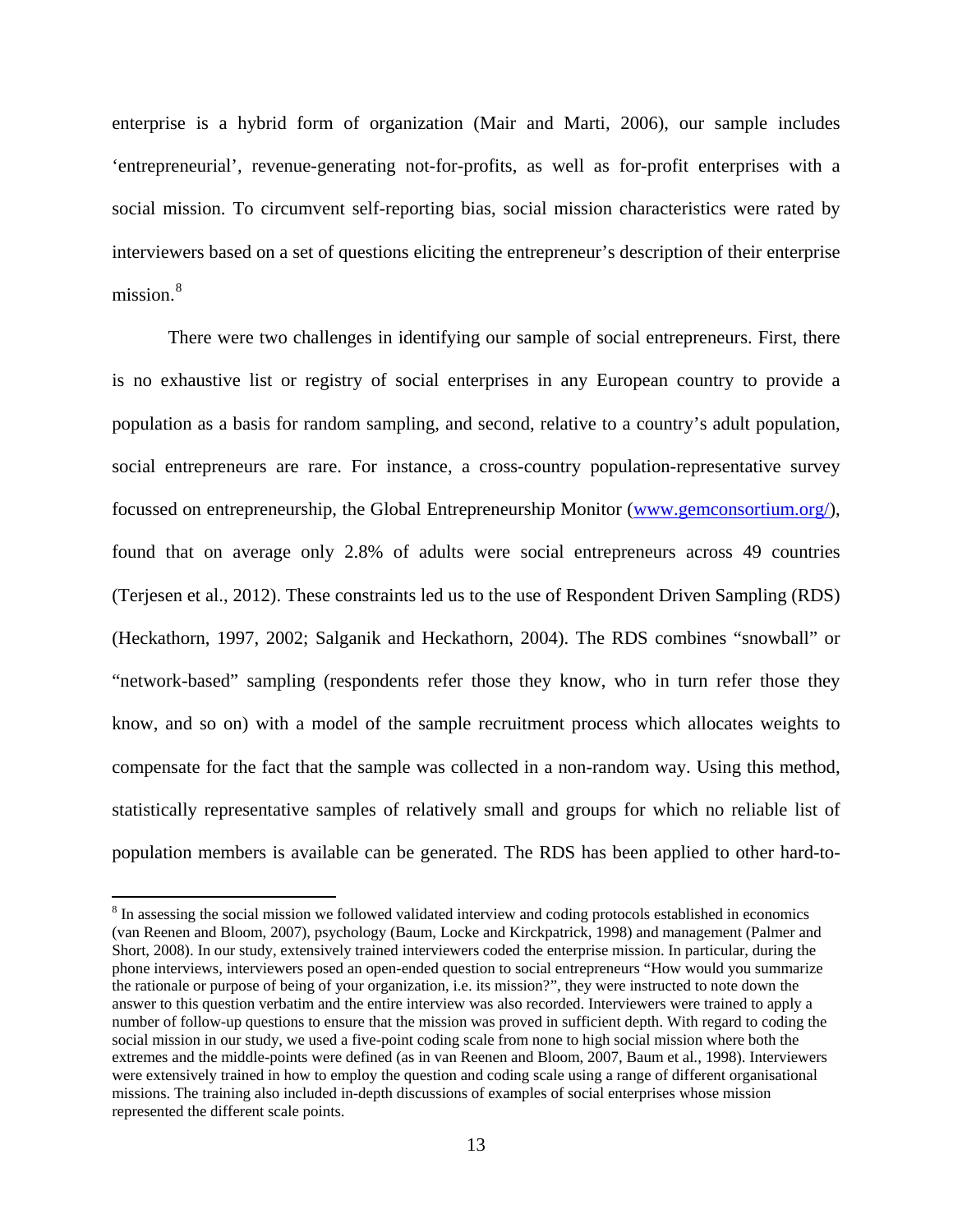reach populations such as: drug injectors, prostitutes, gay men, street youth, homeless people, as well as jazz musicians and other artists. Studies show that the RDS leads to representative samples equivalent to large poll surveys (Heckathorn, 2002).

In order to identify a nationally representative sample of social entrepreneurs, we therefore first identified a set of so-called *seed* social entrepreneurs, diversified across industry sector, geographical distribution, age of organisation, company size, source of information from which the contact of the seed enterprise was obtained. Each interviewed seed social entrepreneur was then asked to nominate three peers from their network, whom we subsequently contacted and asked for three further referrals. The peer recruitment represents the network-based sampling approach. Heckathorn (1997, 2002) shows that if referral chains are long enough (4-5 waves), the characteristics of the seeds have no significant impact on ultimate sample composition.

#### **3.2 Estimation strategy**

Our estimation strategy involved several steps. First, to implement our model (see Figure 1), we estimate a human capital earnings function (Mincer, 1974) which relates the log of net annual salary (income) from a social enterprise to gender, age, observed measures of schooling, and other labour market characteristics, with a specification that is linear in education and quadratic in age to proxy for the diminishing role of work experience:

$$
y_i = \ln(Y_i) = \alpha + \beta G_i + \gamma_1 S_i + \gamma_2 A g e_i + \gamma_3 A g e_i^2 + X_i' \gamma_k + \varepsilon_i , \qquad (1)
$$

where

$$
Y_i
$$
 = individual net annual salary (income) from a social enterprise;  $y_i$  = log  
transformation.

- $G_i =$  gender dummy variable (= 1 if female; = 0 otherwise).
- $S_i =$  education level, categorized into four levels (0 = other; 1 = high school; 2 =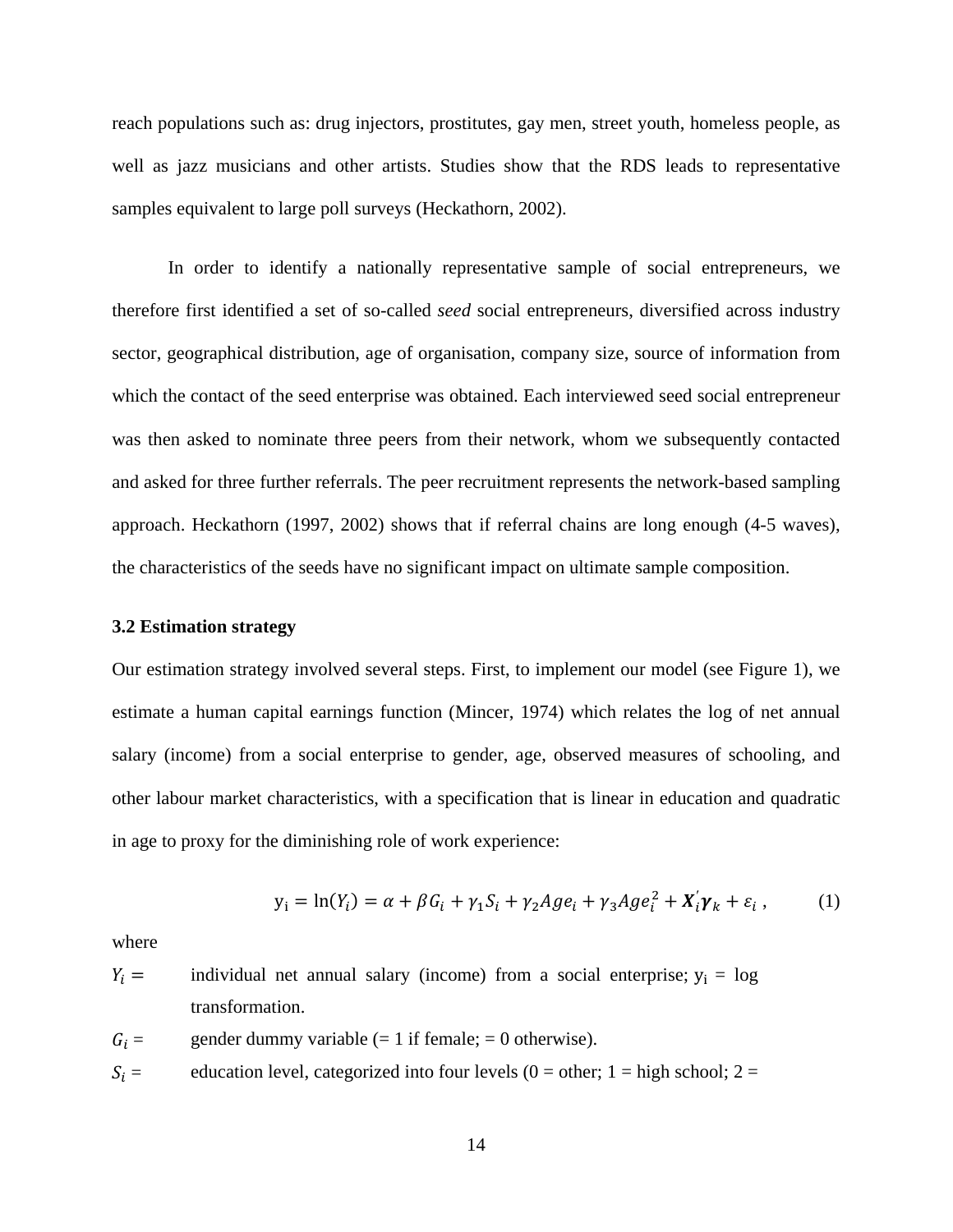professional/vocational degree;  $3 =$  bachelor's degree).

 $Age_i = \text{age in years.}$ 

 $Age_i^2 =$ age in years, squared.

 $X_i' =$ *vector of other labour market characteristics, such as job and social* enterprise characteristics, preferences, and values (see Figure 1).

- $\beta$  < 0 the average difference in log individual net annual salary (income) from a social enterprise between females and males, *given* the same labour market characteristics (and the same error term  $\varepsilon_i$ ); measures the change in wages when comparing, *ceteris paribus*, an average female to an average male; if  $\beta$  < 0, then for the same level of other factors, women earn less than men on average; expressed in percentages, women earn  $100 * [exp(\beta) - 1]$  less than men.
- $\gamma_1 > 0$  the movement from one educational level to another produces 100  $*$  $[\exp(\gamma_1) - 1]$  percent change in  $\ln(Y_i)$ ; *rate of return to schooling*.
- $\gamma_2 > 0$ estimates the rate of growth in earnings resulting from one additional year

 $\gamma_3 < 0$ of labour market experience; *rate of return to experience*.

 $\gamma_k$  = measures the effect of other labour market characteristics in the model.

 $i, k$  is index for a sample size  $(i = 1, ..., N); k (k = 1, ..., K);$  is index for a total number of explanatory variables included in the Mincer regression model.

Second, in order to test whether the coefficients on samples of male and female social entrepreneurs are equal, we estimated a model where the intercept and all slopes in the final earnings regression specification were allowed to differ across the two groups (the Chow test; Chow, 1960), and subsequently estimate equation (1) separately for male and female social entrepreneurs in order to capture the differences in the coefficients across the two groups. Third, we go on to estimate the probit regressions using job satisfaction as a dependent variable, with the vector of independent variables as outlined in Figure 1, and with and without net annual salary from a social enterprise included in the list of covariates. Fourth, in order to test whether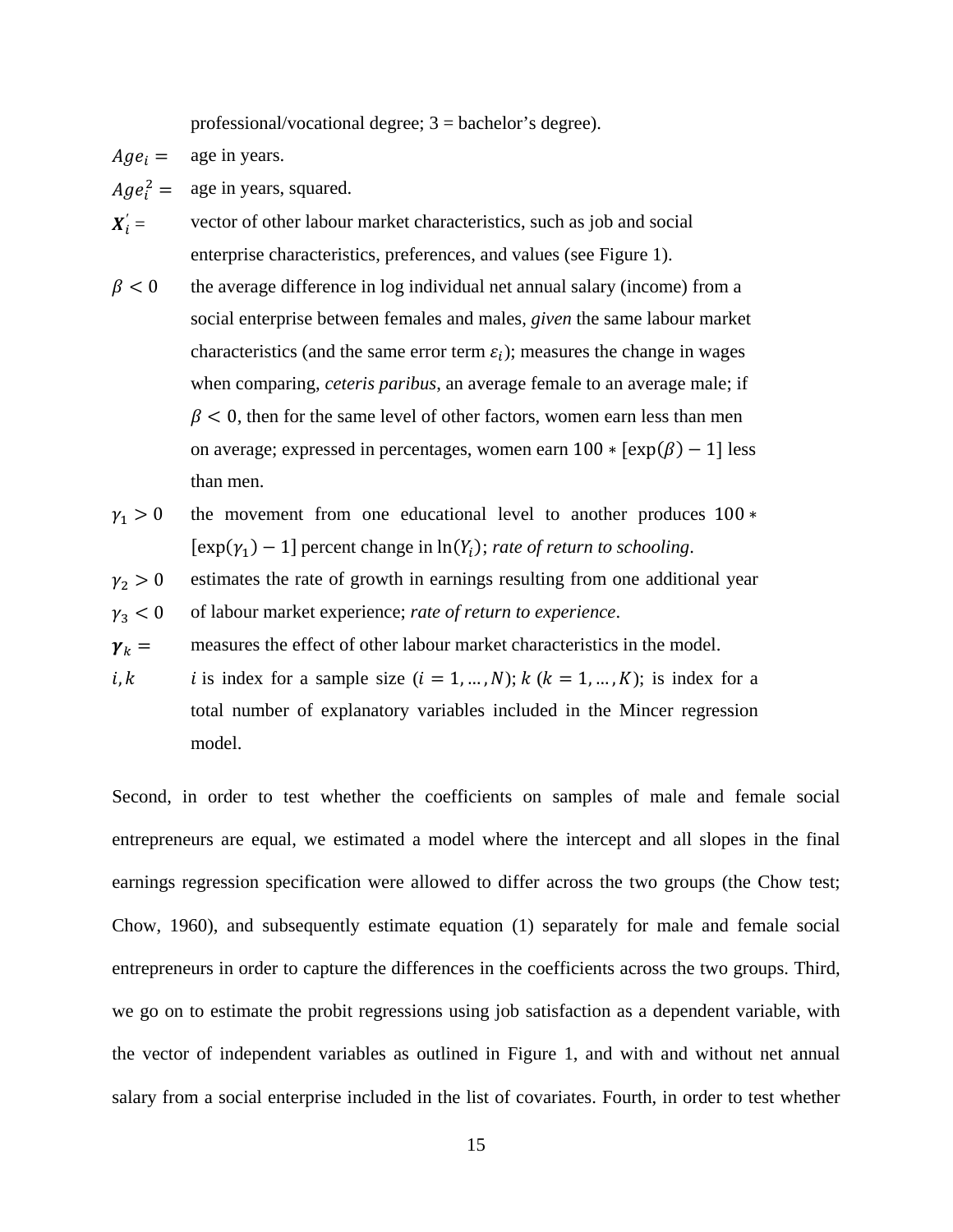log salary and job satisfaction regression models are jointly determined, we further estimate seemingly unrelated regression (SUR), which assumes that the error terms are correlated across the two equations.

Finally, we perform a set of *robustness checks* including using imputed salary from a social enterprise as a dependent variable, where the missing observations are imputed by the variable mean and by observed values from the first wave of SELUSI data. We also perform robustness checks by using the log of the current (in 2010-2011) revenues instead of social entrepreneur annual income as a dependent variable.

### **4. Empirical Results**

#### **4.1 Descriptive Analysis**

The definitions of all the variables included in the final earnings regression specification of equation 1 is given in Table 1, with summary statistics reported in Table 2, correlation coefficients in Table 3, and mean male-female comparisons in Table 4. The *unadjusted* gender pay gap (GPG) is the difference between the average income earned by women and men, i.e., a difference between the income of an 'average' working woman and an 'average' working man in a given population. The data in Table 4 show the *unadjusted* gender pay gap in net annual salary (income) from the social enterprise to be 29%. This does not take into account the differences in labour market characteristics between male and female social entrepreneurs which we establish below. Table 4 reveals no significant gender differences in social entrepreneurs' job satisfaction. In terms of revenues, there is 88% gender difference in social enterprises, to the disadvantage of females. Men set up their social enterprise more often in the sector of business activities and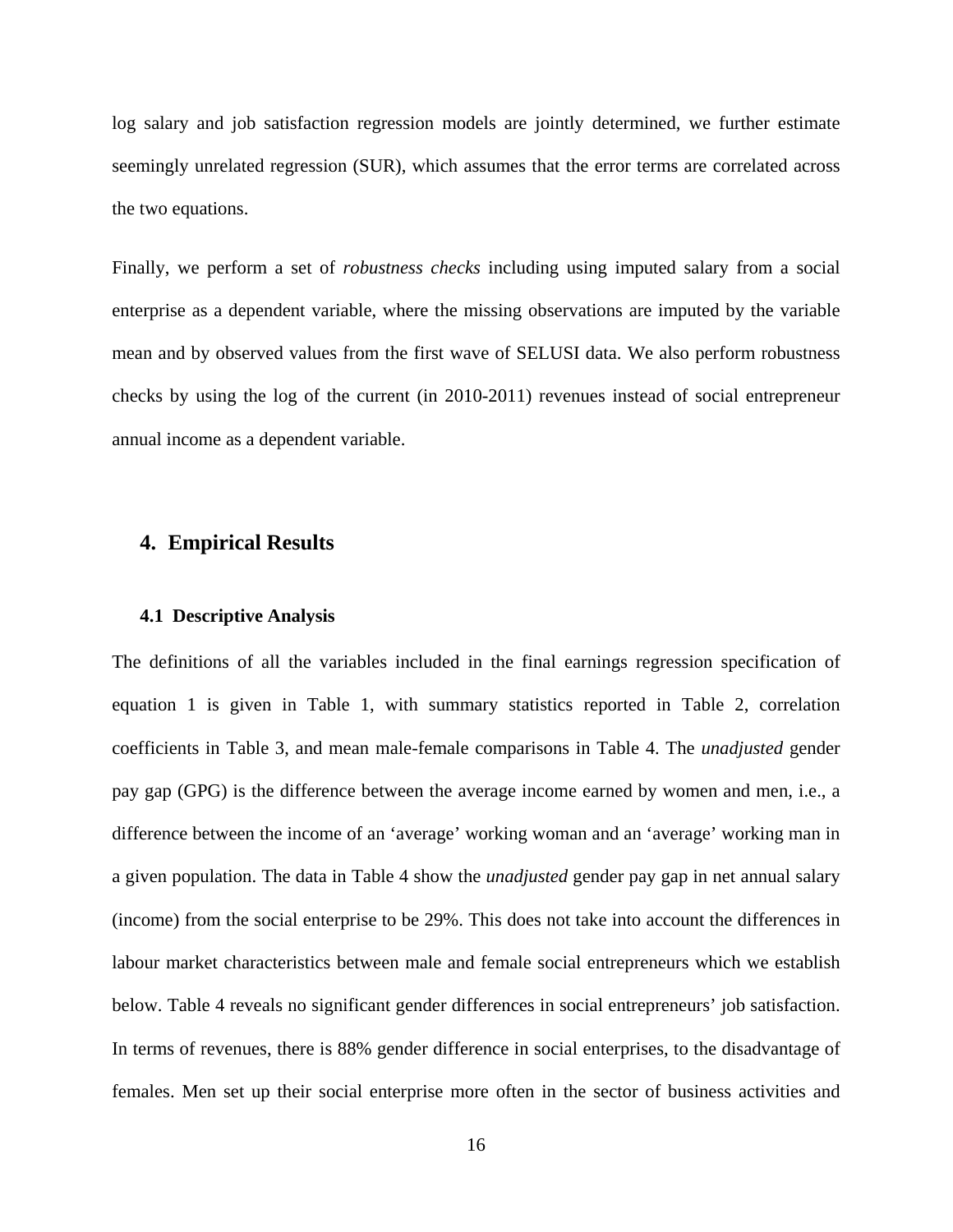business services (14% higher frequency), whereas women in the sample set up their social enterprise more often in the social services sector (including education, health and social work and other community and social services). There are no other statistically significant differences between male and female social entrepreneurs.

#### **4.2 Regression Analysis – Dependent Variable: Log-Salary**

Table 5 reports the results from estimating equation (1) , where the dependent variable is log of net annual salary. It contains seven specifications: in column (1) only gender is included as an explanatory variable; in column (2) the specification is extended with variables accounting for work experience (age and age squared)) and education (human capital); in column (3) effort is added, proxied by the log of the number of hours per week); in column (4) the specification is extended to include managerial job characteristics (whether a CEO was a founder or one of the founders of a social enterprise and whether this was his/her only paid for job); in column (5) controls for industry are added; in column (6) the regression is extended with an indicator for personal preferences (risk and innovation); in column (7) self-enhancement values are added to the regression, capturing individualistic preferences, such as preferences for pay.<sup>[9](#page-14-0)</sup>

The coefficient of gender in Table 5, column (1) measures the *unadjusted* gender pay gap, representing 29% lower net annual salary for female social entrepreneurs. When we include

 $\overline{\phantom{a}}$ 

<sup>&</sup>lt;sup>9</sup> Controlling for job satisfaction did not produce significant results in any of the specifications; hence it was dropped from the regression. Being the owner of a social enterprise is highly correlated with whether a CEO was a founder or one of the founders of a social enterprise (correlation coefficient of 0.53); the joint inclusion of the two variables did not add additional explanatory power to the regression. The number of years that a person was a director or a CEO of a social organization (tenure) was also not significant. Only industry sector of the *main* organisation activity (e.g., activity which earns most revenue; for which most people are employed; which creates biggest social impact) is kept in the regression, due to a small sample size on other industry-sector related variables. Age of the organization, current revenues, and number of employees are all highly correlated with each other and with the net annual salary from a social enterprise (correlation coefficients between 0.60 and 0.90; all proxy the size of the organisation); they were not included in a regression due to the potential multicollinearity problems.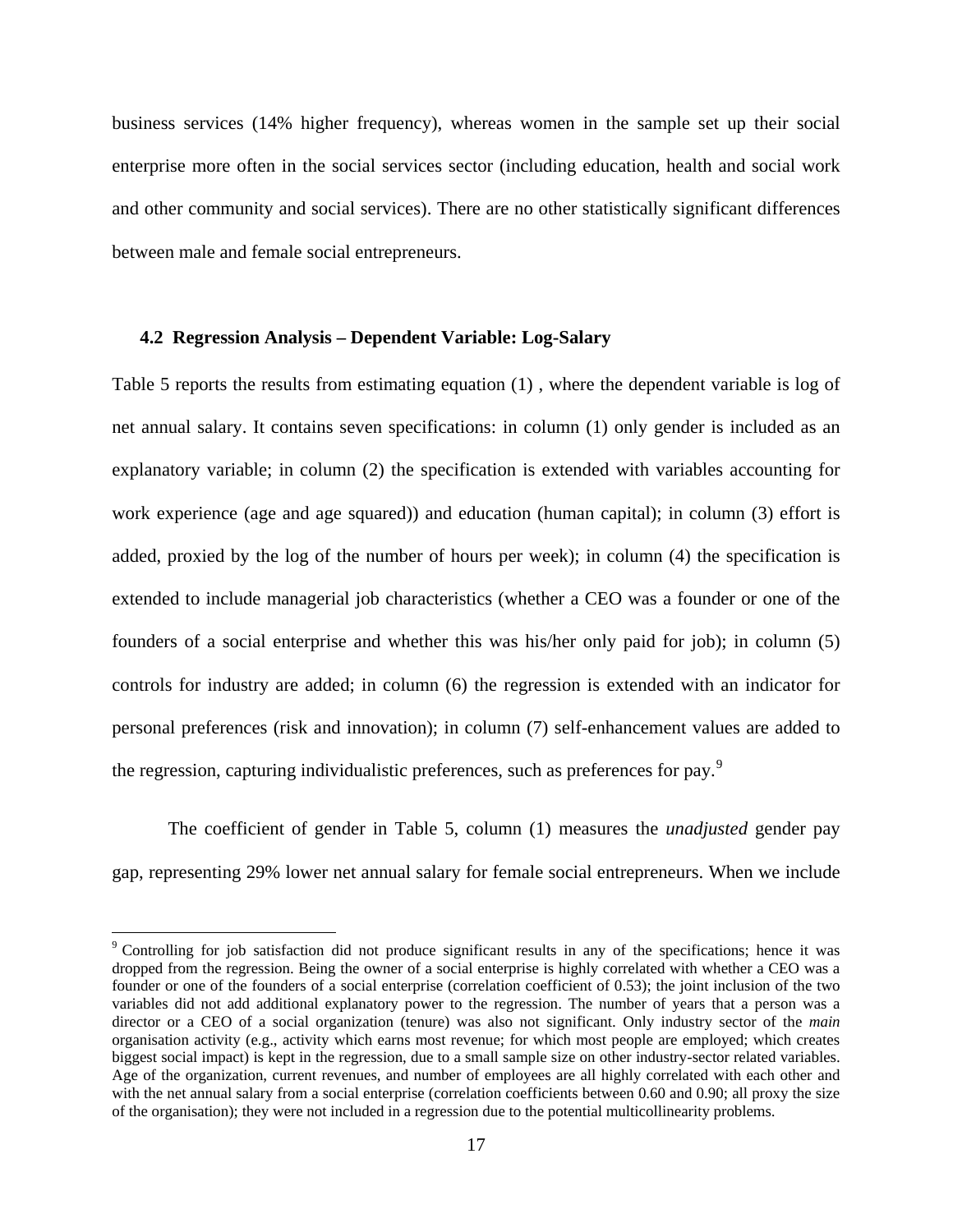the proxies for work experience and human capital, the estimated gender pay gap is reduced to 25%. Adding the remaining explanatory variables (Table 5, specifications (3) to (7)), reduces the *adjusted* (*unexplained*) gender pay gap to 23%. We can conclude that taking into account the differences in labour market characteristics and personal preferences and values between male and female social entrepreneurs explains about 6% of the observed gender difference in net annual salary; the remaining 23% of the pay gap is unexplained. This exists because of either (i) labour market discrimination against women ("labour market frictions"), or (ii) heterogeneity of social entrepreneurs' characteristics, which we were not able to capture through variables such as age, education, hours of work, other job and social enterprise characteristics, personal preferences and values.

Since working in the business activities and business services sectors significantly contributes to higher pay, yet more men than women set up their social enterprise in this sector (14% higher frequency), it might be argued that women self-select into lower-paid sectors of the economy. It has been documented that female-dominated sectors (and occupations) offer lower salary irrespective of skill-requirements and other wage-relevant factors, (Bayard and Hellerstein, 2003; Boraas and Rodgers III, 2003; Petersen and Saporta, 2004). We therefore segment the sample by gender to explore this issue.

#### **4.2.1. Splitting the Sample across Gender (Chow Test)**

We estimate a model where the intercept and all slopes in specification (7) in Table 5 were allowed to differ across the two groups; male and female social entrepreneurs (Wooldridge, 2009, Chapter 7). The Chow *F*-test of joint significance of gender plus all gender-interactions is significant at 1% level (the Chow test statistic is  $F(13, 87) = 2.56$ ; *p*-value = 0.005), see Table 6. Based on this, we continue under the premise that male and female social entrepreneurs are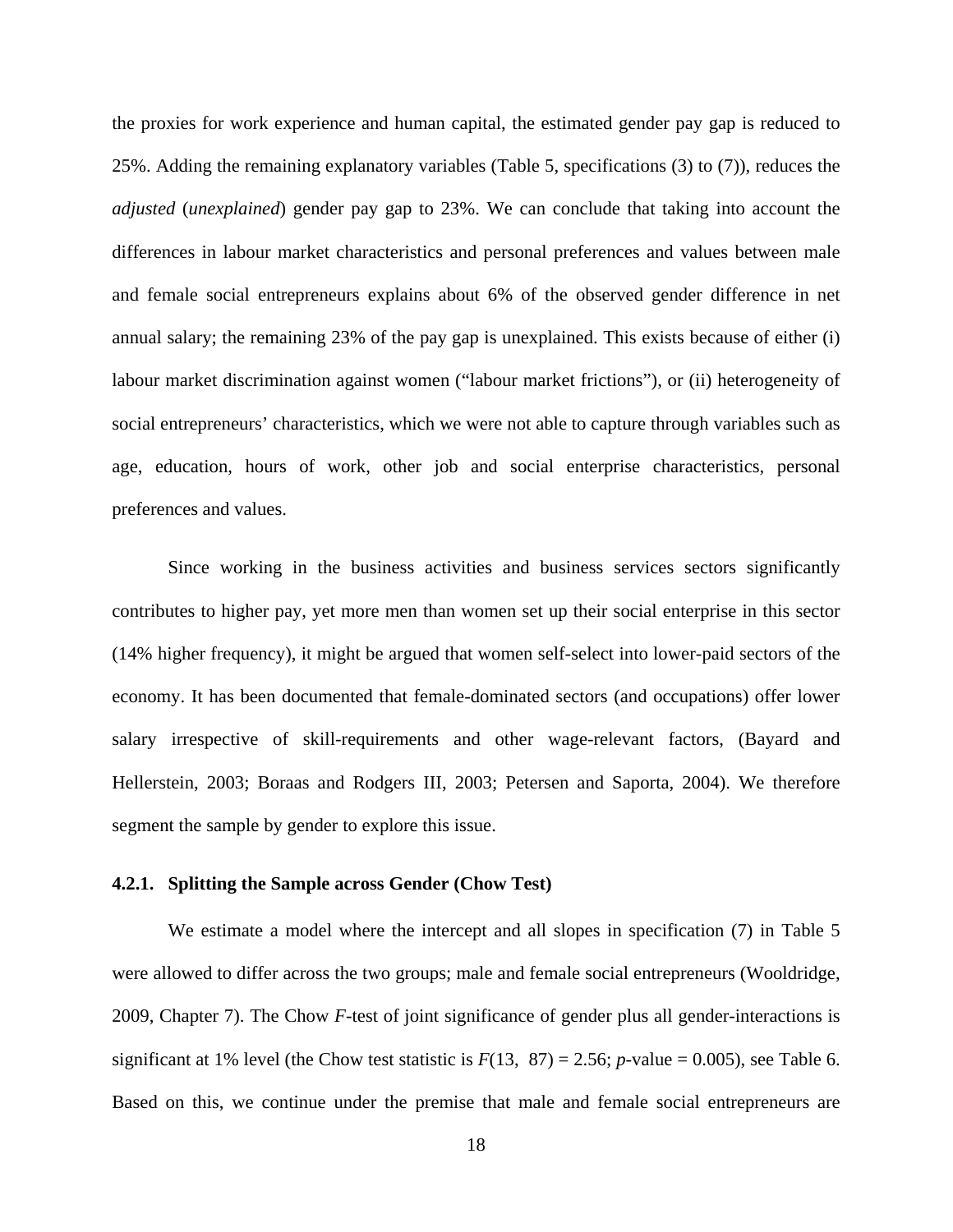described by different wage offer models. Separate estimates of equation (1) for male and female social entrepreneurs are reported in Table 7.

Regression results in Table 7 show that the main factors explaining the net annual salary of male social entrepreneurs (positive effect) are education level, number of hours per week working for a social enterprise, and working in the sector of business activities and business services. For female social entrepreneurs, the main factor explaining the net annual salary from a social enterprise (positive effect) is the personal preference for innovation. This finding appears to be consistent with prior findings in so far as returns to education for women are less consistent than for men (e.g., Roche, 2013), and that men tend to work in higher-paying sectors . The previous effects together with the positive effect of innovation preferences for female social entrepreneurs may reflect the fact that women and men chose to engage in social entrepreneurship for different reasons. Women out of a desire to 'do good' which is arguably possible in a more innovative manner in social enterprises as compared to more traditional social sector work (in public services or traditional not-for-profits); and men out of a desire to combine 'doing good and doing well'.

#### **4.3 Regression Analysis – Dependent Variable: Job Satisfaction**

With regard to our second dependent variable, job satisfaction, we estimate probit regressions using as explanatory variables the vector of variables specified in Table 5, column (7), with and without net annual salary included in the list of covariates. In Tables 8, columns (1) and (2) refer to specifications without and with salary respectively. The effect of gender on job satisfaction is positive and significant in both specifications. When salary is included into the regression, the effect of gender on job satisfaction is even larger, though the coefficient of salary itself is not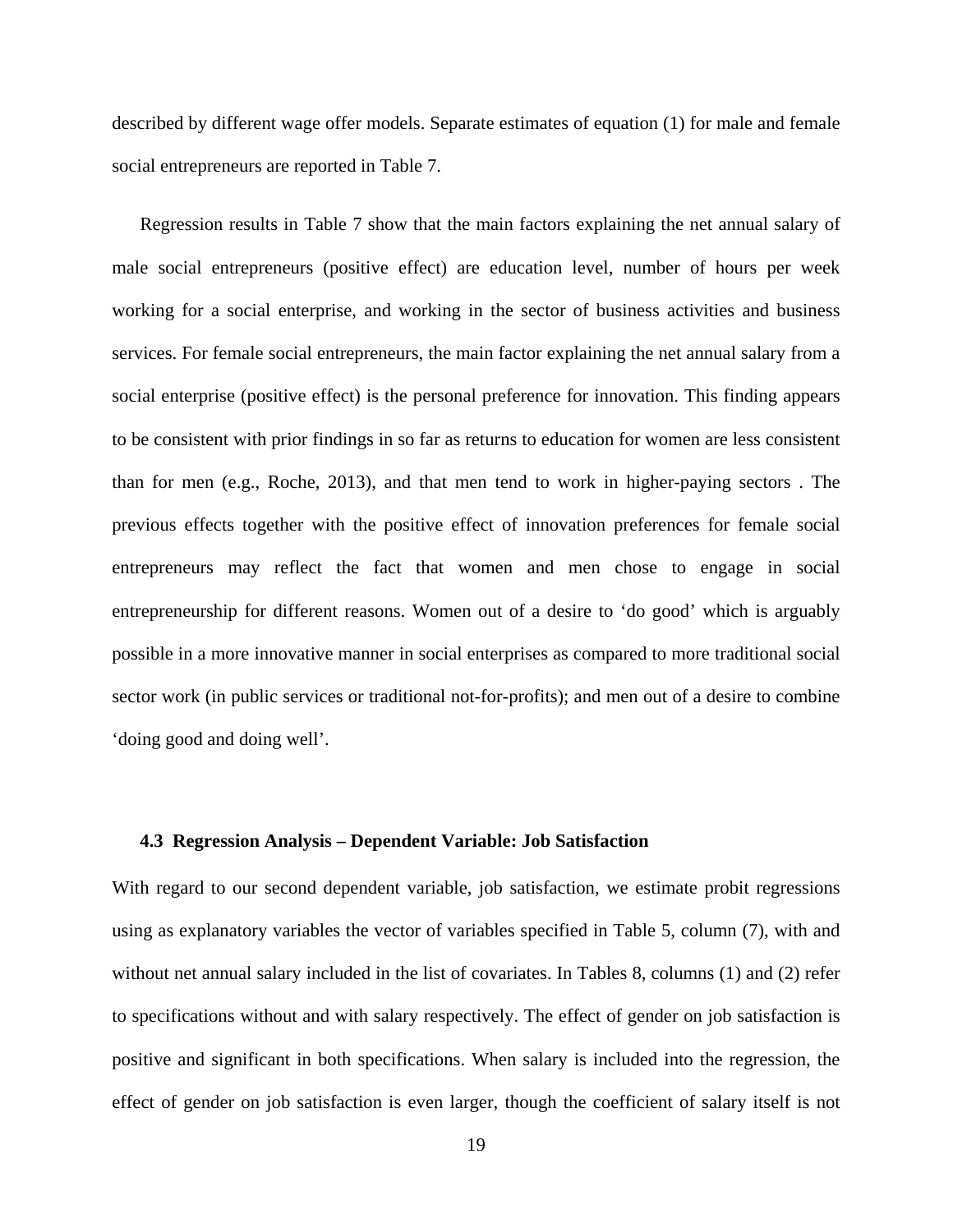significant. Female social entrepreneurs are between 14% and 17% (columns (10 versus (2)) more likely to be satisfied with their job as a CEO of a social enterprise than male social entrepreneurs. Other factors that contribute significantly to job satisfaction of social entrepreneurs are age and whether a social entrepreneur is a founder or one of the founders of a social enterprise. The age effect is consistent with the wider literature on workers' attitudes, where older workers are consistently found to be more satisfied with their jobs as they become more focussed on the positive aspects of their jobs (e.g., Ng and Feldman, 2010). The effect of being the founder may be due to a similar mechanism, where the level of personal investment in the enterprise (greater if one is the founder) leads to a positive bias emphasizing the positive aspects of the job.

#### **4.3.1 Seemingly Unrelated Regressions (SUR)**

In order to test whether the salary and job satisfaction regression models are jointly determined, we estimated seemingly unrelated regression (SUR) system, which assumes that the error terms are correlated across the two equations. Since the SUR model assumes that the two regressions are linear, we estimate the linear probability model (LPM) of job satisfaction instead of a probit regression. Estimation results are shown in Table 9. Columns (1) and (2) show joint estimation of the two regressions, whereas columns (3) to (5) estimate separate regressions. Column (3) is identical to our log-salary estimation results (Table 5, column (7)), whereas columns (4) and (5) estimate the LPM regressions of job satisfaction, without and with salary from a social enterprise included in a regression. Joint estimation of log salary and job satisfaction regressions (SUR) does not show significantly different regression coefficients, standard errors, *R*-squared measures, etc., from those in the separate regressions. Therefore, we conclude that the error terms are *not* correlated across the two equations. The findings in this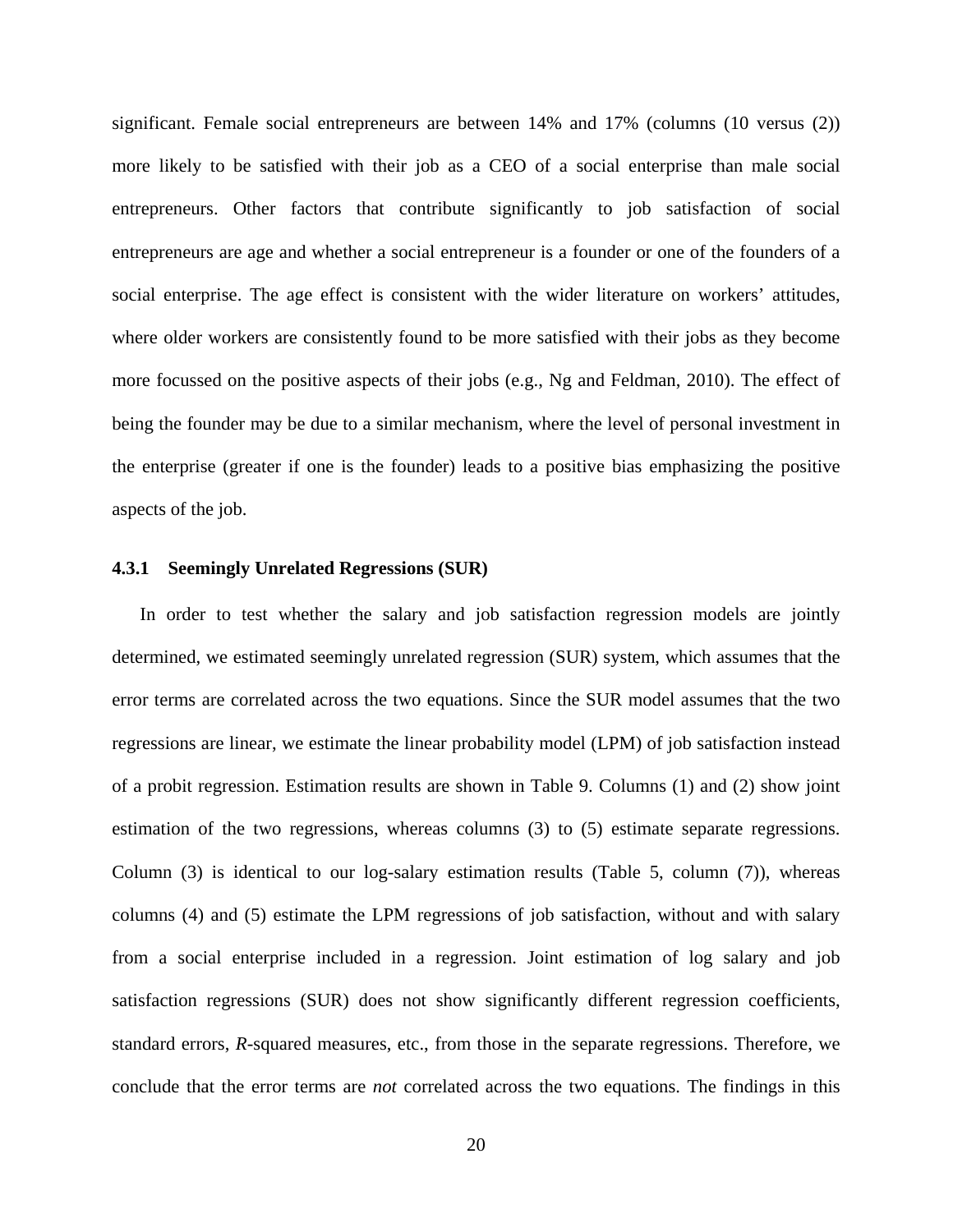section seem to confirm the "paradox of the contented female (social) business owner," whereby the female social entrepreneur job satisfaction is independent of the salary generated through the social business, whilst female social entrepreneurs job satisfaction is simultaneously higher and pay lower compared to male social entrepreneurs.

#### **4.4 Robustness Checks**

#### **4.4.1 Estimation Results with Imputed Salary**

Reported in Appendix 2 are robustness checks of the base estimation presented in Table 5 this time using net annual salary with missing observations imputed with the sample variable mean (19 observations imputed; Table A5a) and imputed with the values from the first wave of the SELUSI data (2009-2010) and the sample variable mean (19 observations imputed; Table A5b). These estimation results corroborate our findings in Table 5: including the full set of explanatory variables on the right-hand side (RHS) of the regression (Tables A5a and A5b, specifications (2) to (7)) reduces the estimated gender pay gap from 27% (unadjusted income gap) to 21% (adjusted or unexplained income gap).

#### **4.4.2 Estimation Results with Log-Revenues as a Dependent Variable**

We further perform robustness checks using the log of the current (in 2010-2011) revenues instead of social entrepreneur annual income as the dependent variable. For six companies in the sample, missing observations are imputed with information from official company reports in 2009 and 2010 taken from the ORBIS database [\(https://orbis.bvdinfo.com/\)](https://orbis.bvdinfo.com/). Estimation results are presented in Appendix 2 Table A5c. Including the full set of explanatory variables keeps the estimated gender gap in organization revenues (proxy for the size of organisation) at the level of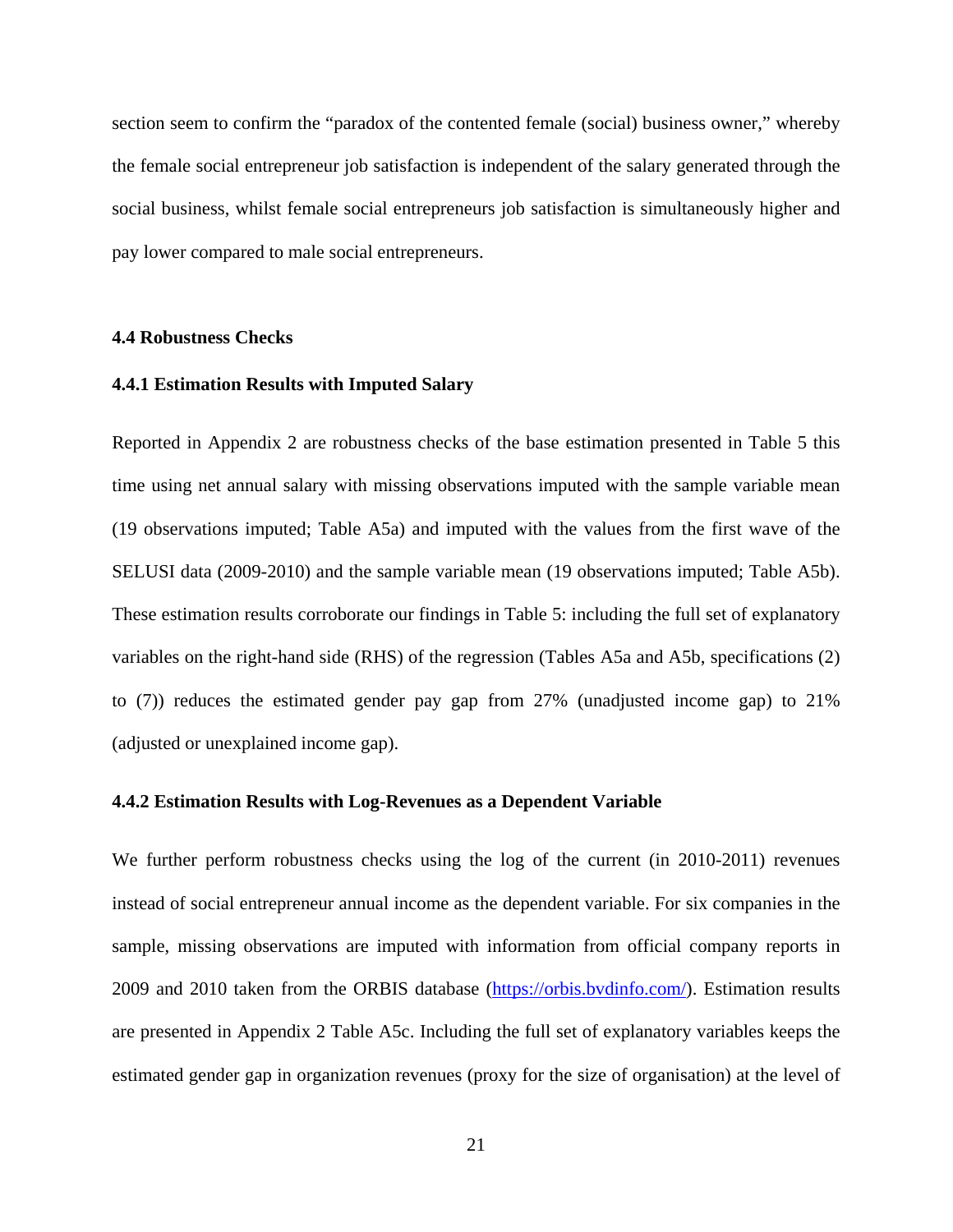the unadjusted revenue gap (88%). Our analysis suggests that male social entrepreneurs run larger businesses than female social entrepreneurs, even when we control for measurable characteristics such as age, education, hours of work, other job and social enterprise characteristics, personal preferences and values. This corroborates findings from the commercial entrepreneurship literature whereby female-led firms tend to be smaller in size than male-led enterprises, measured by employment, revenues or asset base (Jennings and Brush, 2013). Other factors which significantly contribute to higher organization revenues are number of hours per week working for the social enterprise and whether social entrepreneurship is the entrepreneurs' only paid job.

Although we cannot show this directly in our analysis due to the high correlation between net annual income and organisation revenues (0.68), the size of a social enterprise might be the main explanatory variable for the unexplained gender pay gap in our sample (23%), since by and large entrepreneurs set their own pay. We can therefore rule out labour market frictions as an explanation of the unexplained gender pay gap, as it does not seem very likely that female social entrepreneurs would discriminate against themselves by reducing their own income. The equations suggest that female social entrepreneurs may pay themselves a salary depending on their firm's characteristics and performance.

#### **5 Discussion and Conclusions**

Using unique and novel survey data on social enterprises, we investigate whether there is a gender pay gap among social entrepreneurs in the UK. We show that even as social entrepreneurs, women earn 29% less than their male colleagues; a greater unadjusted gap than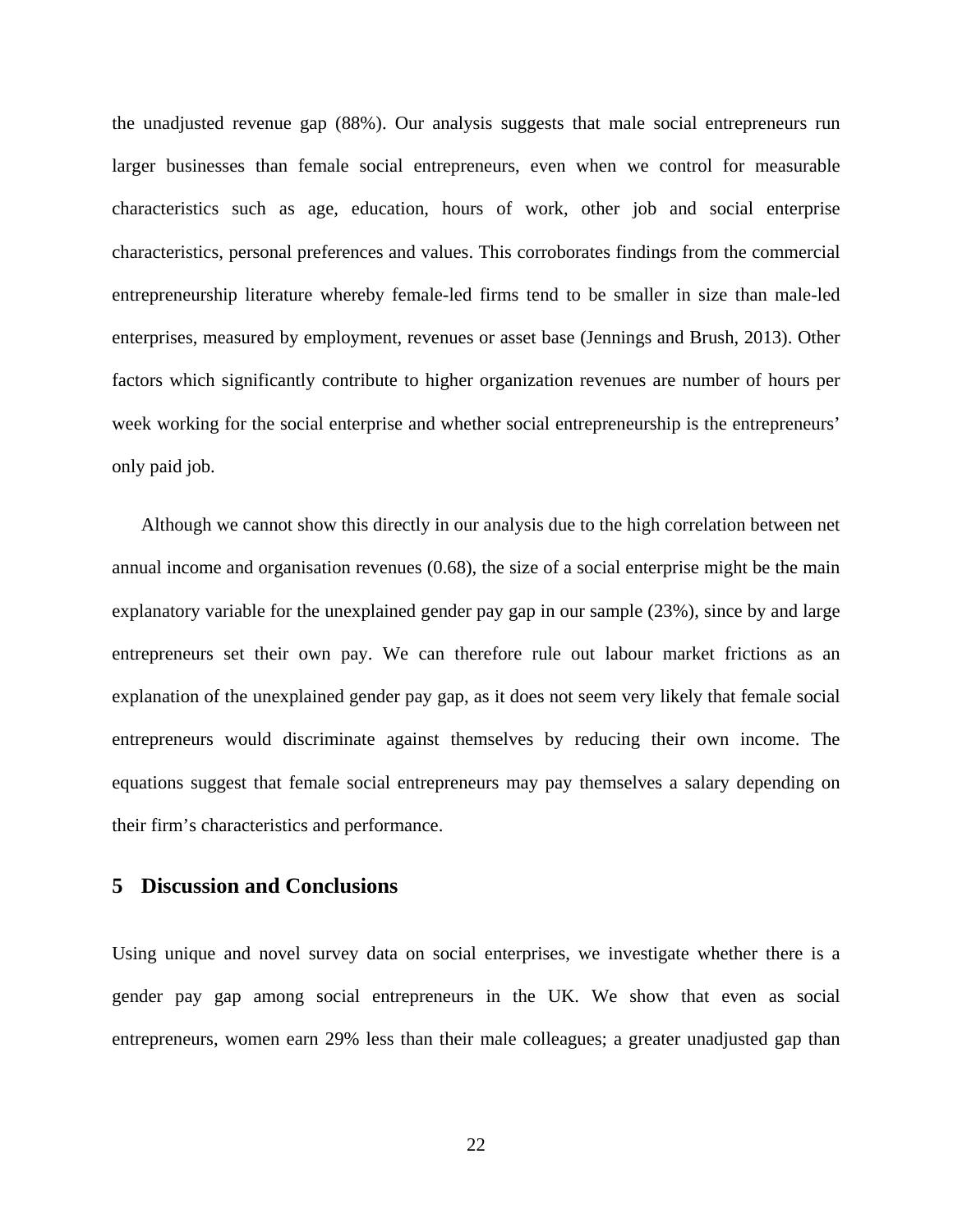the UK average of 19%. Controlling for demographic, human capital, job, social business, personal preference and values characteristics, we estimate an adjusted pay gap of about 23%.

We suggest that the size and performance of the social enterprise is probably the main explanatory variable for this adjusted (unexplained) gender pay gap, although we cannot show this directly because of the high correlation between net annual income and organisation revenues (0.68). The mechanism that we propose is the following: female social entrepreneurs set up their own social enterprise and pay themselves a salary determined by its characteristics and performance, for example size, growth, and profit. The characteristics of the enterprise are determined by their personal traits and preferences for risk, innovation, and preference for selfas opposed to other-interest. For example, if women are more risk averse, have less access to sources of finances, set up their enterprise in lower-paid sectors of the economy, and are more innovative and prosocial, these traits and preferences will determine the size and the performance of the social enterprise that they run, and subsequently determine the salary that they can pay themselves.

We have noted that job satisfaction might also be an important variable, capturing nonmonetary returns to a career in social entrepreneurship. Our data suggest that female social entrepreneurs are more satisfied with their job than their male counterparts, even when we control for their lower salary. Our findings therefore are consistent with the "paradox of the contented female (social) business owner," whereby the female social entrepreneur job satisfaction is independent of the salary generated through the social business.

Our findings have interesting implications for policy makers. There are numerous reasons to support social entrepreneurship, including the promise of social enterprise as a vehicle to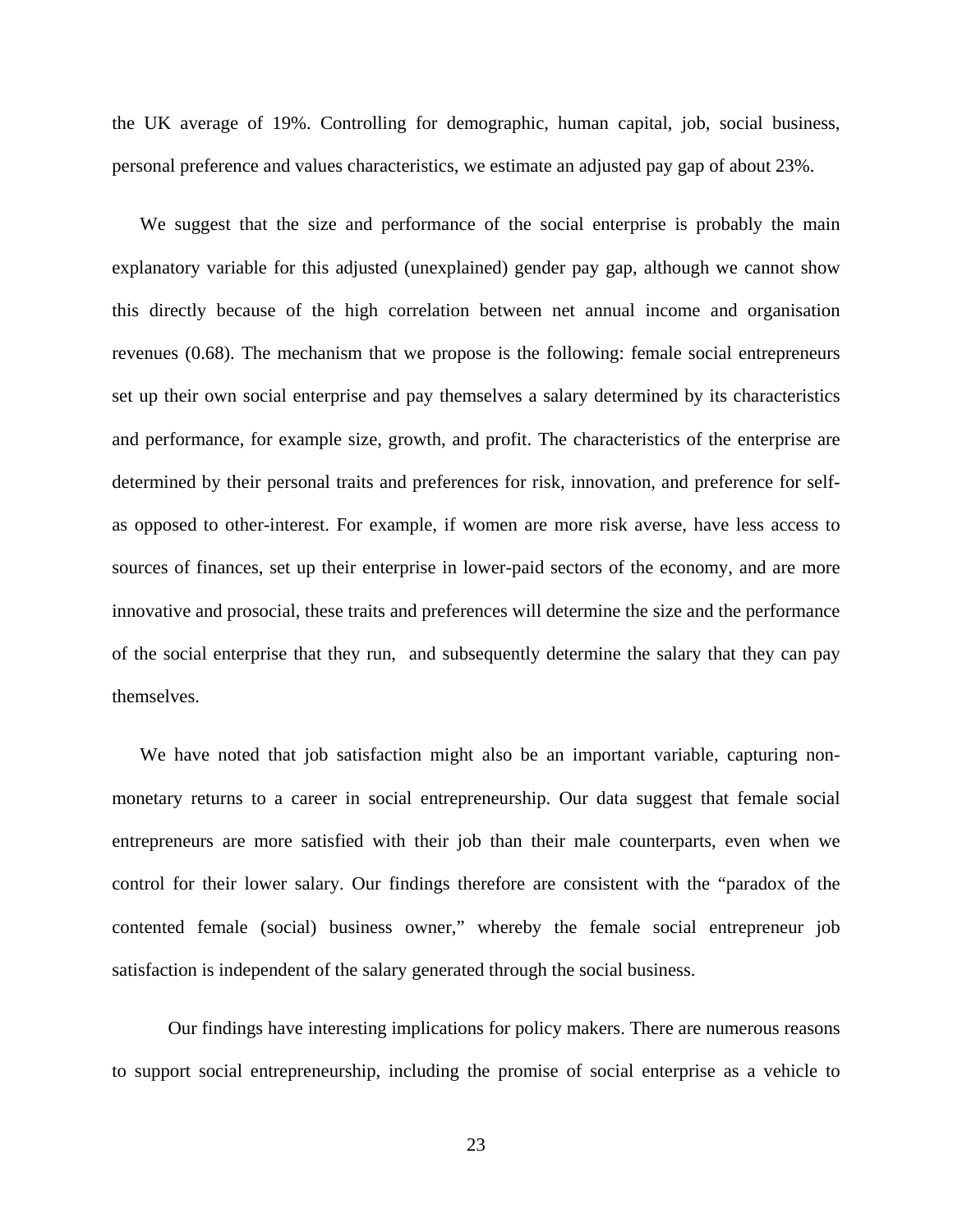address pressing social issues which governments no longer have the resources to deal with. There are also the documented positive spill-over effects of social on commercial entrepreneurship. Social enterprise appears to be a route into commercial entrepreneurship attracting those who are typically less likely to engage in commercial entrepreneurship and who through the social enterprise experience build skills and confidence that they subsequently leverage for commercial entrepreneurship (Estrin et al. 2013). However, the results of this study contribute to a more rounded perspective, highlighting that although social enterprise is a highly satisfying occupational choice, it also perpetuates gender pay inequalities. What is not clear is whether this should be of concern to policy makers, if the pay gap is not driven by discrimination but rather by choices of the social entrepreneurs themselves. Since society in general will likely always be concerned by income inequalities, whether explicable by social and economic factors or not, policy makers might wish to engage business support and communication campaigns to mitigate the pay gap while stressing personal fulfilment.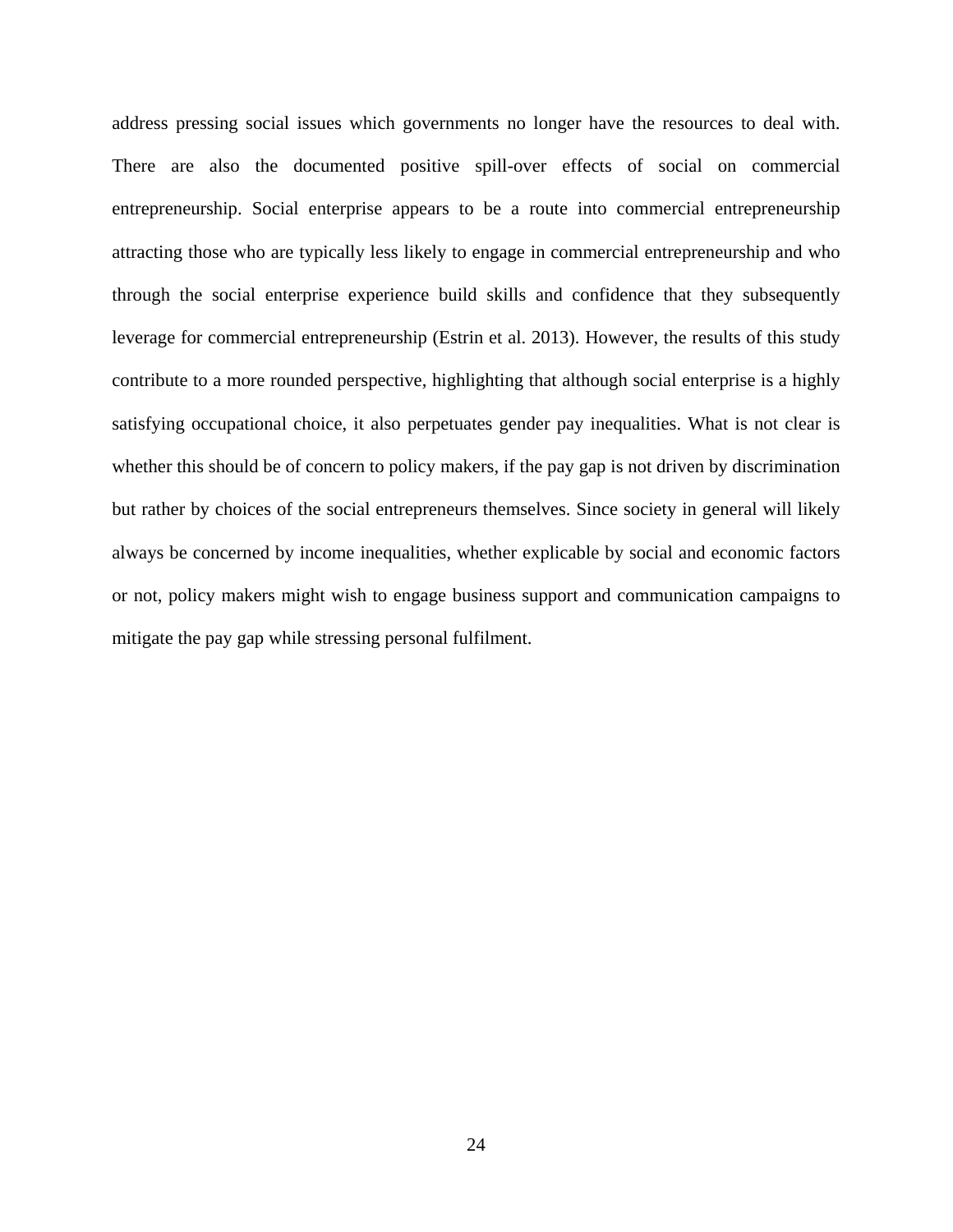#### **References**

- Albrecht, J., Björklund, A., and Vroman, S. 2003. Is There a Glass Ceiling in Sweden? Journal of Labour Economics 21, 145-177.
- Arulampalam, W., Booth, A. L., and Bryan, M. L. 2007. Is There a Glass Ceiling over Europe? Exploring the Gender Pay Gap across the Wage Distribution. Industrial and Labor Relations Review 60, 163-186.
- Avlijaš, S., Ivanović, N., Vladisavljević, M. and Vujić, S. 2013. Gender pay gap in the western Balkan countries: Evidence from Serbia, Montenegro and Macedonia. Belgrade: FREN – Foundation for the Advancement of Economics.
- Ban, C., and M. Towers 2003. The Challenge of Nonprofit Leadership: A Comparative Study of Nonprofit Executives in the Pittsburgh Region. Pittsburgh, PA: Report to the Copeland Foundation.
- Bardi, A., Lee, J. A., Hofmann-Towfigh, N., and Soutar, G. 2009. The structure of intraindividual value change. Journal of Personality and Social Psychology 97(5), 913– 929.
- Bardi, A., and Schwartz, S. H. 2003. Values and behavior: Strength and structure of relations. Personality and Social Psychology Bulletin 29(10), 1207–1220.
- Baum, J. R., Locke, E. A., & Kirkpatrick, S. A. 1998. A Longitudinal Study of the Relation of Vision and Vision Communication to Venture Growth in Entrepreneurial Firms. Journal of Applied Psychology 83(1), 43–54.
- Barón, J. D., and Cobb-Clark, D. A. 2008. Occupational Segregation and the Gender Wage Gap in Private- and Public-Sector Employment: A Distributional Analysis. IZA DP No. 3562.
- Battilana, J., and Lee, M. 2014. Advancing Research on Hybrid Organizing Insights from the Study of Social Enterprises. Academy of Management Annals 8, 397–441.
- Bayard, K. and Hellerstein, J. 2003. New Evidence on Sex Segregation and Sex Differences in Wages from Matched Employee-Employer Data. Journal of Labor Economics 21-4, 887- 921.
- Beaudry, P. and Lewis, E 2014. Do male-female wage differentials reflect differences in the return to skill? Cross-city evidence from 1980-2000. American Economic Journal: Applied Economics 6(2), 178-194.
- Becker, G. S. 1957. The Economics of Discrimination. Chicago: University of Chicago Press.
- Bertrand, M., and Hallock, K. F. 2001. The Gender Gap in Top Corporate Jobs. Industrial and Labor Relations Review 55(1), 3-21.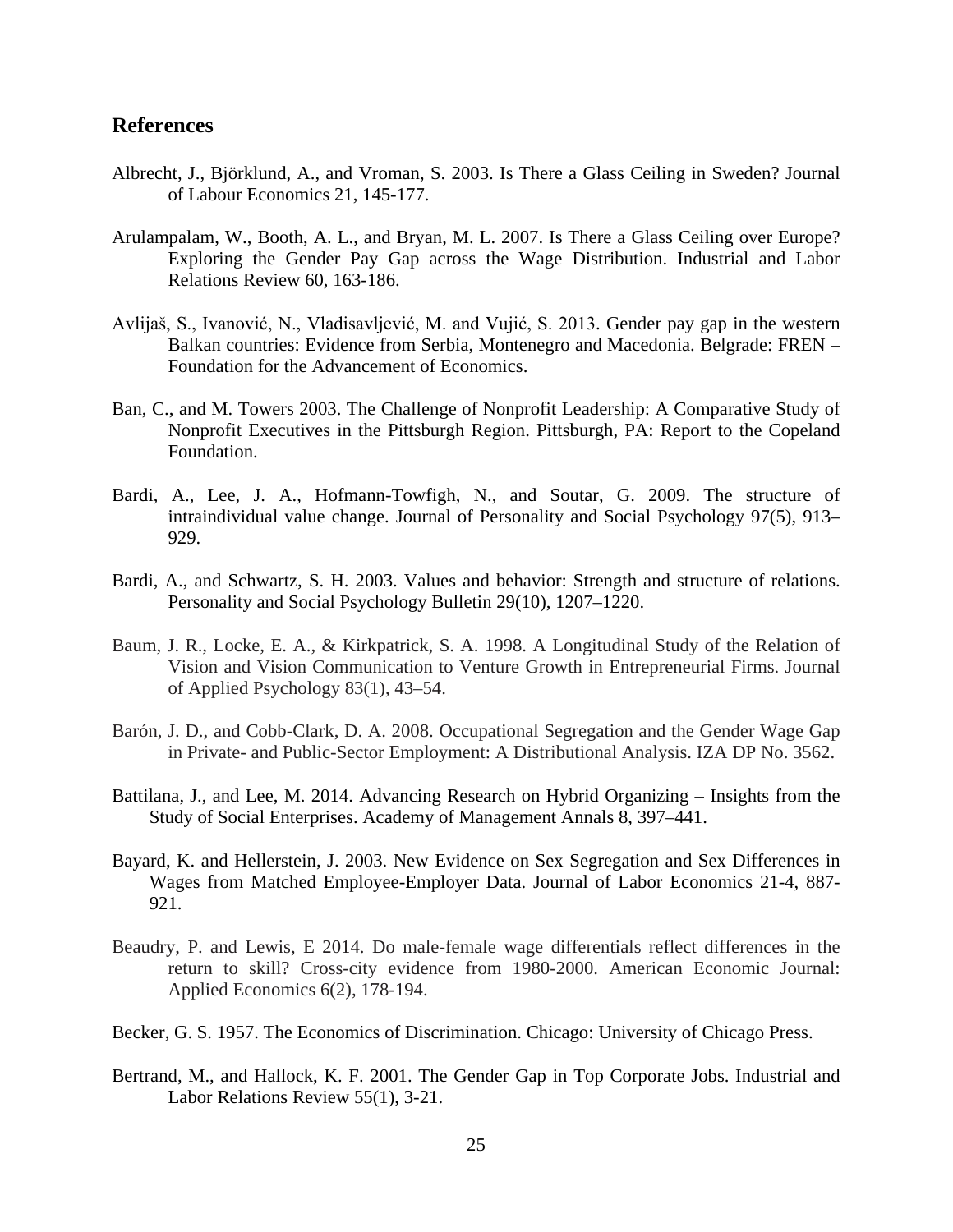- Blanchflower, D and Oswald, A. 1998. What Makes an Entrepreneur. Journal of Labor Economics 16, 26-60.
- Black, S. E. and Brainerd, E. 2004. Importing Equality? The Effects of Increased Competition on the Gender Wage Gap. Industrial and Labor Relations Review 57, 540-559.
- Black, S. E., and Spitz-Oener, A. 2010. Explaining Women's Success: Technological Change and The Skill Content of Women's Work. The Review of Economics and Statistics 92(1), 187–194.
- Blau, F. D., and Kahn, L. M. 1997. Swimming upstream: trends in the gender wage differential in the 1980s. Journal of Labor Economics 15(1), 1-42.
- Blau, F. D., and Kahn, L. M. 2000. Gender Differences in Pay. Journal of Economic Perspectives 14, 75-99.
- Blau, F. D., and Kahn, L. M. 2007. Gender Pay Gap: Have Women Gone as Far as They Can? Academy of Management Perspectives 21, 7-23.
- Block, J., and Wagner, M. 2010. Necessity and opportunity entrepreneurs in Germany: characteristics and earnings differentials. Schmalenbach Business Review, 154–174.
- Bloom, N., & Van Reenen, J. 2007. Measuring and Explaining Management Practices Across Firms and Countries. Quarterly Journal of Economics 122(4), 1351–1408.
- Boraas, S., and Rodgers III, W. M. 2003. How does gender play a role in the earnings gap? An update. Monthly Labor Review, 9-15.
- Bradley, D. E., and Roberts, J. A. 2004. Self-Employment and Job Satisfaction: Investigating the Role of Self-Efficacy, Depression, and Seniority. Journal of Small Business Management 42(1), 37–58.
- Buchan, N., Crosan R. and Solnick, S. 2008. Trust and Gender: An examination of behaviour and beliefs in the Investment game. Journal of Economic Behavior & Organization 68 (3-4), 464-478.
- Buttner E.H. and Moore, D.P. 1997. Women's organisational exodus to entrepreneurship: selfreported motivations and correlates with stress. Journal of Small Business Management 35 (1), 34-46.
- Cadsby, M.C., Servátka, M., Song, F. 2013. [How competitive are female professionals? A tale of](http://www.sciencedirect.com/science/article/pii/S0167268113001455)  [identity conflict.](http://www.sciencedirect.com/science/article/pii/S0167268113001455) Journal of Economic Behavior & Organization 92, 284-303.
- Carter, N.M., Gartner, W.B., Shaver, K. G. and Gatewood, E.J. 2003. The career reasons of nascent entrepreneurs. Journal of Business Venturing 18, 13-39.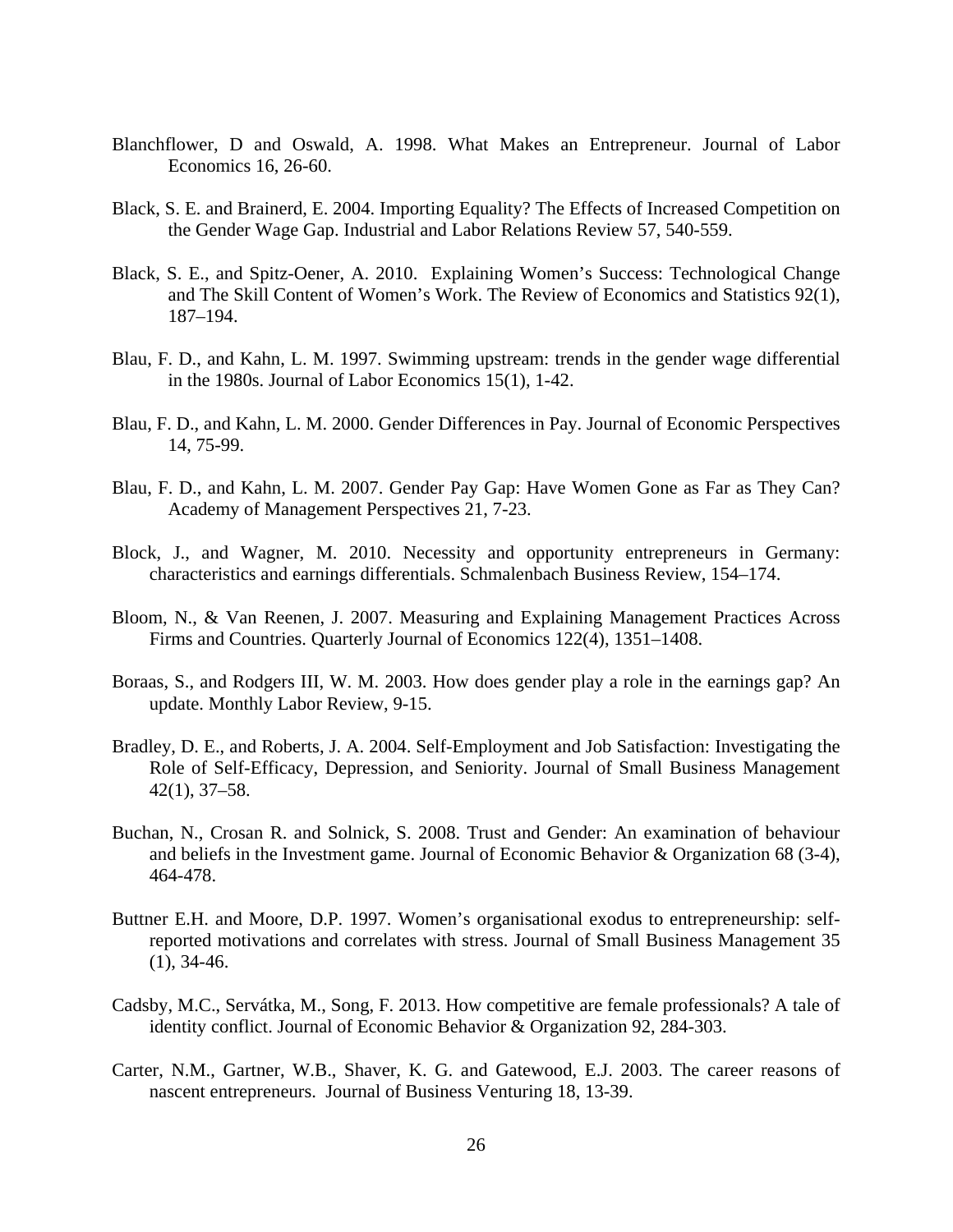- Charness, G. and Gneezy, U. 2012. Strong evidence for gender differences in risk taking. Journal of Economic Behavior & Organization 83, 1, 50-58.
- Chow, G. C. 1960. Tests of Equality Between Sets of Coefficients in Two Linear Regressions. Econometrica 28 (3), 591–605.
- Co, C. Y., Gang, I. N., and Yun, M.-S. 2005. Self-Employment and Wage Earning in Hungary. Review of Development Economics 9(2), 150–165.
- Croson, R., and Gneezy, U. 2009. Gender differences in preferences. Journal of Economic Literature 47(2), 448–474.
- Davison, H. K. 2014. The Paradox of the Contented Female Worker: Why Are Women Satisfied with Lower Pay? Employee Responsibilities and Rights Journal 26 (3), 195-216.
- Deitrick, S., Hansen, S. B., and Briem, C. 2007. Gender wage disparity in the Pittsburgh region: Analyzing Causes and Differences in the Gender wage gap*.* University Center for Social and Urban Research**,** University of Pittsburgh.
- De Cooman, R. De Gieter, S. Pepermans, R. and Jegers, M. 2011. A Cross-Sector Comparison of Motivation-Related Concepts in For-Profit and Not-For-Profit Service Organizations. Nonprofit and Voluntary Sector Quarterly 40(2), 296–317.
- Elkinawy, S., and Stater, M. 2011. Gender differences in executive compensation: Variation with board gender composition and time. Journal of Economics and Business 63, 23–45.
- Estrin, S., Mickiewicz, T., and Stephan, U. 2013. Entrepreneurship, Social Capital, and Institutions: Social and Commercial Entrepreneurship Across Nations. Entrepreneurship Theory and Practice 37(3), 479–504.
- European Union 2014. Tackling the Gender Pay Gap in the European Union*.* Luxembourg: Publication Office of the European Union.
- Gorgievski, M. J., Ascalon, M. E., and Stephan, U. 2011. Small Business Owners' Success Criteria, a Values Approach to Personal Differences. Journal of Small Business Management 49(2), 207-232.
- Gneezy, U., Niederle, M., and Rustichini, A. 2003. Performance in Competitive Environments: Gender Differences. The Quarterly Journal of Economics 118(3), 1049-1074.
- Goldin, C., Katz, L. F., and Kuziemko, I. 2010. The Homecoming of American College Women: The Reversal of the College Gender Gap. Journal of Economic Perspectives 20(4), 133– 156.
- Grant, A. M. 2013. Give and take: A revolutionary approach to success. Penguin.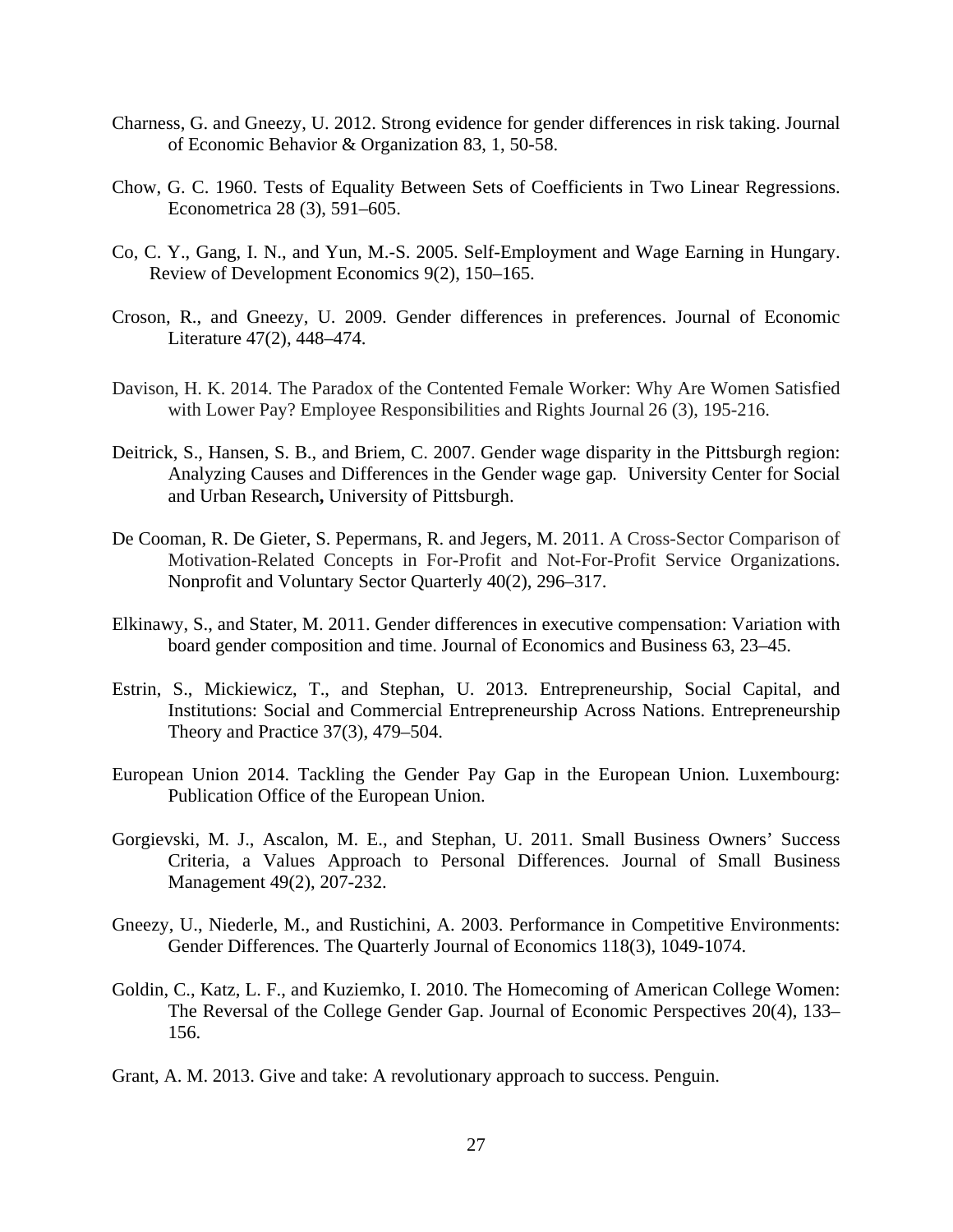- Grant, A. M., and Sonnentag, S. 2010. Doing good buffers against feeling bad: Prosocial impact compensates for negative task and self-evaluations. Organizational Behavior and Human Decision Processes 111(1), 13–22.
- Greene, P., Hart, M., Gatewood, E., Brush, C. and Carter, N. 2003. Women Entrepreneurs: Moving Front and Center: An Overview of Research and Theory. Coleman White Paper Series.
- Gray, P. G., and Benson, P. G. 2003. Determinants of executive compensation in small business development centres. Nonprofit Management and Leadership 13(3), 213–227.
- Günther, C., Ekinci, N., Schwieren, C., Strobel, M. 2010. Women can't jump? An experiment on competitive attitudes and stereotype threat. Journal of Economic Behavior  $\&$ Organization 75 (3), 395-401.
- Haber,S., Lamas, E.J., and Lichtenstein, J. 1987. On their own; the self-employed and others in private business. Monthly Labor Review 110, 17-23.
- Heckathorn, D. D. 1997. Respondent-Driven Sampling: A New Approach to the Study of Hidden Populations. Social Problems 44(2), 174-199.
- Heckathorn, D. D. 2002. Respondent-Driven Sampling II: Deriving Valid Population Estimates from Chain-Referral Samples of Hidden Populations. Social Problems 49(1), 11-34.
- Hundley, G. 2000. Male/female earnings differences in self-employment: The effects of marriage, children, and the household division of labor. Industrial and Labor Relations Review 54(1), 95–114.
- Hundley, G. 2001. Why women earn less than men in self-employment. Journal of Labor Research 22(4), 817–829.
- Jennings, J. E., and Brush, C. G. 2013. Research on women entrepreneurs: challenges to (and from) the broader entrepreneurship literature? The Academy of Management Annals 7(1), 663–715.
- Jurajda, Š., and Paligorova, T. 2009. Czech female managers and their wages. Labour Economics 16, 342–351.
- Karahan, H. 2013. Impact of Human Capital on Entrepreneurial Earnings: Employing Parametric and Nonparametric Methods. Journal of Economics & Behavioral Studies 5(5), 307–315.
- Lalanne, M., and Seabright, P. 2011. The Old Boy Network: Gender Differences in the Impact of Social Networks on Remuneration in Top Executive Jobs. Fortune, 1-51.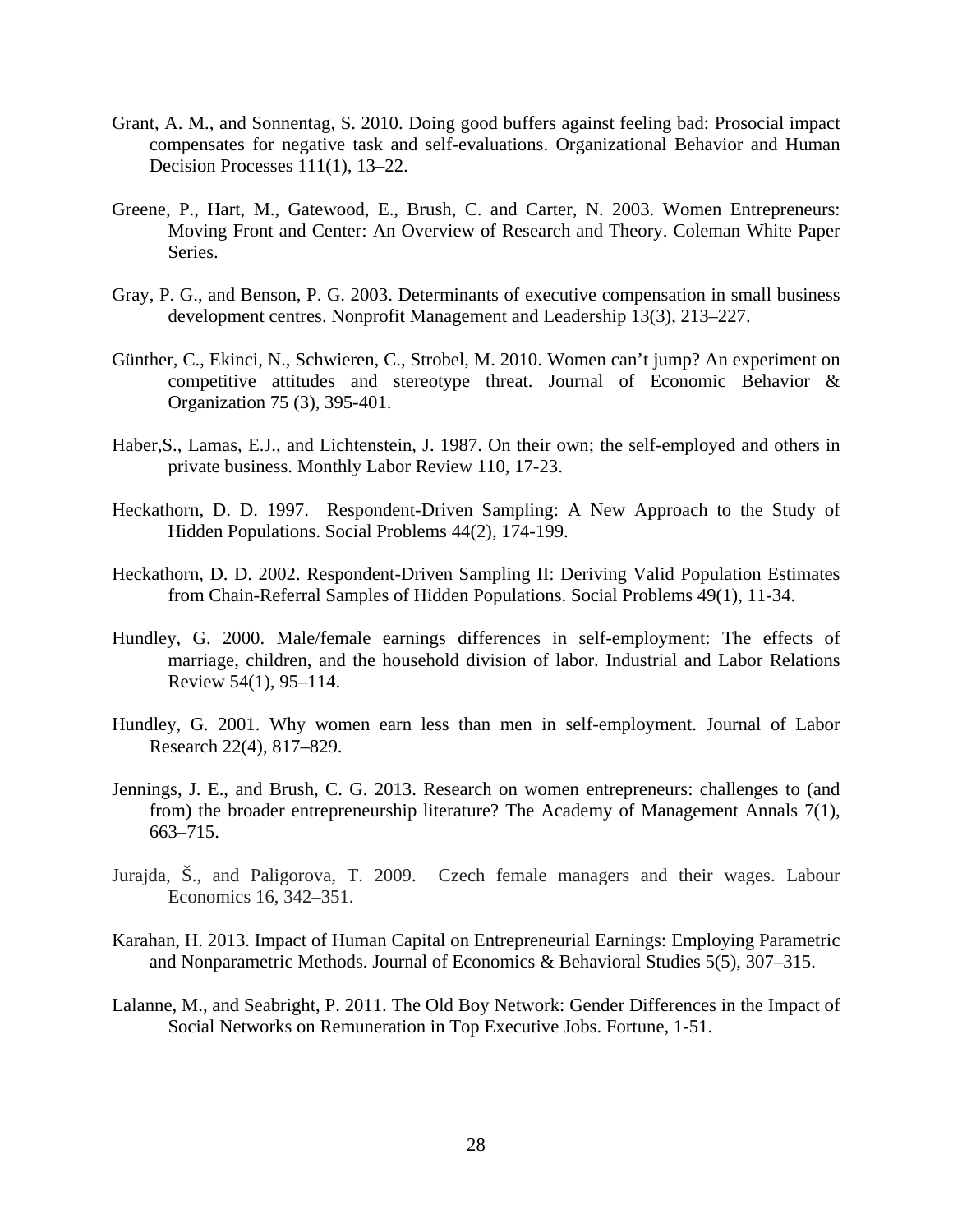- Leung, D. 2006. The male/female earnings gap and female self-employment. The Journal of Socio-Economic*s* 35(5), 759–779.
- Mair, J., & Marti, I. 2006. Social entrepreneurship research: A source of explanation, prediction, and delight. Journal of World Business 41(1), 36–44.
- Manning, A., and Swaffield, J. 2008. The Gender Gap in Early-Career Wage Growth. The Economic Journal 118, 983–1024.
- Mincer, J. 1974. Schooling, Experience and Earnings. Columbia University Press, New York.
- Ng, T. W., & Feldman, D. C. 2010. The relationships of age with job attitudes: a meta‐analysis. Personnel Psychology 63(3), 677-718.
- Palomino, F. and Payrache, E-F. 2010. Psychological bias and gender wage gap. Journal of Economic Behavior & Organization 76(3), 563-73.
- Palmer, T. B., & Short, J. C. 2008. Mission Statements in U. S. Colleges of Business: An Empirical Examination of Their Content with Linkages to Configurations and Performance. Academy of Management Learning Education 7(4), 454 – 470.
- Pande, R., and Ford, D. 2011. Gender Quotas and Female Leadership: A Review. Background Paper for the World Development Report on Gender.
- Parker, S., 2009. The Economics of Entrepreneurship*.* Cambridge; Cambridge University Press.
- Parrotta, P., and Smith, N. 2013. Female-Led Firms: Performance and Risk Attitudes*.* IZA Discussion Paper No. 7613.
- Petersen, T., and Saporta, I. 2004. The Opportunity Structure for Discrimination. American Journal of Sociology 109(4), 852-901.
- Powell, G. N., and Eddleston, K. A. 2008. The paradox of the contented female business owner. Journal of Vocational Behavior 73, 24–36.
- Roche, K. 2013. Reconciling gender differences in the returns to education in self-employment: Does occupation matter? The Journal of Socio-Economics 44, 112–119.
- Salganik, M. J., and Heckathorn, D. D. 2004. Sampling and Estimation in Hidden Populations Using Respondent-Driven Sampling. Sociological Methodology 34(1), 193–240.
- Schwartz, S. (2003). A proposal for measuring value orientations across nations. In ESS Questionnaire Development Report*,* 259–319.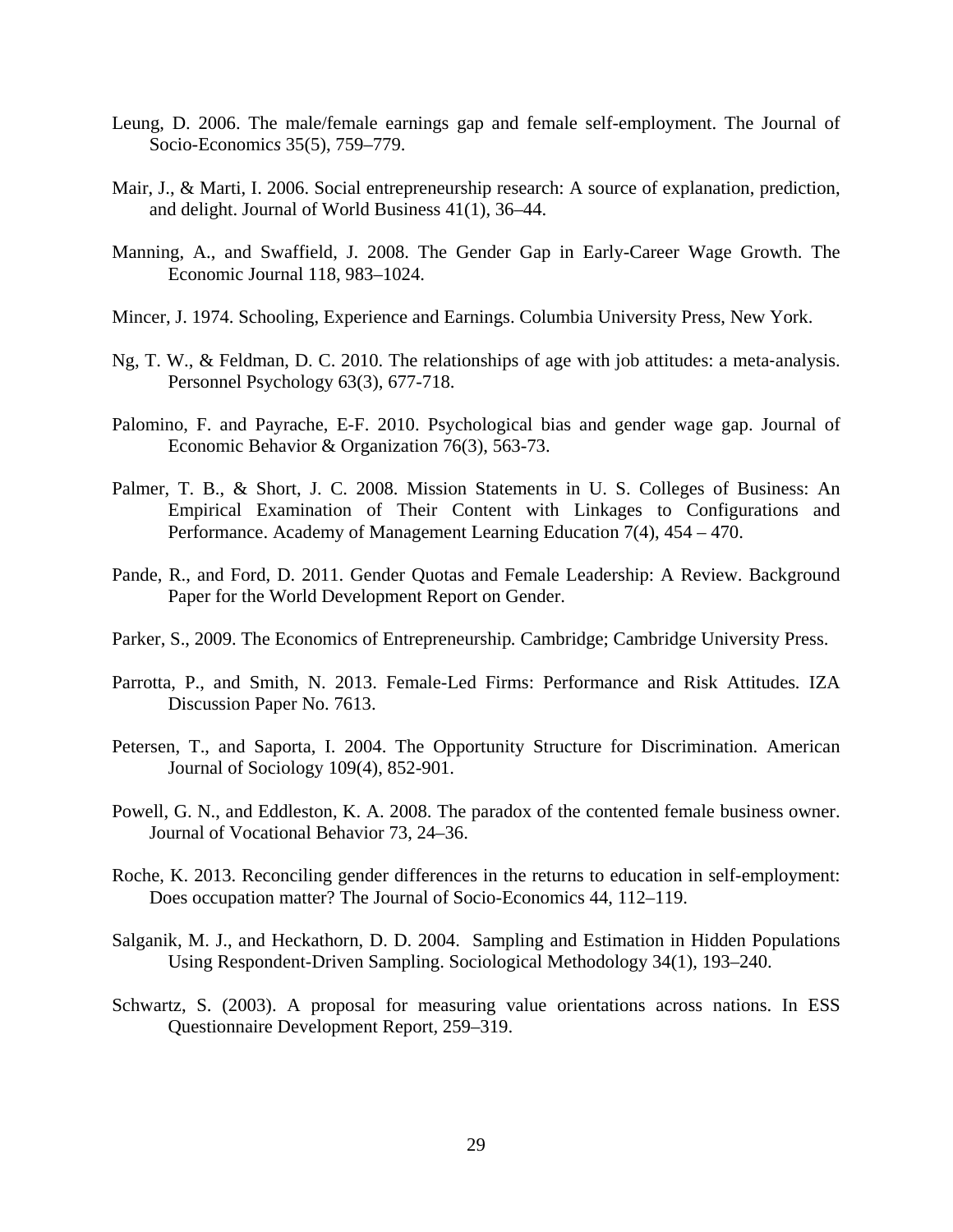- Schwartz, S. H. 1992. Universals in the content and structure of values: Theoretical advances and empirical tests in 20 countries. (M. P. Zanna, Ed.) Advances in Experimental Social Psychology 25(25), 1–65.
- Schwartz, S. H. 2011. Studying Values: Personal Adventure, Future Directions. Journal of Cross-Cultural Psychology 42(2), 307–319.
- Schwartz, S. H. 2012. An overview of the Schwartz Theory of Basic Values. Online Readings in Psychology and Culture 2, 1–20.
- Schwartz, S. H., Melech, G., Lehmann, A., Burgess, S., Harris, M., and Owens, V. 2001. Extending the Cross-Cultural Validity of the Theory of Basic Human Values with a Different Method of Measurement. Journal of CrossCultural Psychology 32(5), 519–542.
- Schwartz, S. H., and Rubel-Lifschitz, T. 2009. Cross-national variation in the size of sex differences in values: effects of gender equality. Journal of Personality and Social Psychology 97(1), 171–185.
- Teasdale, S., Mckay, S., Phillimore, J., and Teasdale, N. 2011. Exploring gender and social entrepreneurship: Women's leadership, employment and participation in the third sector and social enterprises. Voluntary Sector Review 2(1), 57-76.
- Terjesen, S., Lepoutre, J., Justo, R., and Bosma, N. (2012). *2009 Report on Social Entrepreneurship*. Retrieved from www.gemconsortium.org/docs/2519/gem-2009-reporton-social-entrepreneurship
- Van Praag, C. M., and Versloot, P. H. 2008. The Economic Benefits and Costs of Entrepreneurship: A Review of the Research. Foundations and Trends in Entrepreneurship 4(2), 65-154.
- Van Der Sluis, J., Van Praag, M., and Vijverberg, W. 2008. Education and Entrepreneurship Selection and Performance: a Review of the Empirical Literature. Journal of Economic Surveys 22(5), 795–841.
- Wooldridge, J. M. 2002. Econometric Analysis of Cross Section and Panel Data. Chapter 17. Cambridge, MA: MIT Press.
- World Economic Forum 2013. The Global Gender Gap Report. Geneva: World Economic Forum.
- Zahra, S.A., Gedajlovic, E., Neubaum, D.O., and Shulman, J.M. 2009. A typology of social entrepreneurs: Motives, search processes and ethical challenges. Journal of Business Venturing 24(5), 519–532.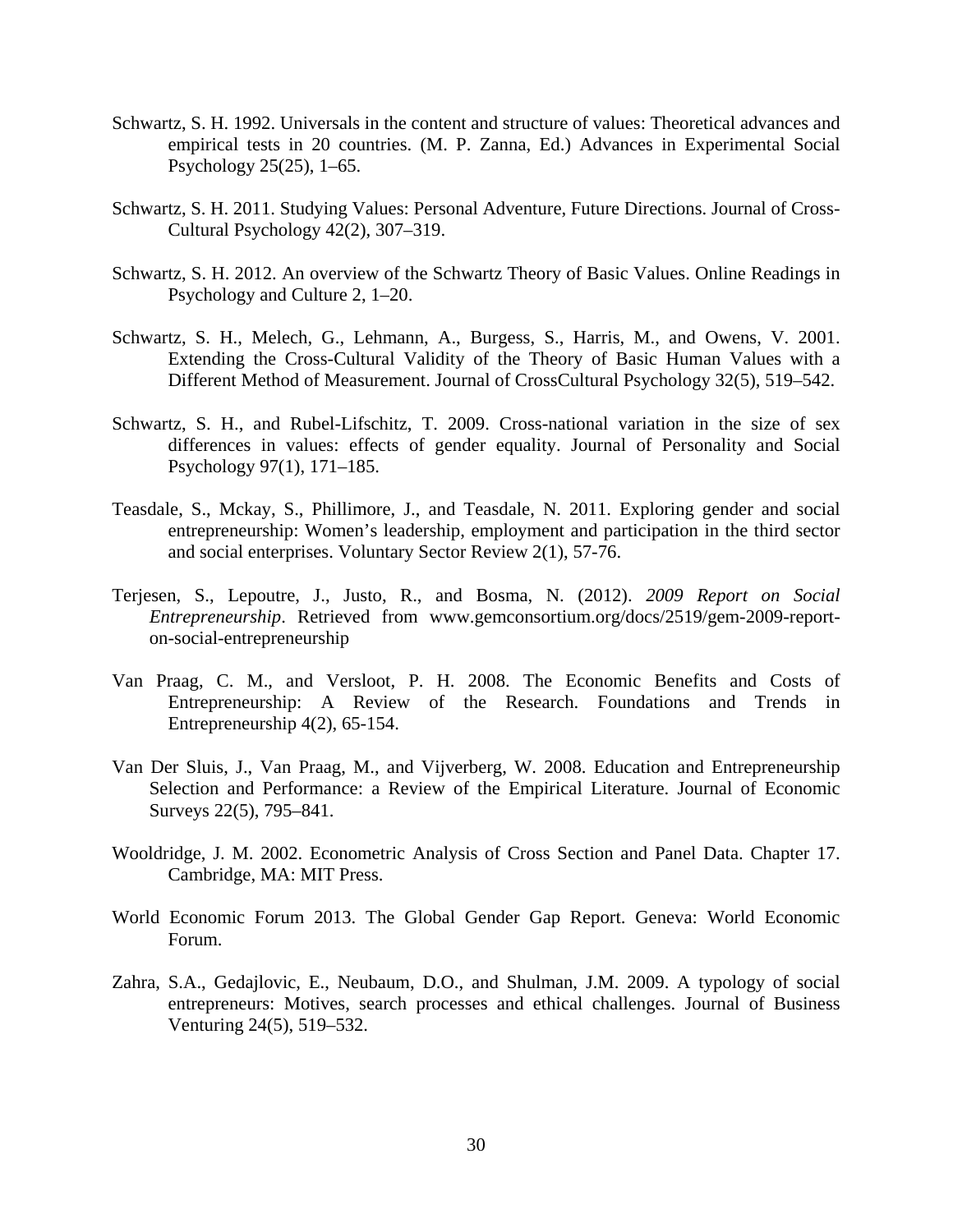### **Table 1. Variable Definitions**

| <b>Variable</b>                 | <b>Variable description</b>                                                                                       |
|---------------------------------|-------------------------------------------------------------------------------------------------------------------|
| Dependent variable (log salary) |                                                                                                                   |
| salarownGBP                     | Net annual salary/income from a social enterprise (in GBP)                                                        |
| <b>IsalarownGBP</b>             | Log net annual salary/income from a social enterprise (in GBP)                                                    |
| lsalarownGBP1                   | Log net annual salary/income from a social enterprise (in GBP); missing observations imputed by the variable mean |
|                                 | (19 observations imputed)                                                                                         |
| IsalarownGBP2                   | Log net annual salary/income from a social enterprise (in GBP); missing observations imputed by the values from   |
|                                 | the first wave of SELUSI data (5 observations imputed)                                                            |
| lsalarownGBP3                   | Log net annual salary/income from a social enterprise (in GBP); missing observations imputed by the values from   |
|                                 | the first wave of SELUSI data and the variable mean (19 observations imputed)                                     |
|                                 | Dependent variable (job satisfaction)                                                                             |
| jsatisfn1                       | Job satisfaction on a scale from 1 to 4 (original scale 1-7, recoded as $4=1$ 5=2 6=3 7=4, because there was no   |
|                                 | respondents who provided answers from 1 to 3; reference data from World Value Survey (WVS) or European Social     |
|                                 | Survey (ESS))                                                                                                     |
| jsatisfn2                       | Job satisfaction on a scale from 0 to 1                                                                           |
|                                 | $0 =$ satisfied (answers 4 and 5 on jsatisfn1)                                                                    |
|                                 | $1 =$ very satisfied (answers 6 and 7 on jsatisfn1)                                                               |
| ljsatisfn1                      | Log job satisfaction on a scale from 1 to 4                                                                       |
|                                 | Personal characteristics and human capital                                                                        |
| gender                          | $0 = male$                                                                                                        |
|                                 | $1 =$ female                                                                                                      |
| age_er                          | Age of the social entrepreneur (in years)                                                                         |
| age_er2                         | Age squared                                                                                                       |
| educorr                         | <b>Education</b> level                                                                                            |
|                                 | $0 =$ other                                                                                                       |
|                                 | $1 =$ High school                                                                                                 |
|                                 | $2 =$ Professional/vocational degree                                                                              |
|                                 | $3 =$ Bachelor's degree                                                                                           |
|                                 | $4 = MBA + Master degree$                                                                                         |
|                                 | $5 =$ Doctorate                                                                                                   |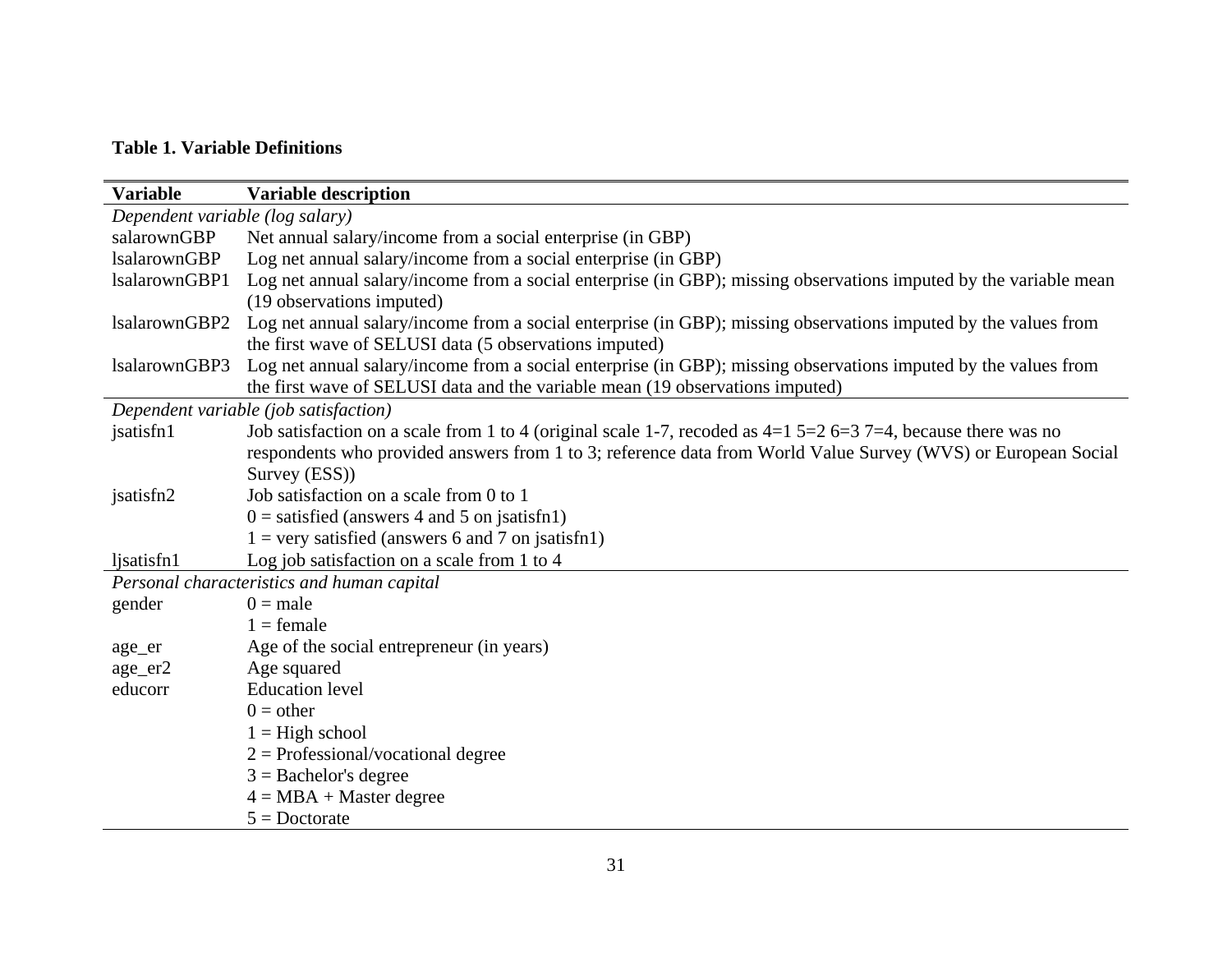| Managerial job characteristics  |                                                                                                                   |
|---------------------------------|-------------------------------------------------------------------------------------------------------------------|
| lhrsrealn                       | Number of hours per week working for a social enterprise;                                                         |
|                                 | Variable is coded in intervals, e.g. 76-80 hours; we take the middle of the interval and then create log          |
| founderr_dum                    | Are you a founder or one of the founders of a social enterprise?                                                  |
|                                 | $0 = No$                                                                                                          |
|                                 | $1 = Yes$                                                                                                         |
| jobonlyn                        | Is this your only paid for job?                                                                                   |
|                                 | $0 = No$                                                                                                          |
|                                 | $1 = Yes$                                                                                                         |
| Social business characteristics |                                                                                                                   |
| act1nace2i1                     | Industry sector, broad categories; for 2 companies, missing observations imputed by information from ORBIS        |
|                                 | $1 =$ Industry + agriculture                                                                                      |
|                                 | $2 =$ Trade, gastronomy, transport and telecommunication                                                          |
|                                 | $3$ = Business activities and business services                                                                   |
|                                 | $4 =$ Education + Health and social work + Other community and social services                                    |
| revnow                          | What are the current (2010-2011) revenues for your organization (in GBP)? Proxy for the size of the organisation  |
| lrevnow                         | Log of the current revenues                                                                                       |
| revnowi1                        | What are the current (2010-2011) revenues for your organization (in GBP)? Proxy for the size of the organisation. |
|                                 | For six companies in the sample, missing observations are imputed with information from ORBIS in 2009 $\&$ 2010.  |
| lrevnowi1                       | Log of the current revenues (imputed variable)                                                                    |
| Personality traits measures     |                                                                                                                   |
| risk                            | Measured on a scale from 0 to 4, where 4 means more risk prone.                                                   |
| innovative                      | Measured on a scale from 1 to 5:                                                                                  |
|                                 | $1 = Not$ at all true                                                                                             |
|                                 | $3 = Neither/nor$                                                                                                 |
|                                 | $5 =$ Absolutely true                                                                                             |
| Values measures                 |                                                                                                                   |
| SEnhan lo                       | Self-enhancement: measure of self-interest preferences (see Appendix 1 for details)                               |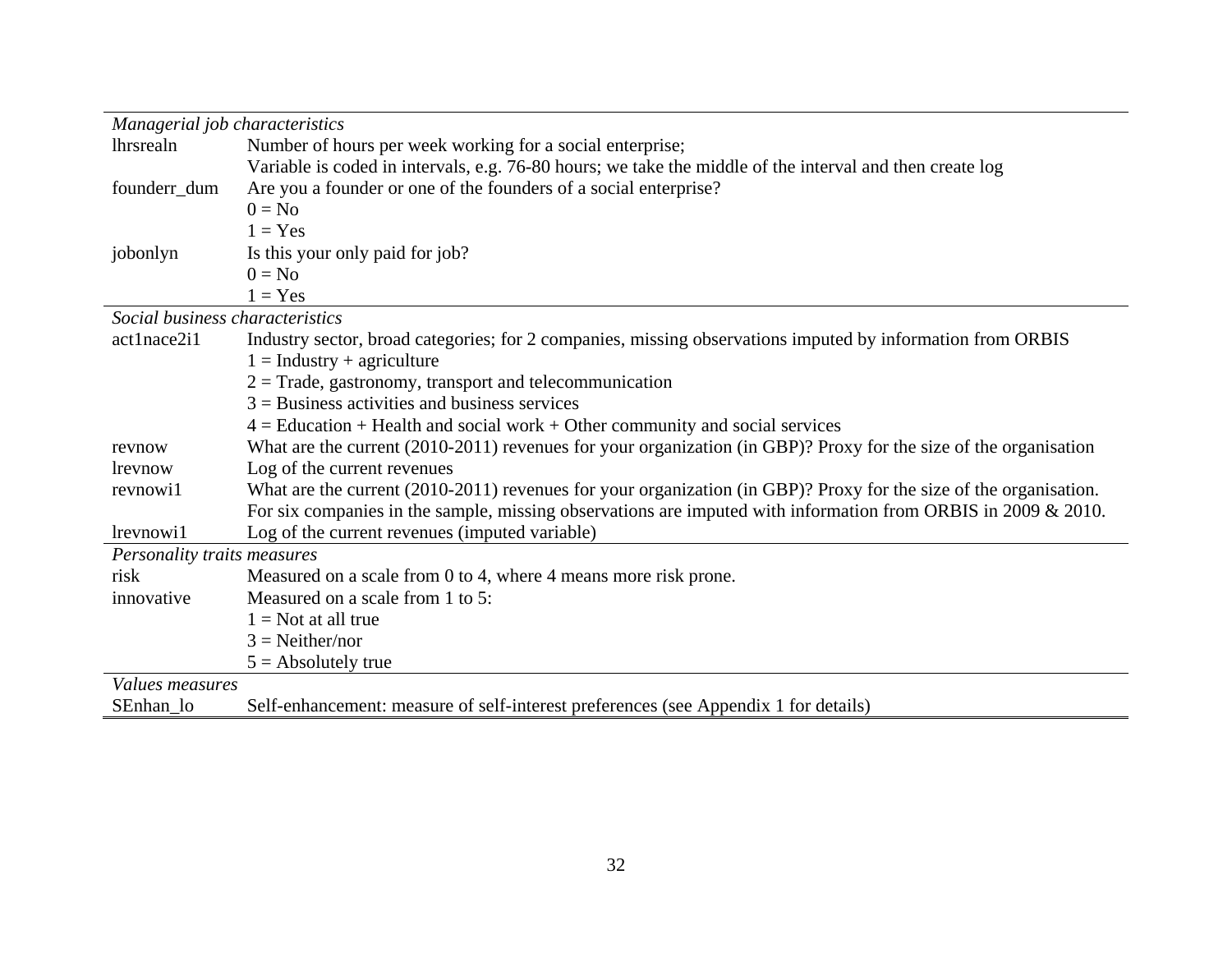#### **Table 2. Summary Statistics**

| <b>Variable</b>            | <b>Observations</b> | <b>Mean</b>   | <b>Std. Deviation</b> |
|----------------------------|---------------------|---------------|-----------------------|
| salarownGBP                | 140                 | 40,988.930    | 20,201.560            |
| <b>lsalarownGBP</b>        | 140                 | 10.485        | 0.571                 |
| lsalarownGBP1              | 159                 | 10.485        | 0.536                 |
| lsalarownGBP2              | 145                 | 10.486        | 0.584                 |
| lsalarownGBP3              | 159                 | 10.486        | 0.558                 |
| jsatisfn1                  | 131                 | 3.038         | 0.854                 |
| jsatisfn2                  | 131                 | 0.733         | 0.444                 |
| ljsatisfn1                 | 131                 | 1.063         | 0.334                 |
| gender                     | 133                 | 0.361         | 0.482                 |
| age_er                     | 133                 | 49.406        | 9.607                 |
| age_er2                    | 133                 | 2,532.549     | 935.284               |
| educorr                    | 133                 | 3.008         | 1.145                 |
| lhrsrealn                  | 134                 | 3.711         | 0.500                 |
| founderr_dum               | 134                 | 0.575         | 0.496                 |
| jobonlyn                   | 133                 | 0.744         | 0.438                 |
| $actInace2i1$ (category 1) | 154                 | 0.156         | 0.364                 |
| act1nace2i1 (category 2)   | 154                 | 0.123         | 0.330                 |
| act1nace2i1 (category 3)   | 154                 | 0.351         | 0.479                 |
| act1nace2i1 (category 4)   | 154                 | 0.370         | 0.484                 |
| revnow                     | 149                 | 2,476,775.000 | 7,141,769.000         |
| lrevnow                    | 149                 | 13.176        | 1.680                 |
| revnowi1                   | 155                 | 2,394,937.000 | 7,013,368.000         |
| lrevnowi1                  | 155                 | 13.149        | 1.662                 |
| risk                       | 131                 | 2.053         | 1.152                 |
| innovative                 | 131                 | 4.234         | 0.596                 |
| SEnhan lo                  | 131                 | 3.528         | 0.872                 |

*Note:* For variable description, see Table 1.

The actual sample size in any particular regression depends on the maximum number of observed data points of the variables included in that regression. The final specification includes 113 observations.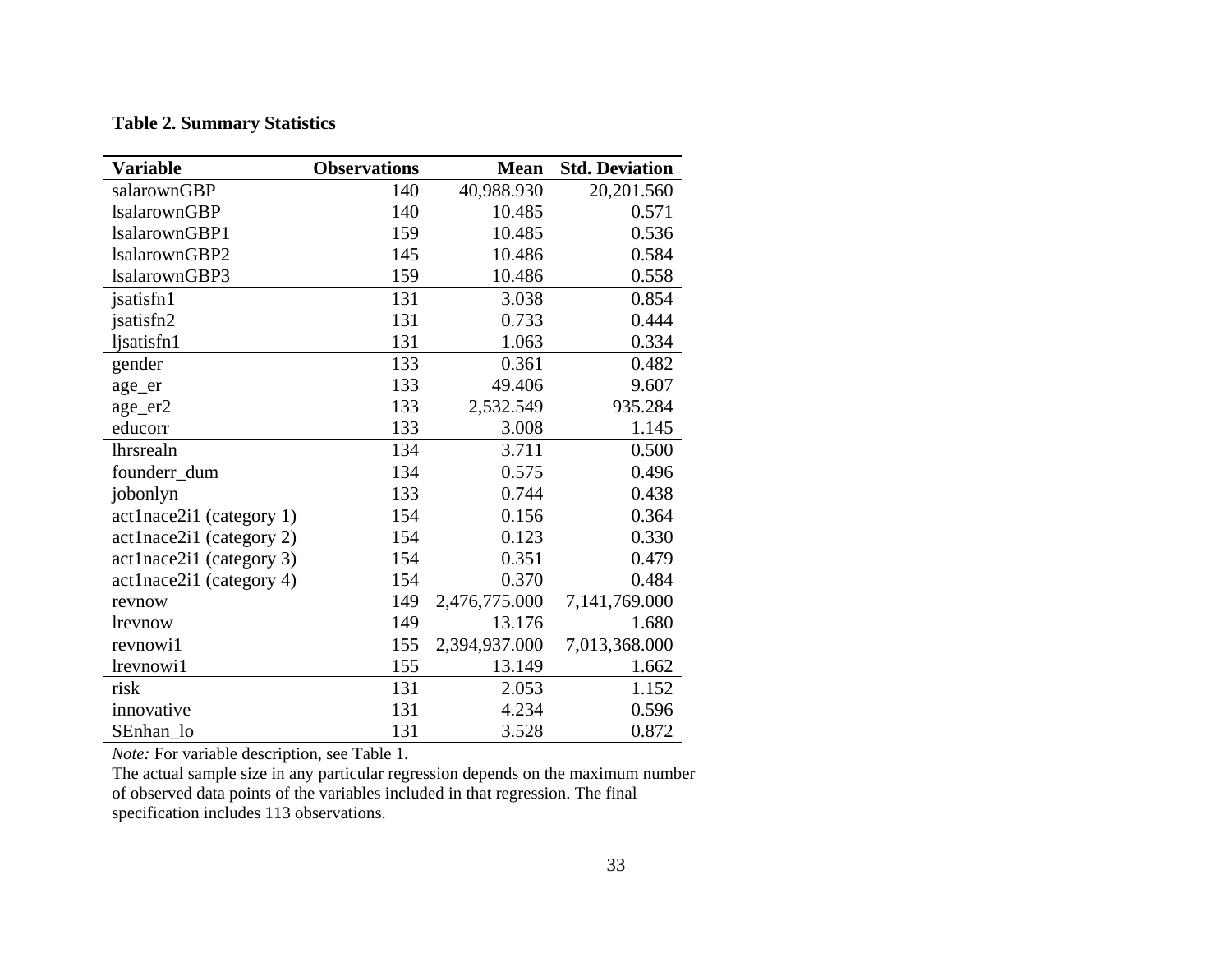|                            | (1)     | (2)     | (3)     | (4)     | (5)     | (6)     | (7)     | (8)     | (9)     | (10)    | (11)    | (12)    | (13) | (14) | (15) | (16) | (17) |
|----------------------------|---------|---------|---------|---------|---------|---------|---------|---------|---------|---------|---------|---------|------|------|------|------|------|
| gender(1)                  | 1.00    |         |         |         |         |         |         |         |         |         |         |         |      |      |      |      |      |
| IsalarownGBP (2)           | $-0.27$ | 1.00    |         |         |         |         |         |         |         |         |         |         |      |      |      |      |      |
| jsatisfn $2(3)$            | 0.16    | 0.12    | 1.00    |         |         |         |         |         |         |         |         |         |      |      |      |      |      |
| $age\_er(4)$               | $-0.13$ | 0.35    | 0.25    | 1.00    |         |         |         |         |         |         |         |         |      |      |      |      |      |
| $age\_er2(5)$              | $-0.13$ | 0.32    | 0.22    | 0.99    | 1.00    |         |         |         |         |         |         |         |      |      |      |      |      |
| educorr $(6)$              | $-0.09$ | 0.21    | 0.02    | $-0.01$ | $-0.01$ | 1.00    |         |         |         |         |         |         |      |      |      |      |      |
| lhrsrealn $(7)$            | $-0.13$ | 0.25    | 0.04    | 0.06    | 0.05    | 0.10    | 1.00    |         |         |         |         |         |      |      |      |      |      |
| founderr_dum $(8)$         | 0.18    | $-0.25$ | 0.15    | 0.08    | 0.10    | $-0.14$ | $-0.03$ | 1.00    |         |         |         |         |      |      |      |      |      |
| jobonlyn $(9)$             | 0.02    | 0.25    | 0.17    | 0.14    | 0.12    | $-0.21$ | 0.40    | $-0.23$ | 1.00    |         |         |         |      |      |      |      |      |
| $actInace2i1$ (cat 1) (10) | 0.02    | $-0.14$ | 0.12    | 0.13    | 0.13    | $-0.21$ | 0.00    | 0.05    | 0.10    | 1.00    |         |         |      |      |      |      |      |
| $actInace2i1$ (cat 2) (11) | $-0.10$ | $-0.24$ | $-0.18$ | $-0.21$ | $-0.18$ | 0.11    | 0.03    | $-0.02$ | $-0.20$ | $-0.16$ | 1.00    |         |      |      |      |      |      |
| $actInace2i1$ (cat 3) (12) | $-0.11$ | 0.24    | $-0.02$ | 0.03    | 0.03    | $-0.01$ | 0.15    | 0.01    | 0.00    | $-0.29$ | $-0.22$ | 1.00    |      |      |      |      |      |
| $actInace2i1$ (cat 4) (13) | 0.15    | 0.04    | 0.04    | 0.01    | $-0.01$ | 0.11    | $-0.15$ | $-0.04$ | 0.05    | $-0.40$ | $-0.30$ | $-0.56$ | 1.00 |      |      |      |      |
| $l$ revnowi $1(14)$        | $-0.34$ | 0.68    | 0.06    | 0.25    | 0.23    | 0.07    | 0.27    | $-0.19$ | 0.19    | $-0.10$ | $-0.17$ | 0.13    | 0.06 | 1.00 |      |      |      |
| risk-taking $(15)$         | $-0.03$ | 0.11    | 0.10    | 0.01    | 0.02    | 0.18    | $-0.07$ | 0.02    | $-0.06$ | 0.15    | 0.03    | $-0.17$ | 0.03 | 0.09 | 1.00 |      |      |
| innovative $(16)$          | 0.08    | 0.15    | 0.06    | 0.04    | 0.03    | 0.20    | 0.02    | 0.11    | $-0.17$ | $-0.06$ | $-0.02$ | $-0.11$ | 0.15 | 0.08 | 0.10 | 1.00 |      |
| SEnhan_lo (17)             | $-0.06$ | 0.11    | $-0.02$ | $-0.15$ | $-0.15$ | 0.23    | 0.06    | 0.12    | $-0.16$ | $-0.09$ | $-0.13$ | $-0.02$ | 0.16 | 0.08 | 0.23 | 0.22 | 1.00 |

### **Table 3. Correlation Coefficients**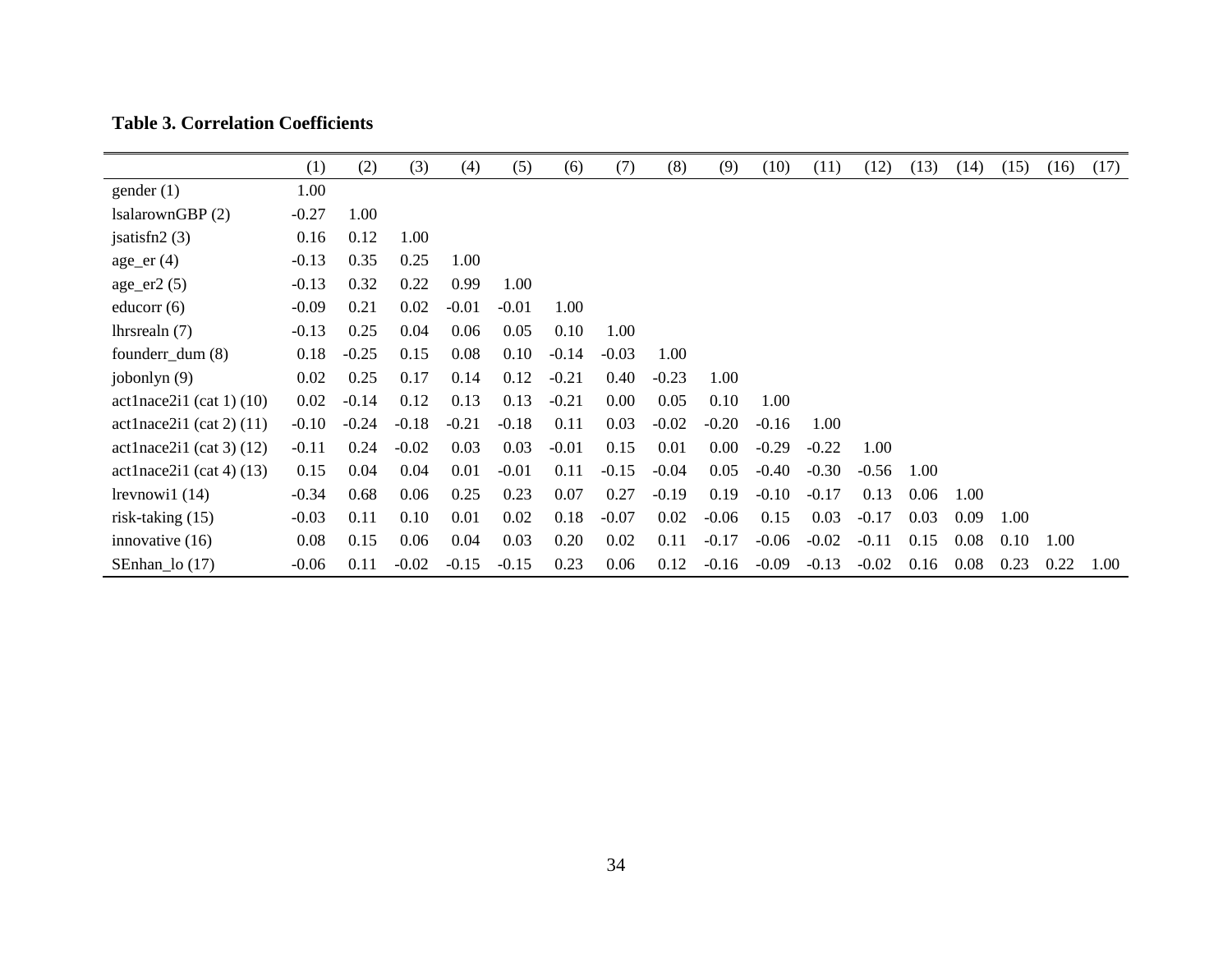|                          |      | Male         |      | Female       |              | Significance |            |        |  |
|--------------------------|------|--------------|------|--------------|--------------|--------------|------------|--------|--|
|                          | Obs. | Mean         | Obs. | Mean         | Difference   | $t$ -test    | $p$ -value |        |  |
| salarownGBP              | 71   | 47,000.00    | 46   | 35,000.00    | 12,000.00    | 3.093        | 0.002      | ***    |  |
| <b>IsalarownGBP</b>      | 71   | 10.61        | 46   | 10.32        | 0.29         | 2.694        | 0.008      | ***    |  |
| jsatisfn1                | 83   | 2.95         | 48   | 3.19         | $-0.24$      | $-1.53$      | 0.129      |        |  |
| jsatisfn2                | 83   | 0.69         | 48   | 0.81         | $-0.13$      | $-1.57$      | 0.119      |        |  |
| ljsatisfn1               | 83   | 1.03         | 48   | 1.11         | $-0.08$      | $-1.33$      | 0.186      |        |  |
| age_er                   | 85   | 50.18        | 48   | 48.04        | 2.13         | 1.233        | 0.220      |        |  |
| age_er2                  | 85   | 2,609.00     | 48   | 2,397.17     | 211.83       | 1.257        | 0.211      |        |  |
| educorr                  | 85   | 3.06         | 48   | 2.92         | 0.14         | 0.686        | 0.494      |        |  |
| <b>lhrsrealn</b>         | 85   | 3.72         | 48   | 3.72         | 0.00         | $-0.037$     | 0.971      |        |  |
| founderr_dum             | 85   | 0.54         | 48   | 0.63         | $-0.08$      | $-0.934$     | 0.352      |        |  |
| jobonlyn                 | 85   | 0.72         | 48   | 0.79         | $-0.07$      | $-0.936$     | 0.351      |        |  |
| act1nace2i1 (category 1) | 83   | 0.16         | 48   | 0.17         | $-0.01$      | $-0.150$     | 0.881      |        |  |
| act1nace2i1 (category 2) | 83   | 0.13         | 48   | 0.08         | 0.05         | 0.848        | 0.398      |        |  |
| act1nace2i1 (category 3) | 83   | 0.37         | 48   | 0.23         | 0.14         | 1.711        | 0.089      | $\ast$ |  |
| act1nace2i1 (category 4) | 83   | 0.34         | 48   | 0.52         | $-0.18$      | $-2.080$     | 0.040      | $**$   |  |
| revnowi1                 | 85   | 3,400,000.00 | 45   | 1,300,000.00 | 2,100,000.00 | 1.466        | 0.145      |        |  |
| lrevnowi1                | 85   | 13.48        | 45   | 12.60        | 0.88         | 2.766        | 0.007      | ***    |  |
| risk-taking              | 83   | 2.04         | 48   | 2.08         | $-0.05$      | $-0.225$     | 0.822      |        |  |
| innovative               | 83   | 4.22         | 48   | 4.26         | $-0.04$      | $-0.421$     | 0.675      |        |  |
| SEnhan_lo                | 83   | 3.59         | 48   | 3.43         | 0.16         | 0.98         | 0.328      |        |  |

**Table 4. Statistical differences of means of earnings and life satisfaction across gender**

*Note:* The mean difference statistically significant at \*\*\*  $(p<0.01)$ , \*\*  $(p<0.05)$ , \*  $(p<0.1)$  significance level.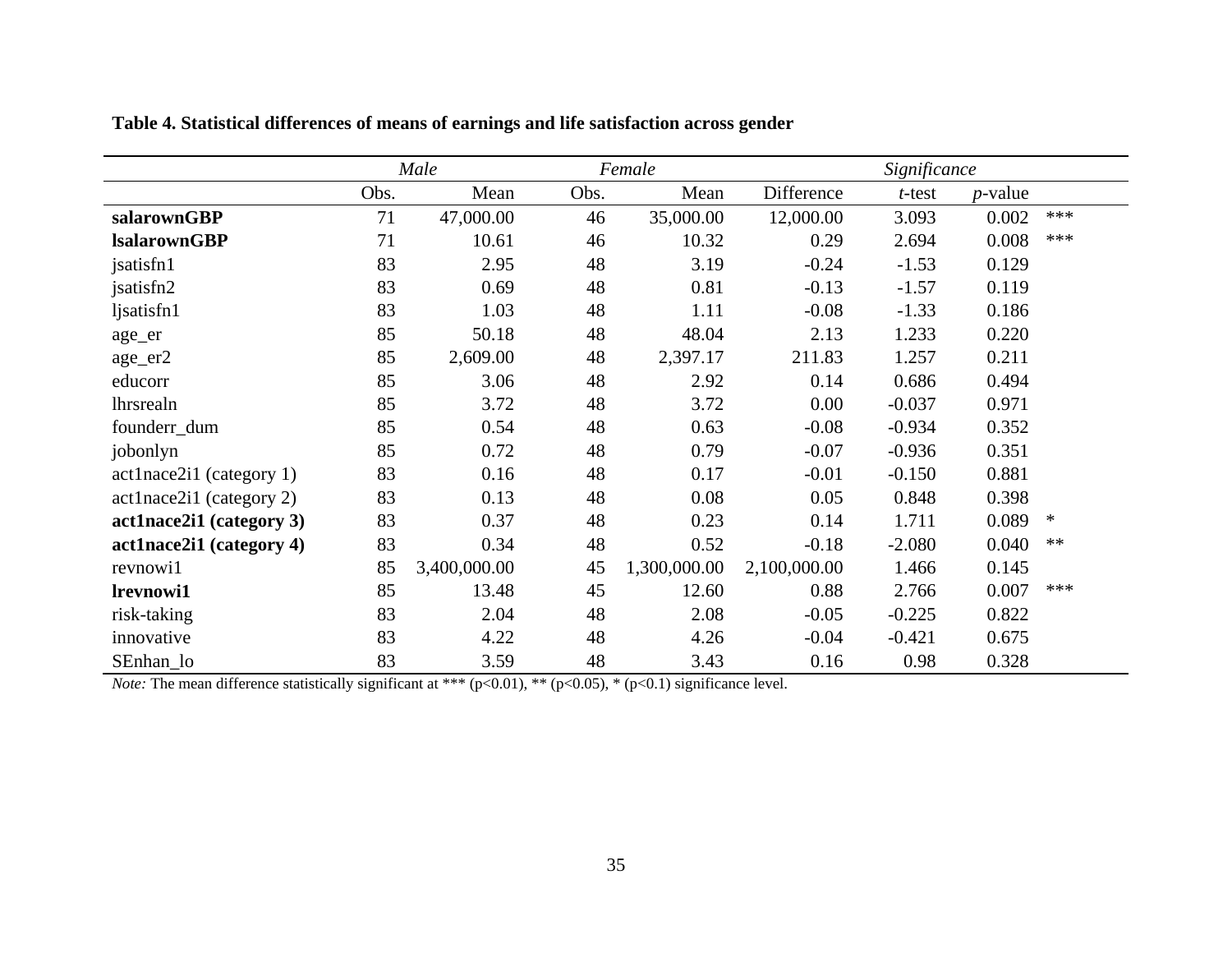|                  | (1)         | (2)         | (3)         | (4)        | (5)        | (6)        | (7)        |
|------------------|-------------|-------------|-------------|------------|------------|------------|------------|
| <b>VARIABLES</b> | OLS1        | OLS2        | OLS3        | OLS4       | OLS5       | OLS6       | OLS7       |
| gender           | $-0.293***$ | $-0.246**$  | $-0.219**$  | $-0.211**$ | $-0.226**$ | $-0.235**$ | $-0.225**$ |
|                  | (0.109)     | (0.098)     | (0.097)     | (0.096)    | (0.094)    | (0.094)    | (0.094)    |
| age_er           |             | $0.159***$  | $0.155***$  | $0.124***$ | $0.110**$  | $0.109**$  | $0.110**$  |
|                  |             | (0.044)     | (0.043)     | (0.044)    | (0.045)    | (0.044)    | (0.044)    |
| age_er2          |             | $-0.001***$ | $-0.001***$ | $-0.001**$ | $-0.001**$ | $-0.001**$ | $-0.001**$ |
|                  |             | (0.000)     | (0.000)     | (0.000)    | (0.000)    | (0.000)    | (0.000)    |
| educorr          |             | $0.098**$   | $0.089**$   | $0.098**$  | $0.099**$  | 0.065      | 0.058      |
|                  |             | (0.041)     | (0.041)     | (0.042)    | (0.043)    | (0.043)    | (0.044)    |
| lhrsrealn        |             |             | $0.282**$   | 0.186      | 0.175      | 0.183      | 0.167      |
|                  |             |             | (0.125)     | (0.137)    | (0.135)    | (0.134)    | (0.135)    |
| founderr_dum     |             |             |             | $-0.177*$  | $-0.166*$  | $-0.192*$  | $-0.204**$ |
|                  |             |             |             | (0.099)    | (0.097)    | (0.097)    | (0.098)    |
| jobonlyn         |             |             |             | 0.225      | 0.189      | 0.207      | 0.221      |
|                  |             |             |             | (0.142)    | (0.143)    | (0.144)    | (0.145)    |
| indum2           |             |             |             |            | $-0.034$   | $-0.026$   | $-0.005$   |
|                  |             |             |             |            | (0.181)    | (0.181)    | (0.183)    |
| indum3           |             |             |             |            | $0.327**$  | $0.399***$ | $0.395***$ |
|                  |             |             |             |            | (0.140)    | (0.140)    | (0.141)    |
| indum4           |             |             |             |            | 0.186      | 0.217      | 0.203      |
|                  |             |             |             |            | (0.133)    | (0.133)    | (0.134)    |
| risk             |             |             |             |            |            | $0.079*$   | $0.070*$   |
|                  |             |             |             |            |            | (0.040)    | (0.041)    |
| innovative       |             |             |             |            |            | $0.142*$   | $0.133*$   |
|                  |             |             |             |            |            | (0.076)    | (0.077)    |
| SEnhan_lo        |             |             |             |            |            |            | 0.053      |
|                  |             |             |             |            |            |            | (0.058)    |
| Constant         | $10.614***$ | $6.192***$  | 5.239***    | $6.199***$ | $6.448***$ | $5.743***$ | 5.646***   |
|                  | (0.068)     | (1.024)     | (1.090)     | (1.118)    | (1.139)    | (1.137)    | (1.143)    |
| Observations     | 117         | 117         | 117         | 117        | 115        | 113        | 113        |
| R-squared        | 0.059       | 0.266       | 0.298       | 0.346      | 0.400      | 0.449      | 0.454      |
| Adj R-squared    | 0.051       | 0.240       | 0.270       | 0.300      | 0.340      | 0.380      | 0.380      |

## **Table 5. Dependent variable log salary: Specifications 1-7**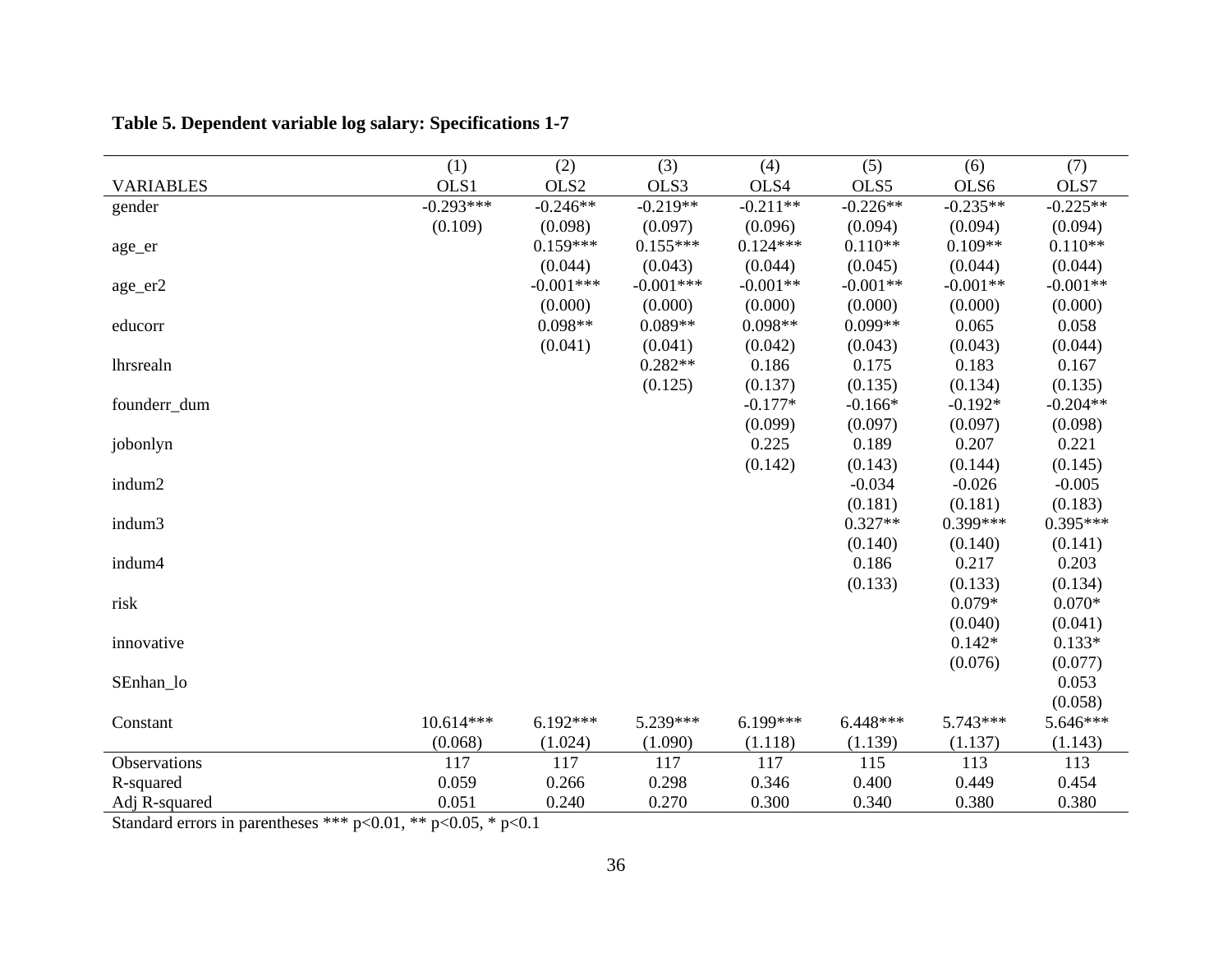|                  | (1)               | (2)        |
|------------------|-------------------|------------|
| <b>VARIABLES</b> | OLS7              | Chow       |
| gender           | $-0.225**$        | 0.932      |
|                  | (0.094)           | (2.271)    |
| age_er           | $0.110**$         | $0.108*$   |
|                  | (0.044)           | (0.060)    |
| age_er2          | $-0.001**$        | $-0.001$   |
|                  | (0.000)           | (0.001)    |
| educorr          | 0.058             | $0.158***$ |
|                  | (0.044)           | (0.057)    |
| lhrsrealn        | 0.167             | $0.659***$ |
|                  | (0.135)           | (0.246)    |
| founderr_dum     | $-0.204**$        | $-0.233*$  |
|                  | (0.098)           | (0.124)    |
| jobonlyn         | 0.221             | 0.021      |
|                  | (0.145)           | (0.166)    |
| indum2           | $-0.005$          | 0.038      |
|                  | (0.183)           | (0.216)    |
| indum3           | $0.395***$        | $0.442***$ |
|                  | (0.141)           | (0.168)    |
| indum4           | 0.203             | 0.218      |
|                  | (0.134)           | (0.165)    |
| risk             | $0.070\mathrm{*}$ | 0.051      |
|                  | (0.041)           | (0.052)    |
| innovative       | $0.133*$          | $-0.155$   |
|                  | (0.077)           | (0.115)    |
| SEnhan_lo        | 0.053             | 0.057      |
|                  | (0.058)           | (0.082)    |
| gen_age_er       |                   | $-0.015$   |
|                  |                   | (0.086)    |
| gen_age_er2      |                   | 0.000      |
|                  |                   | (0.001)    |
| gen_educorr      |                   | $-0.116$   |

#### **Table 6. Dependent variable log salary (Specification 7 in Table 5) Chow Test Regression**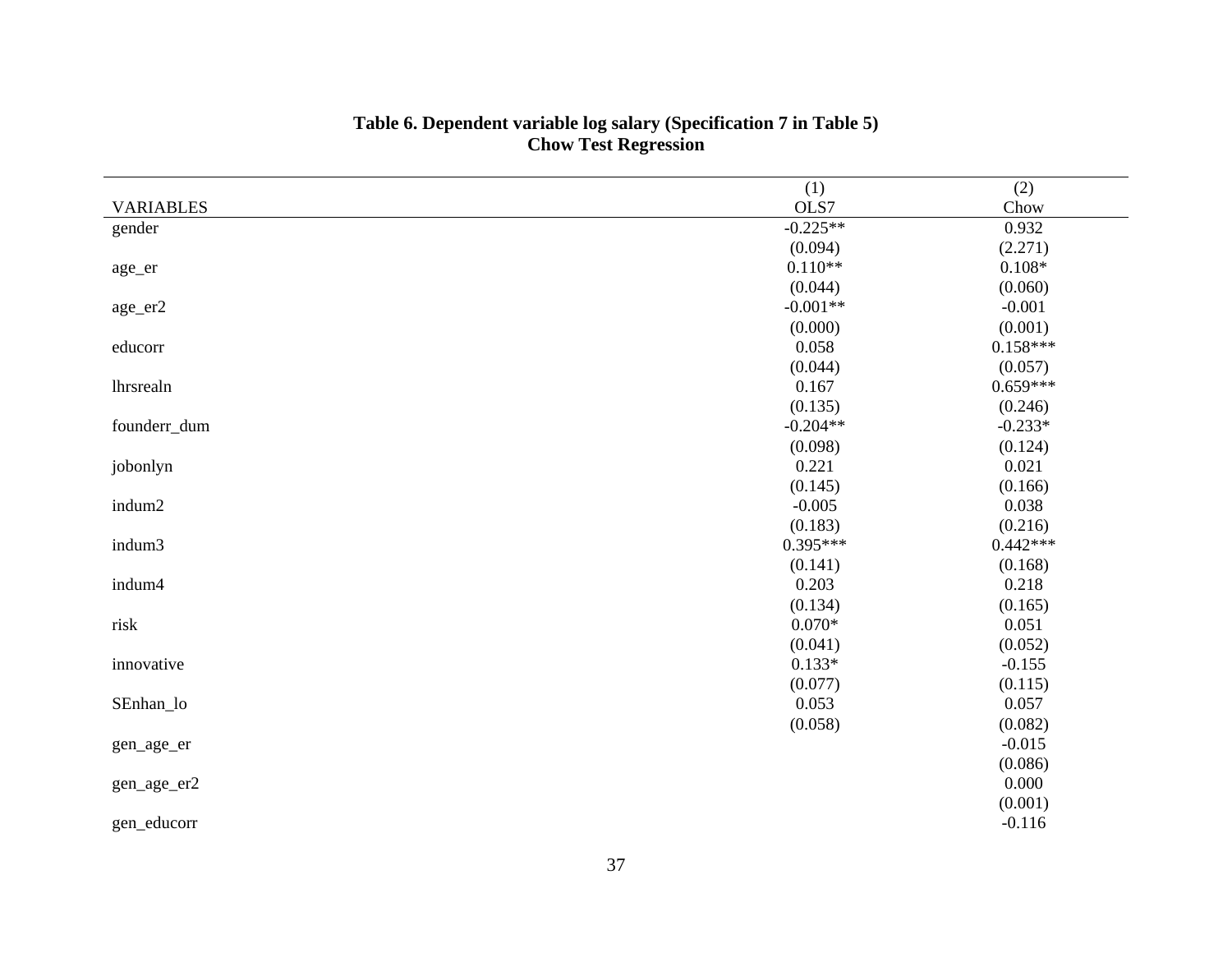|                  |          | (0.092)    |
|------------------|----------|------------|
| gen_lhrsrealn    |          | $-0.768**$ |
|                  |          | (0.302)    |
| gen_founderr_dum |          | 0.047      |
|                  |          | (0.201)    |
| gen_jobonlyn     |          | 0.456      |
|                  |          | (0.305)    |
| gen_indum2       |          | $-0.304$   |
|                  |          | (0.382)    |
| gen_indum3       |          | $-0.090$   |
|                  |          | (0.286)    |
| gen_indum4       |          | 0.084      |
|                  |          | (0.266)    |
| gen_risk         |          | 0.046      |
|                  |          | (0.081)    |
| gen_innovative   |          | $0.511***$ |
|                  |          | (0.158)    |
| gen_SEnhan_lo    |          | $-0.060$   |
|                  |          | (0.117)    |
| Constant         | 5.646*** | 5.006***   |
|                  | (1.143)  | (1.749)    |
| Observations     | 113      | 113        |
| R-squared        | 0.454    | 0.582      |
| Adj R-squared    | 0.380    | 0.460      |

Standard errors in parentheses \*\*\*  $p<0.01$ , \*\*  $p<0.05$ , \*  $p<0.1$ Chow test:  $F(13, 87) = 2.56$ ; Prob >  $F = 0.005$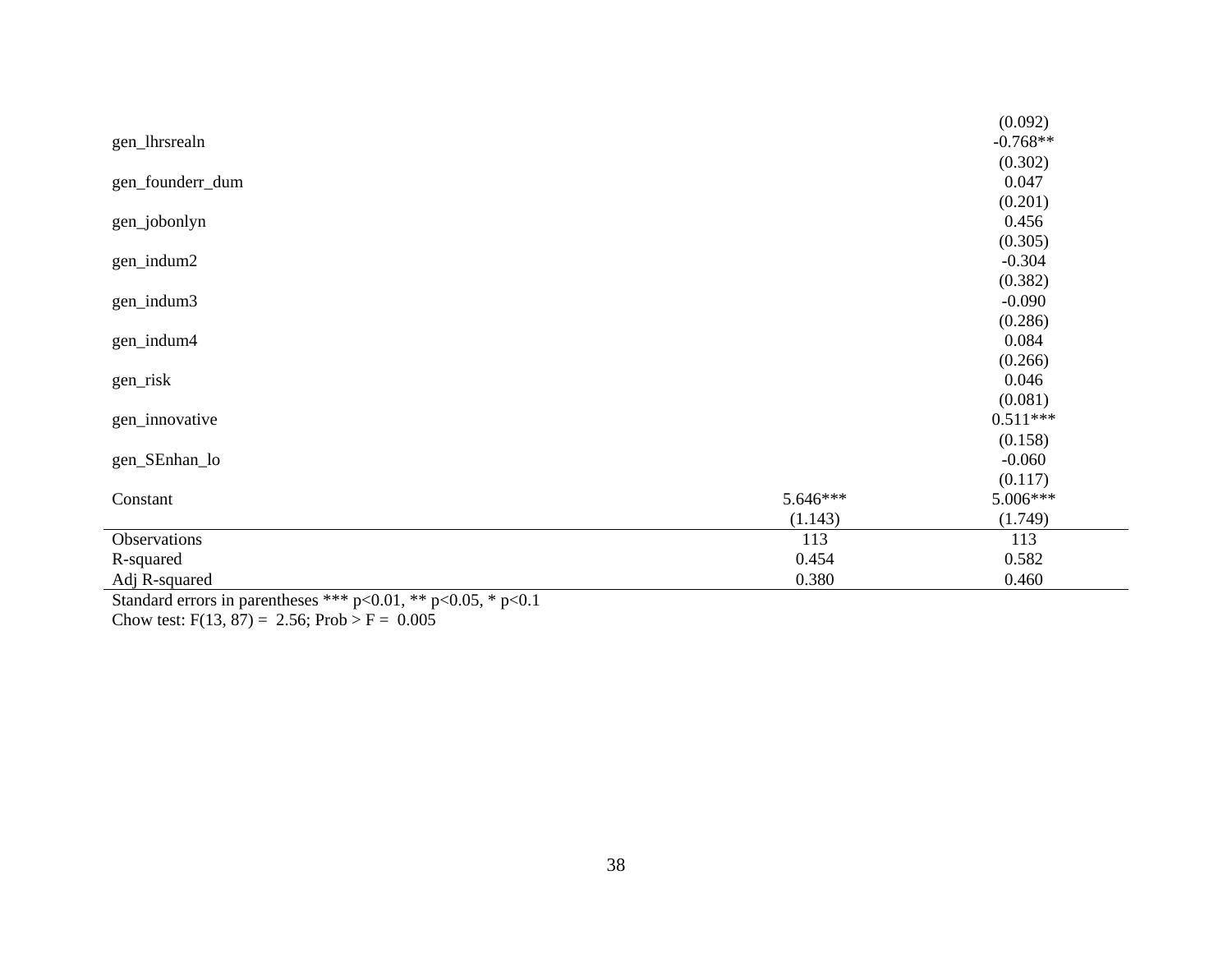|                  | (1)        | (2)        |
|------------------|------------|------------|
| <b>VARIABLES</b> | men        | women      |
| age_er           | $0.108*$   | 0.093      |
|                  | (0.058)    | (0.066)    |
| age_er2          | $-0.001$   | $-0.001$   |
|                  | (0.001)    | (0.001)    |
| educorr          | $0.158***$ | 0.041      |
|                  | (0.055)    | (0.076)    |
| lhrsrealn        | $0.659***$ | $-0.109$   |
|                  | (0.236)    | (0.187)    |
| founderr_dum     | $-0.233*$  | $-0.186$   |
|                  | (0.118)    | (0.169)    |
| jobonlyn         | 0.021      | $0.477*$   |
|                  | (0.159)    | (0.272)    |
| indum2           | 0.038      | $-0.266$   |
|                  | (0.207)    | (0.336)    |
| indum3           | $0.442***$ | 0.353      |
|                  | (0.161)    | (0.246)    |
| indum4           | 0.218      | 0.302      |
|                  | (0.158)    | (0.222)    |
| risk             | 0.051      | 0.097      |
|                  | (0.050)    | (0.066)    |
| innovative       | $-0.155$   | $0.355***$ |
|                  | (0.110)    | (0.115)    |
| SEnhan_lo        | 0.057      | $-0.003$   |
|                  | (0.078)    | (0.089)    |
| Constant         | 5.006***   | 5.938***   |
|                  | (1.677)    | (1.542)    |
| Observations     | 67         | 46         |
| R-squared        | 0.530      | 0.573      |
| Adj R-squared    | 0.430      | 0.420      |

**Table 7. Estimations by gender (Specification 7 in Table 5)**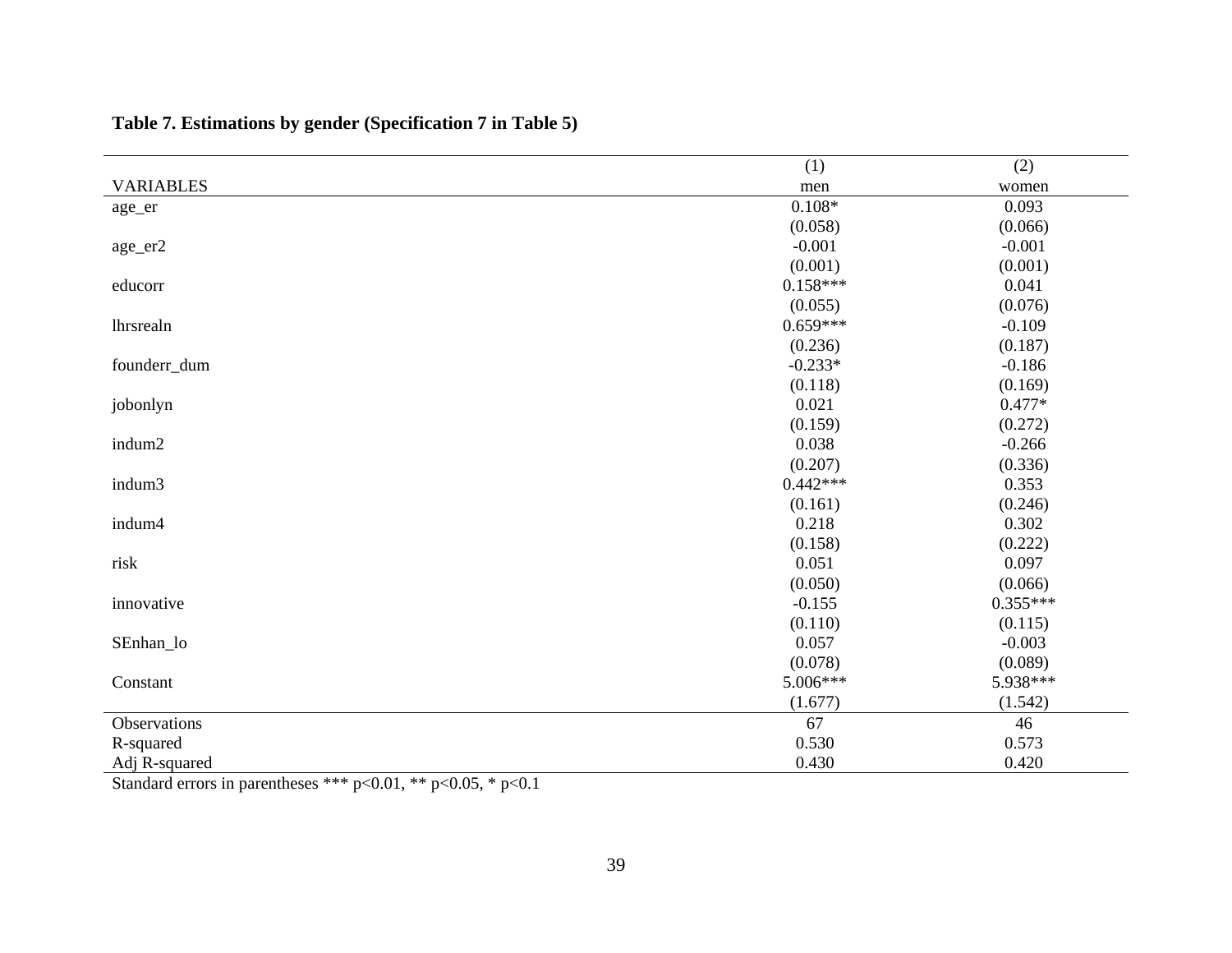|                     | (1)            | (2)            |
|---------------------|----------------|----------------|
| <b>VARIABLES</b>    | jobsat probit1 | jobsat probit2 |
| gender              | $0.137*$       | $0.168*$       |
|                     | (0.080)        | (0.087)        |
| age_er              | $0.071**$      | $0.107**$      |
|                     | (0.036)        | (0.048)        |
| age_er2             | $-0.001*$      | $-0.001**$     |
|                     | (0.000)        | (0.001)        |
| educorr             | 0.045          | 0.046          |
|                     | (0.041)        | (0.045)        |
| lhrsrealn           | $-0.125$       | $-0.031$       |
|                     | (0.111)        | (0.140)        |
| <b>lsalarownGBP</b> |                | 0.018          |
|                     |                | (0.096)        |
| founderr_dum        | $0.189**$      | $0.208**$      |
|                     | (0.094)        | (0.099)        |
| jobonlyn            | 0.215          | 0.201          |
|                     | (0.136)        | (0.165)        |
| indum2              | $-0.080$       | $-0.158$       |
|                     | (0.190)        | (0.221)        |
| indum3              | $-0.054$       | $-0.119$       |
|                     | (0.134)        | (0.164)        |
| indum4              | $-0.094$       | $-0.129$       |
|                     | (0.134)        | (0.150)        |
| risk                | 0.028          | 0.045          |
|                     | (0.038)        | (0.041)        |
| innovative          | 0.068          | 0.007          |
|                     | (0.070)        | (0.080)        |
| SEnhan_lo           | 0.003          | $-0.021$       |
|                     | (0.050)        | (0.056)        |
| Observations        | 129            | 113            |

## **Table 8. Dependent variable job satisfaction: probit marginal effects (Specification 7 in Table 5)**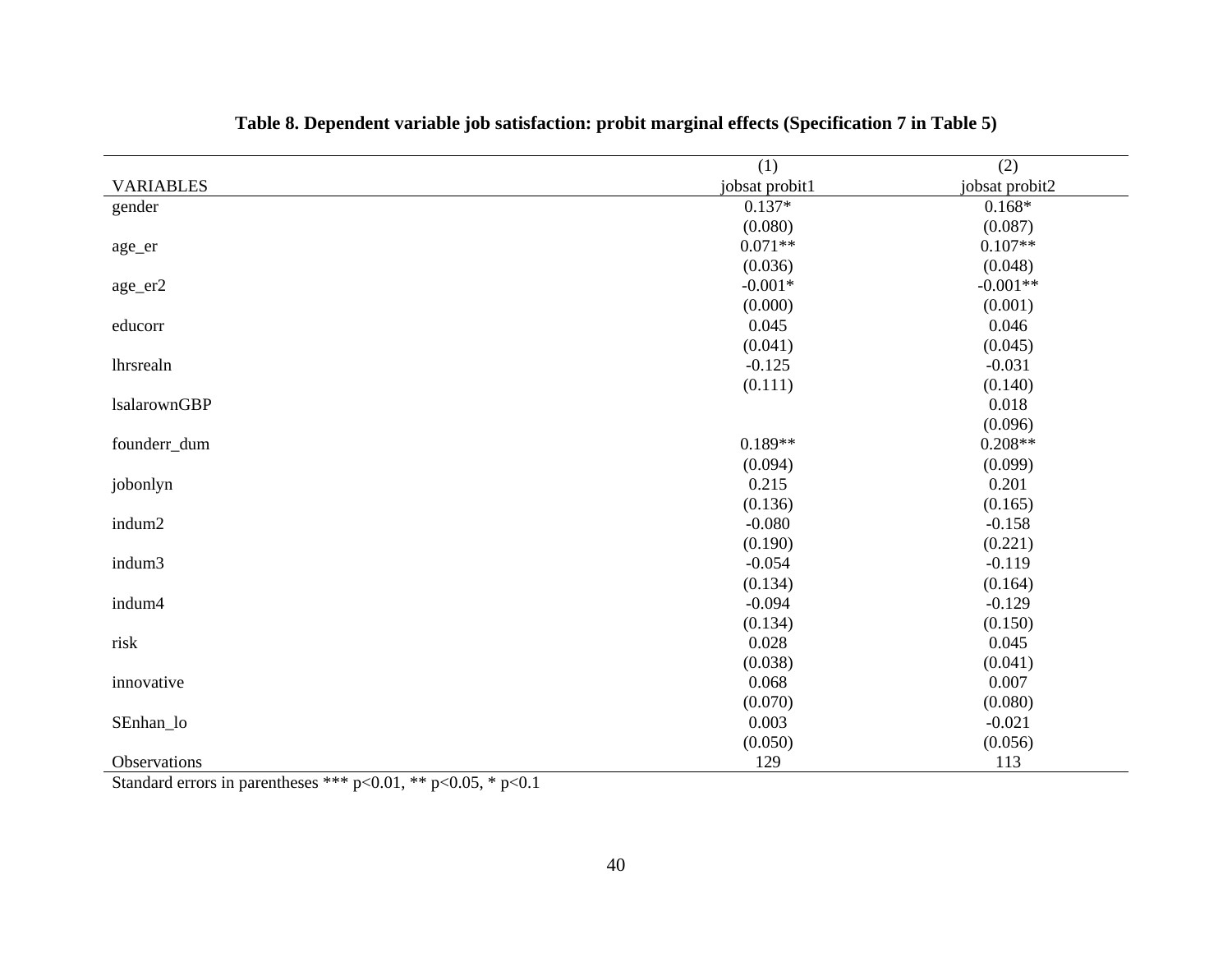| <b>VARIABLES</b>    | <b>SUREG</b>   |             |                | Separate equations |            |
|---------------------|----------------|-------------|----------------|--------------------|------------|
|                     | <b>lsalary</b> | jobsat      | Isalary (OLS7) | jobsat1            | jobsat2    |
|                     | (1)            | (2)         | (3)            | (4)                | (5)        |
| gender              | $-0.225**$     | $0.148*$    | $-0.225**$     | 0.125              | $0.150*$   |
|                     | (0.088)        | (0.079)     | (0.094)        | (0.082)            | (0.087)    |
| age_er              | $0.110***$     | $0.108***$  | $0.110**$      | $0.073**$          | $0.107**$  |
|                     | (0.041)        | (0.037)     | (0.044)        | (0.033)            | (0.041)    |
| age_er2             | $-0.001**$     | $-0.001***$ | $-0.001**$     | $-0.001*$          | $-0.001**$ |
|                     | (0.000)        | (0.000)     | (0.000)        | (0.000)            | (0.000)    |
| educorr             | 0.058          | 0.038       | 0.058          | 0.041              | 0.037      |
|                     | (0.041)        | (0.037)     | (0.044)        | (0.038)            | (0.040)    |
| lhrsrealn           | 0.167          | $-0.034$    | 0.167          | $-0.107$           | $-0.036$   |
|                     | (0.127)        | (0.114)     | (0.135)        | (0.097)            | (0.123)    |
| <b>lsalarownGBP</b> |                |             |                |                    | 0.012      |
|                     |                |             |                |                    | (0.091)    |
| founderr_dum        | $-0.204**$     | $0.168**$   | $-0.204**$     | $0.164*$           | $0.170*$   |
|                     | (0.092)        | (0.082)     | (0.098)        | (0.086)            | (0.090)    |
| jobonlyn            | 0.221          | 0.177       | 0.221          | 0.177              | 0.174      |
|                     | (0.136)        | (0.121)     | (0.145)        | (0.116)            | (0.132)    |
| indum2              | $-0.005$       | $-0.115$    | $-0.005$       | $-0.081$           | $-0.115$   |
|                     | (0.171)        | (0.153)     | (0.183)        | (0.160)            | (0.165)    |
| indum3              | $0.395***$     | $-0.064$    | $0.395***$     | $-0.033$           | $-0.069$   |
|                     | (0.132)        | (0.118)     | (0.141)        | (0.121)            | (0.132)    |
| indum4              | 0.203          | $-0.091$    | 0.203          | $-0.080$           | $-0.093$   |
|                     | (0.125)        | (0.112)     | (0.134)        | (0.117)            | (0.122)    |
| risk                | $0.070*$       | 0.040       | $0.070*$       | 0.021              | 0.039      |
|                     | (0.039)        | (0.035)     | (0.041)        | (0.035)            | (0.038)    |
| innovative          | $0.133*$       | 0.008       | $0.133*$       | 0.056              | 0.006      |
|                     | (0.072)        | (0.065)     | (0.077)        | (0.066)            | (0.070)    |
| SEnhan_lo           | 0.053          | $-0.009$    | 0.053          | 0.013              | $-0.010$   |
|                     | (0.054)        | (0.049)     | (0.058)        | (0.048)            | (0.052)    |
| Constant            | 5.646***       | $-2.260**$  | 5.646***       | $-1.496*$          | $-2.327**$ |
|                     | (1.069)        | (0.958)     | (1.143)        | (0.830)            | (1.149)    |
| Observations        | 113            | 113         | 113            | 129                | 113        |

## **Table 9. Dependent variable job satisfaction (Specification 7 in Table 5): SUREG**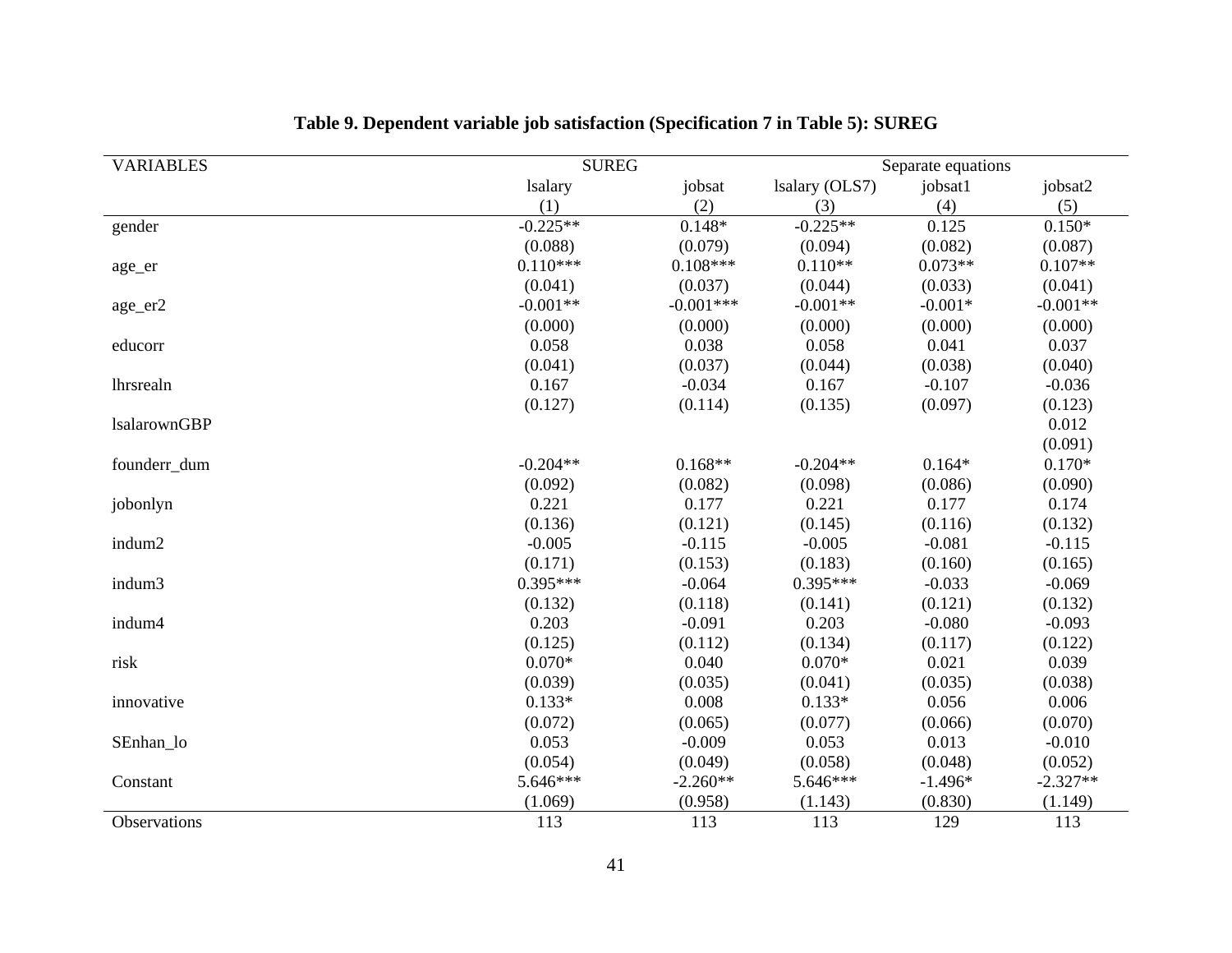| R-squared            | 0.454 | .216<br>v.z | 0.454 | 0.166 | ገ ኅ1.<br>0.216 |  |  |
|----------------------|-------|-------------|-------|-------|----------------|--|--|
| Adj R-squared        |       |             | 0.380 |       | 0.100          |  |  |
| $0.01 + 0.07 + 0.01$ |       |             |       |       |                |  |  |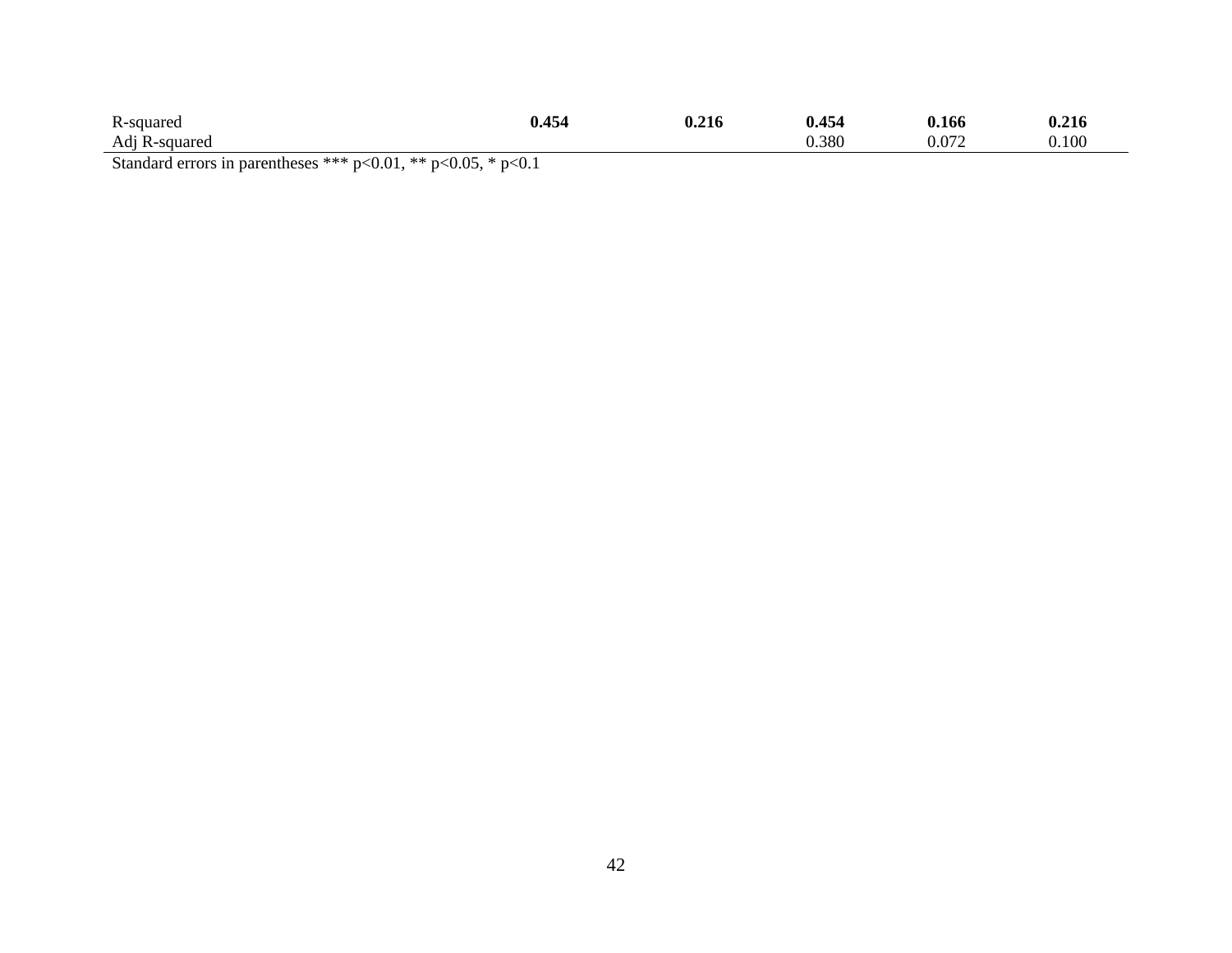#### **Appendix 1 – Values**

Personal values are stable individual preferences, or life goals ((Bardi et al., 2009; Schwartz, 1992). Past research relates values to individual decisions, occupational choices and behaviours (e.g., Bardi and Schwartz, 2003; Schwartz, 2011). We measured personal values based on the leading theory of values by Schwartz that has been validated in research in 82 countries (Schwartz, 2012). The theory differentiates four general value types which can be ordered along two dimensions, the first contrasts self-interest and otherinterest values represented through self-enhancement and self-transcendence values. The second dimension focuses on whether individuals are inclined to take risks, proactively seek out new things, stimulation and autonomy or whether they are more chiefly concerned with fitting into society and abiding by societal, community and family norms. This is captured by openness to change and conservation values respectively. Since values theory and supporting empirical evidence specifies that the four value types (selfenhancement, self-transcendence, openness to change and conservation) are closely correlated, Schwartz recommends only including a subset of values into any one regression. Thus we include the self-enhancement values in our set of explanatory variables, in order to capture different preferences for pay between male and female social entrepreneurs (i.e., the gender differences in the individualistic values).

Values were measured using the Schwartz Value Portrait Questionnaire (Schwartz et al., 2001; Schwartz, 2003) a well-validated and widely used instrument which asks respondents to react to statements such as "He/she thinks it is important that every person in the world be treated equally. He/she believes everyone should have equal opportunities in life." (self-transcendence value), "It is important to him/her to be in charge and tell others what to do. He/She wants people to do what he/she says." (self-enhancement value). In consideration of questionnaire length the 21 item version of the VPQ was used, which is also used in the European Social Survey (Schwartz, 2003). However, as some individual value scales are known to have low reliabilities for these scales additional items from the 40 item version of the VPQ were used (Schwartz et al., 2001). Thus, self-transcendence was captured with 8 items (Cronbach's Alpha reliability was 0.792), self-enhancement with 7 items (Cronbach's Alpha reliability was 0.853), openness to change with 5 items (reliability was 0.700) and conservation with 6 items (reliability was 0.707).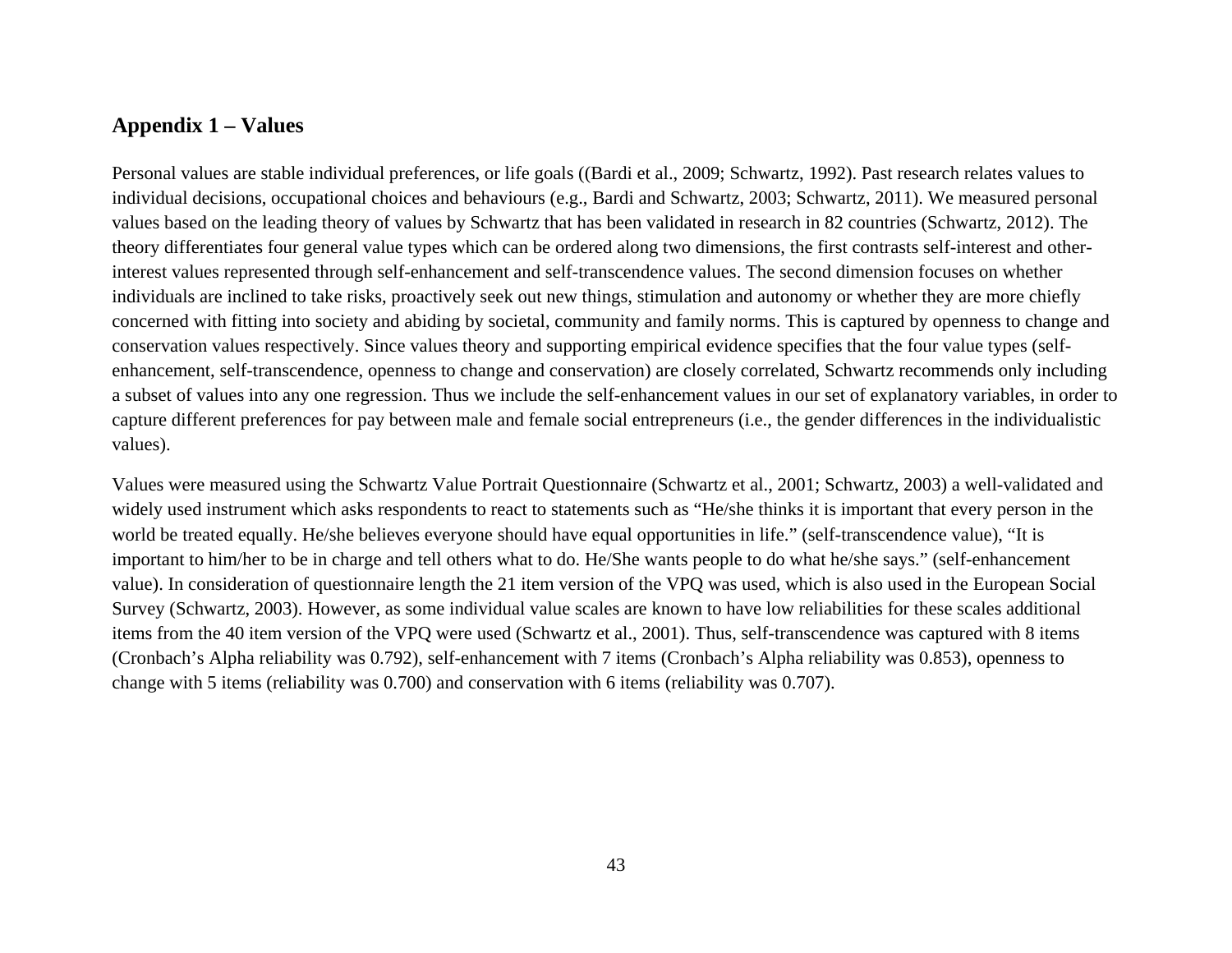**Appendix 2 – Tables (Robustness Checks)**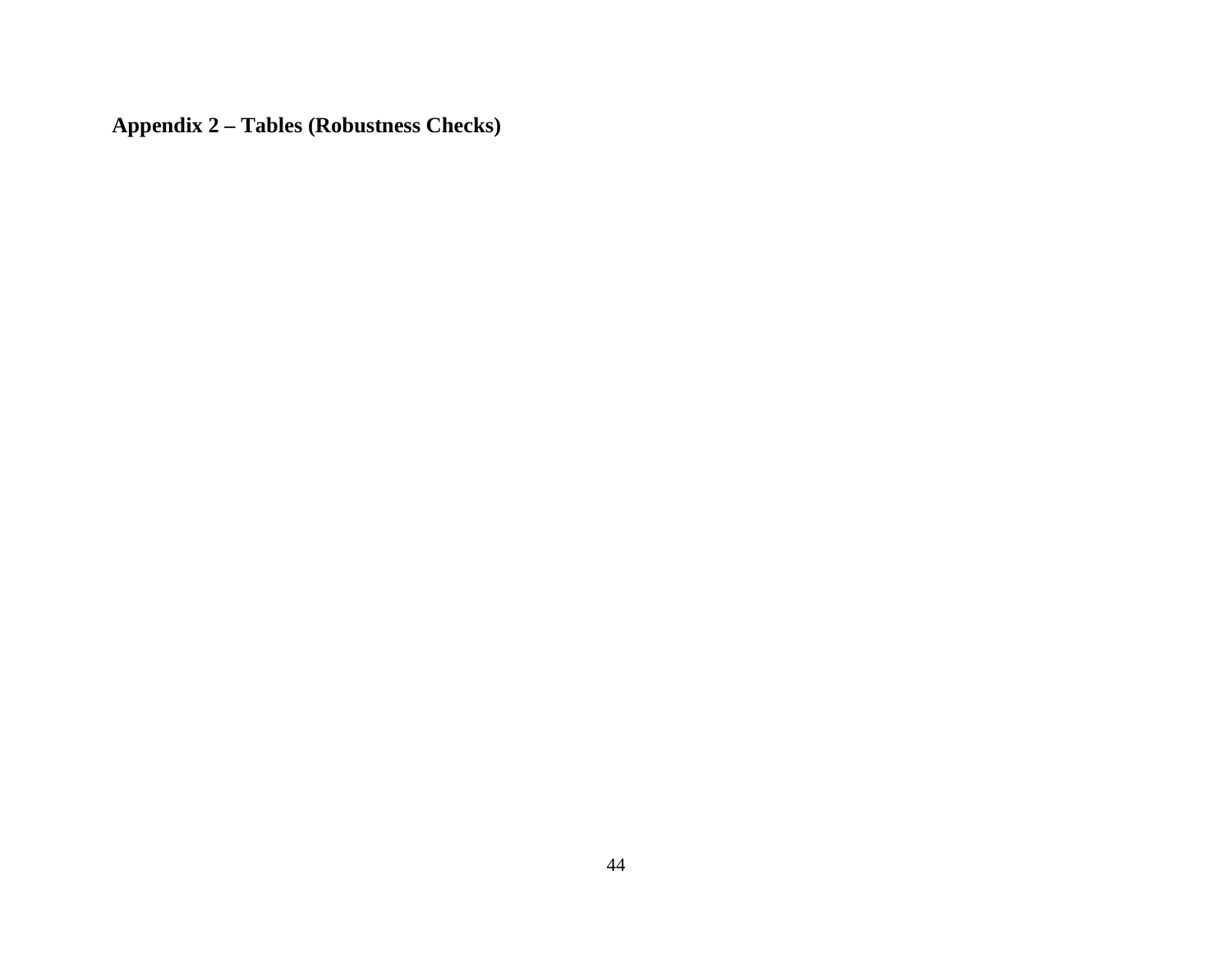|                  | (1)         | (2)         | (3)         | (4)        | $\sigma$ <sup>2</sup> $\sigma$ <sup>2</sup> $\sigma$ <sup>2</sup> $\sigma$ <sup>2</sup> $\sigma$ <sup>2</sup> $\sigma$ <sup>2</sup> $\sigma$ <sup>2</sup> $\sigma$ <sup>2</sup><br>(5) | (6)        | (7)        |
|------------------|-------------|-------------|-------------|------------|----------------------------------------------------------------------------------------------------------------------------------------------------------------------------------------|------------|------------|
| <b>VARIABLES</b> | OLS1        | OLS2        | OLS3        | OLS4       | OLS5                                                                                                                                                                                   | OLS6       | OLS7       |
| gender           | $-0.265***$ | $-0.224**$  | $-0.220**$  | $-0.217**$ | $-0.220**$                                                                                                                                                                             | $-0.222**$ | $-0.206**$ |
|                  | (0.098)     | (0.089)     | (0.088)     | (0.087)    | (0.086)                                                                                                                                                                                | (0.086)    | (0.086)    |
| age_er           |             | $0.137***$  | $0.116***$  | $0.098***$ | $0.091**$                                                                                                                                                                              | $0.093***$ | $0.098***$ |
|                  |             | (0.033)     | (0.035)     | (0.034)    | (0.035)                                                                                                                                                                                | (0.035)    | (0.035)    |
| age_er2          |             | $-0.001***$ | $-0.001***$ | $-0.001**$ | $-0.001**$                                                                                                                                                                             | $-0.001**$ | $-0.001**$ |
|                  |             | (0.000)     | (0.000)     | (0.000)    | (0.000)                                                                                                                                                                                | (0.000)    | (0.000)    |
| educorr          |             | $0.090**$   | $0.083**$   | $0.088**$  | $0.080**$                                                                                                                                                                              | 0.049      | 0.041      |
|                  |             | (0.037)     | (0.037)     | (0.038)    | (0.038)                                                                                                                                                                                | (0.039)    | (0.039)    |
| lhrsrealn        |             |             | $0.184*$    | 0.101      | 0.129                                                                                                                                                                                  | 0.134      | 0.122      |
|                  |             |             | (0.094)     | (0.104)    | (0.103)                                                                                                                                                                                | (0.101)    | (0.102)    |
| founderr_dum     |             |             |             | $-0.163*$  | $-0.170*$                                                                                                                                                                              | $-0.193**$ | $-0.206**$ |
|                  |             |             |             | (0.092)    | (0.090)                                                                                                                                                                                | (0.090)    | (0.090)    |
| jobonlyn         |             |             |             | 0.177      | 0.138                                                                                                                                                                                  | 0.128      | 0.144      |
|                  |             |             |             | (0.120)    | (0.120)                                                                                                                                                                                | (0.121)    | (0.121)    |
| indum2           |             |             |             |            | $-0.028$                                                                                                                                                                               | $-0.008$   | 0.021      |
|                  |             |             |             |            | (0.165)                                                                                                                                                                                | (0.166)    | (0.167)    |
| indum3           |             |             |             |            | $0.301**$                                                                                                                                                                              | $0.371***$ | $0.377***$ |
|                  |             |             |             |            | (0.126)                                                                                                                                                                                | (0.127)    | (0.126)    |
| indum4           |             |             |             |            | 0.186                                                                                                                                                                                  | $0.230*$   | $0.219*$   |
|                  |             |             |             |            | (0.122)                                                                                                                                                                                | (0.122)    | (0.122)    |
| risk             |             |             |             |            |                                                                                                                                                                                        | $0.073**$  | $0.063*$   |
|                  |             |             |             |            |                                                                                                                                                                                        | (0.036)    | (0.037)    |
| innovative       |             |             |             |            |                                                                                                                                                                                        | $0.122*$   | 0.110      |
|                  |             |             |             |            |                                                                                                                                                                                        | (0.069)    | (0.069)    |
| SEnhan_lo        |             |             |             |            |                                                                                                                                                                                        |            | 0.068      |
|                  |             |             |             |            |                                                                                                                                                                                        |            | (0.050)    |
| Constant         | 10.593***   | $6.691***$  | $6.472***$  | $7.146***$ | $7.102***$                                                                                                                                                                             | $6.425***$ | $6.189***$ |
|                  | (0.059)     | (0.808)     | (0.807)     | (0.822)    | (0.837)                                                                                                                                                                                | (0.852)    | (0.867)    |
| Observations     | 133         | 133         | 133         | 133        | 131                                                                                                                                                                                    | 129        | 129        |
| R-squared        | 0.053       | 0.245       | 0.268       | 0.313      | 0.367                                                                                                                                                                                  | 0.411      | 0.420      |
| Adj R-squared    | 0.046       | 0.220       | 0.240       | 0.270      | 0.310                                                                                                                                                                                  | 0.350      | 0.350      |

**Table A5a. Dependent variable log salary: Specifications 1-6. Robustness checks with imputed salary (***lsalarownGBPi1***). Missing observations imputed by the variable mean (19 observations imputed)**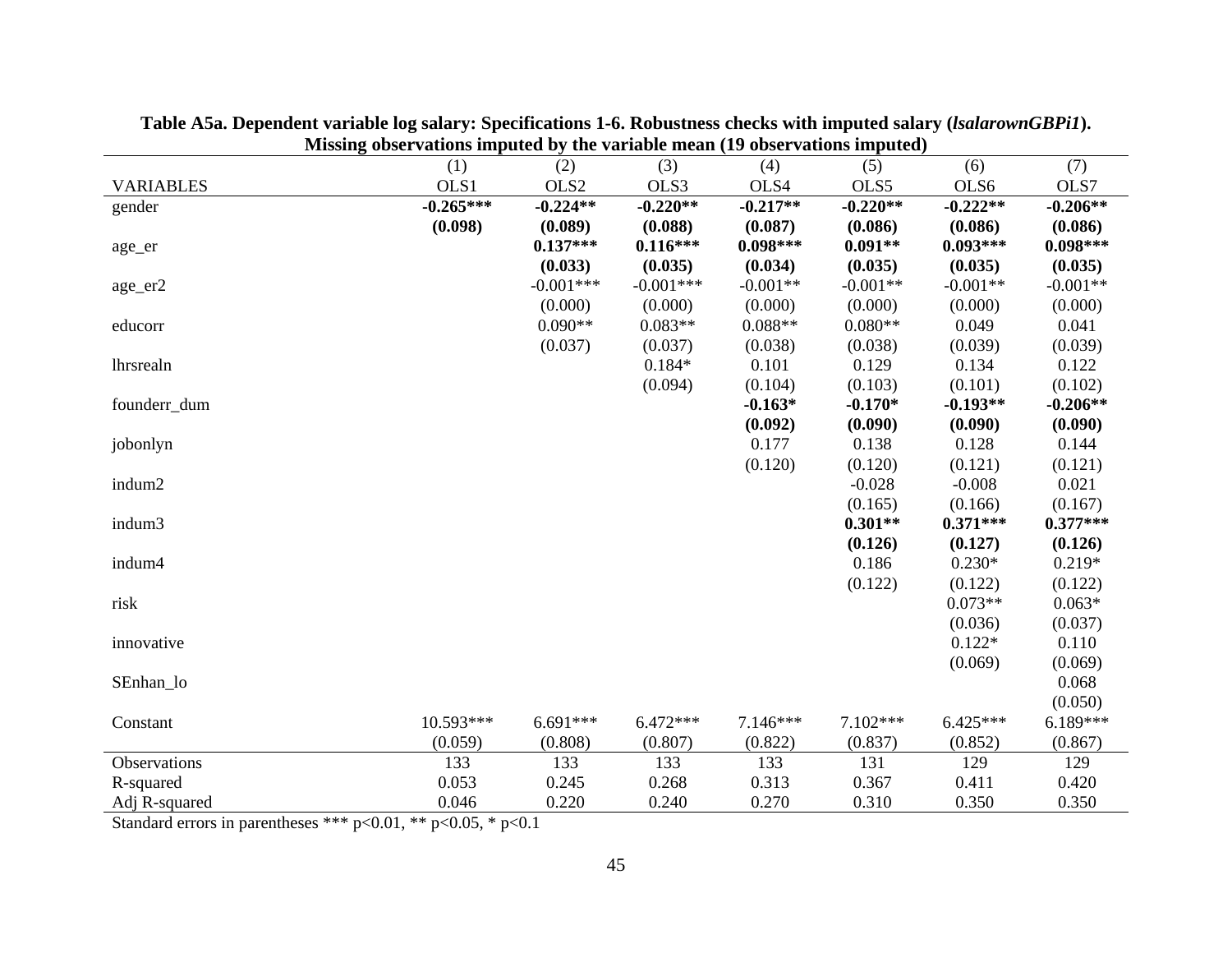| vosci rations imputeu o j the ranges from the more ware of SEEOSI uata and the raffable mean (17 vosci rations imputeu) |            |            |            |            |            |            |            |
|-------------------------------------------------------------------------------------------------------------------------|------------|------------|------------|------------|------------|------------|------------|
|                                                                                                                         | (1)        | (2)        | (3)        | (4)        | (5)        | (6)        | (7)        |
| <b>VARIABLES</b>                                                                                                        | OLS1       | OLS2       | OLS3       | OLS4       | OLS5       | OLS6       | OLS7       |
| gender                                                                                                                  | $-0.267**$ | $-0.221**$ | $-0.217**$ | $-0.218**$ | $-0.218**$ | $-0.221**$ | $-0.205**$ |
|                                                                                                                         | (0.102)    | (0.095)    | (0.095)    | (0.095)    | (0.093)    | (0.092)    | (0.093)    |
| age_er                                                                                                                  |            | $0.102***$ | $0.082**$  | $0.066*$   | 0.057      | 0.058      | $0.063*$   |
|                                                                                                                         |            | (0.036)    | (0.037)    | (0.038)    | (0.038)    | (0.037)    | (0.037)    |
| age_er2                                                                                                                 |            | $-0.001**$ | $-0.001*$  | $-0.000$   | $-0.000$   | $-0.000$   | $-0.000$   |
|                                                                                                                         |            | (0.000)    | (0.000)    | (0.000)    | (0.000)    | (0.000)    | (0.000)    |
| educorr                                                                                                                 |            | $0.104**$  | $0.097**$  | $0.105**$  | $0.093**$  | 0.058      | 0.051      |
|                                                                                                                         |            | (0.040)    | (0.040)    | (0.042)    | (0.041)    | (0.042)    | (0.042)    |
| lhrsrealn                                                                                                               |            |            | 0.166      | 0.082      | 0.113      | 0.118      | 0.106      |
|                                                                                                                         |            |            | (0.101)    | (0.114)    | (0.111)    | (0.109)    | (0.110)    |
| founderr_dum                                                                                                            |            |            |            | $-0.129$   | $-0.136$   | $-0.162*$  | $-0.175*$  |
|                                                                                                                         |            |            |            | (0.100)    | (0.097)    | (0.097)    | (0.098)    |
| jobonlyn                                                                                                                |            |            |            | 0.183      | 0.147      | 0.139      | 0.155      |
|                                                                                                                         |            |            |            | (0.131)    | (0.129)    | (0.131)    | (0.131)    |
| indum2                                                                                                                  |            |            |            |            | 0.004      | 0.031      | 0.059      |
|                                                                                                                         |            |            |            |            | (0.178)    | (0.179)    | (0.180)    |
| indum3                                                                                                                  |            |            |            |            | $0.395***$ | $0.474***$ | $0.479***$ |
|                                                                                                                         |            |            |            |            | (0.135)    | (0.136)    | (0.136)    |
| indum4                                                                                                                  |            |            |            |            | $0.248*$   | $0.296**$  | $0.285**$  |
|                                                                                                                         |            |            |            |            | (0.132)    | (0.132)    | (0.132)    |
| risk                                                                                                                    |            |            |            |            |            | $0.082**$  | $0.072*$   |
|                                                                                                                         |            |            |            |            |            | (0.039)    | (0.040)    |
| innovative                                                                                                              |            |            |            |            |            | $0.138*$   | $0.127*$   |
|                                                                                                                         |            |            |            |            |            | (0.075)    | (0.075)    |
| SEnhan_lo                                                                                                               |            |            |            |            |            |            | 0.066      |
|                                                                                                                         |            |            |            |            |            |            | (0.054)    |
| Constant                                                                                                                | 10.595***  | 7.468***   | $7.271***$ | 7.877***   | 7.844***   | 7.088***   | $6.858***$ |
|                                                                                                                         | (0.061)    | (0.868)    | (0.870)    | (0.895)    | (0.903)    | (0.918)    | (0.936)    |
|                                                                                                                         | 133        |            |            |            | 131        |            |            |
| Observations                                                                                                            |            | 133        | 133        | 133        |            | 129        | 129        |
| R-squared                                                                                                               | 0.049      | 0.203      | 0.220      | 0.254      | 0.327      | 0.376      | 0.384      |
| Adj R-squared                                                                                                           | 0.042      | 0.180      | 0.190      | 0.210      | 0.270      | 0.310      | 0.310      |

**Table A5b. Dependent variable log salary: Specifications 1-6. Robustness checks with imputed salary (***lsalarownGBPi3***) Missing observations imputed by the values from the first wave of SELUSI data and the variable mean (19 observations imputed)**